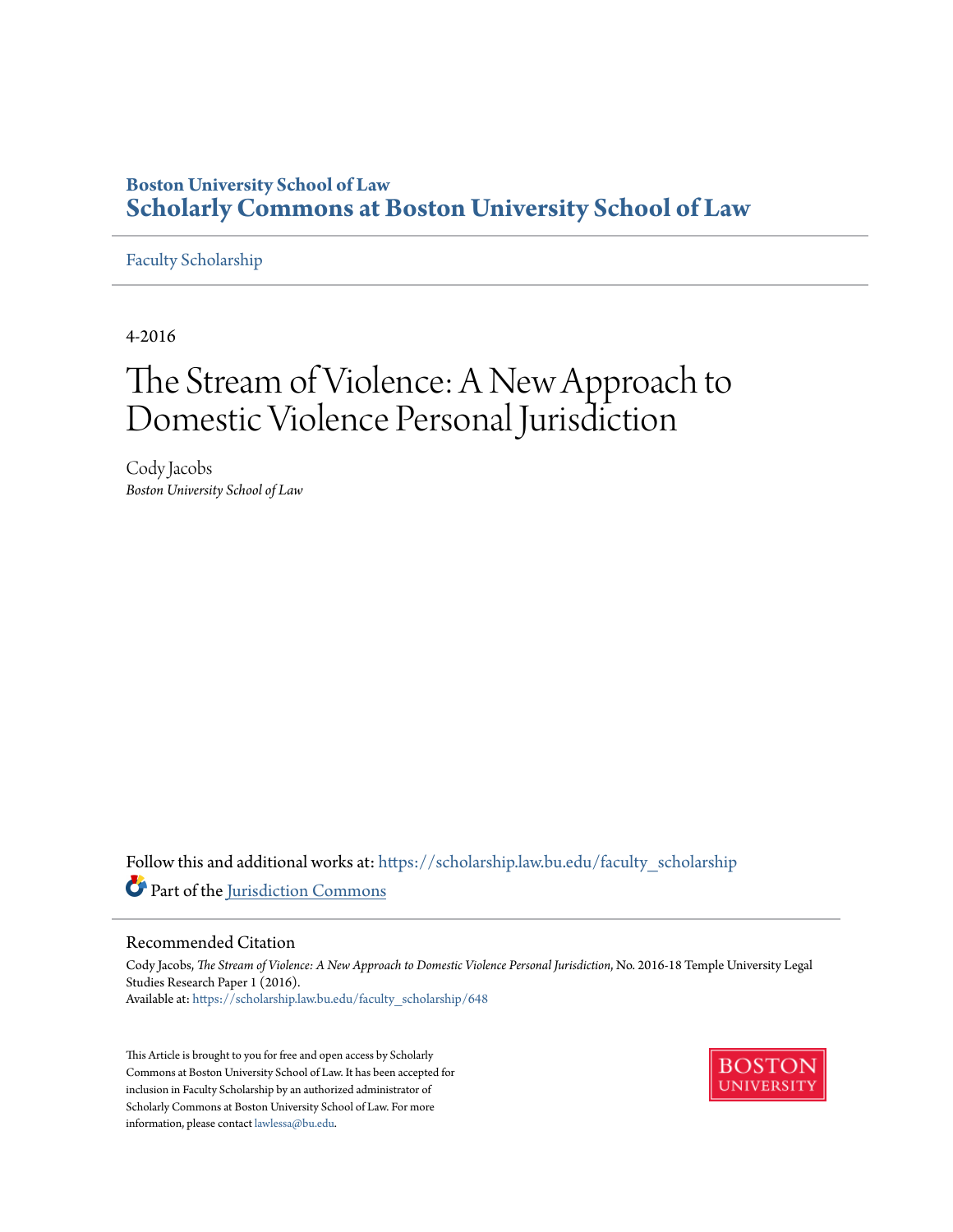

# •LEGAL STUDIES RESEARCH PAPER SERIES •

Research Paper No. 2016-18 Date: 04-19-2016

# **Title: The Stream of Violence: A New Approach to Domestic Violence Personal Jurisdiction**

**Authors: Cody James Jacobs**

**Cite: \_\_ UCLA Law Review \_\_ (Forthcoming, 2016)**  This paper can be downloaded without charge from the Social Science Research Network Electronic paper Collection: http://papers.ssrn.com/sol3/papers.cfm?abstract\_id=2754088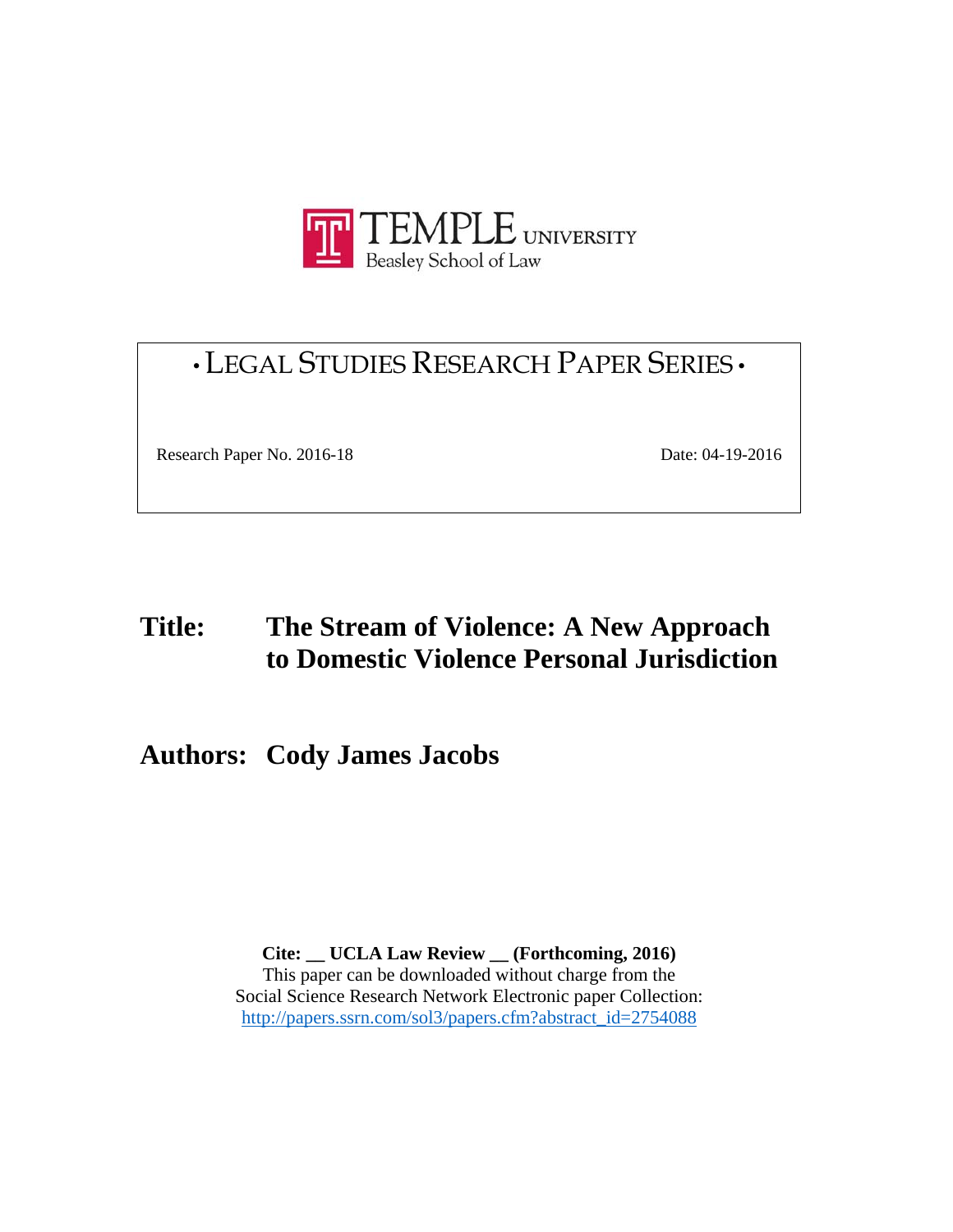# THE STREAM OF VIOLENCE: A NEW APPROACH TO DOMESTIC VIOLENCE PERSONAL JURISDICTION

*Cody J. Jacobs\**

### **Abstract**

*There is a split among state courts about whether personal jurisdiction over an alleged domestic violence perpetrator is required in order to obtain a civil protection order preventing the defendant from contacting the victim. Some courts have held that such orders interfere with the defendant's liberty interests, and therefore personal jurisdiction is a requirement under the Due Process Clause for the validity of such orders. Other courts have held that personal jurisdiction is not required because such protection orders are analogous to custody and divorce orders which have historically been entered by courts without establishing personal jurisdiction over the other party under the "status exception." This Article argues that the focus on the status exception is misplaced and that instead, courts should reframe the way they look at personal jurisdiction in domestic violence cases by applying the principals embedded in the stream of commerce doctrine and the effects test. Drawing upon common threads from each line of cases, the Article proposes a test for domestic violence jurisdiction that focuses on the knowledge of the defendant about the victim's likely destination if she is forced to flee to another state.* 

<sup>\*</sup> Abraham L. Freedman Fellow, Temple University James E. Beasley School of Law.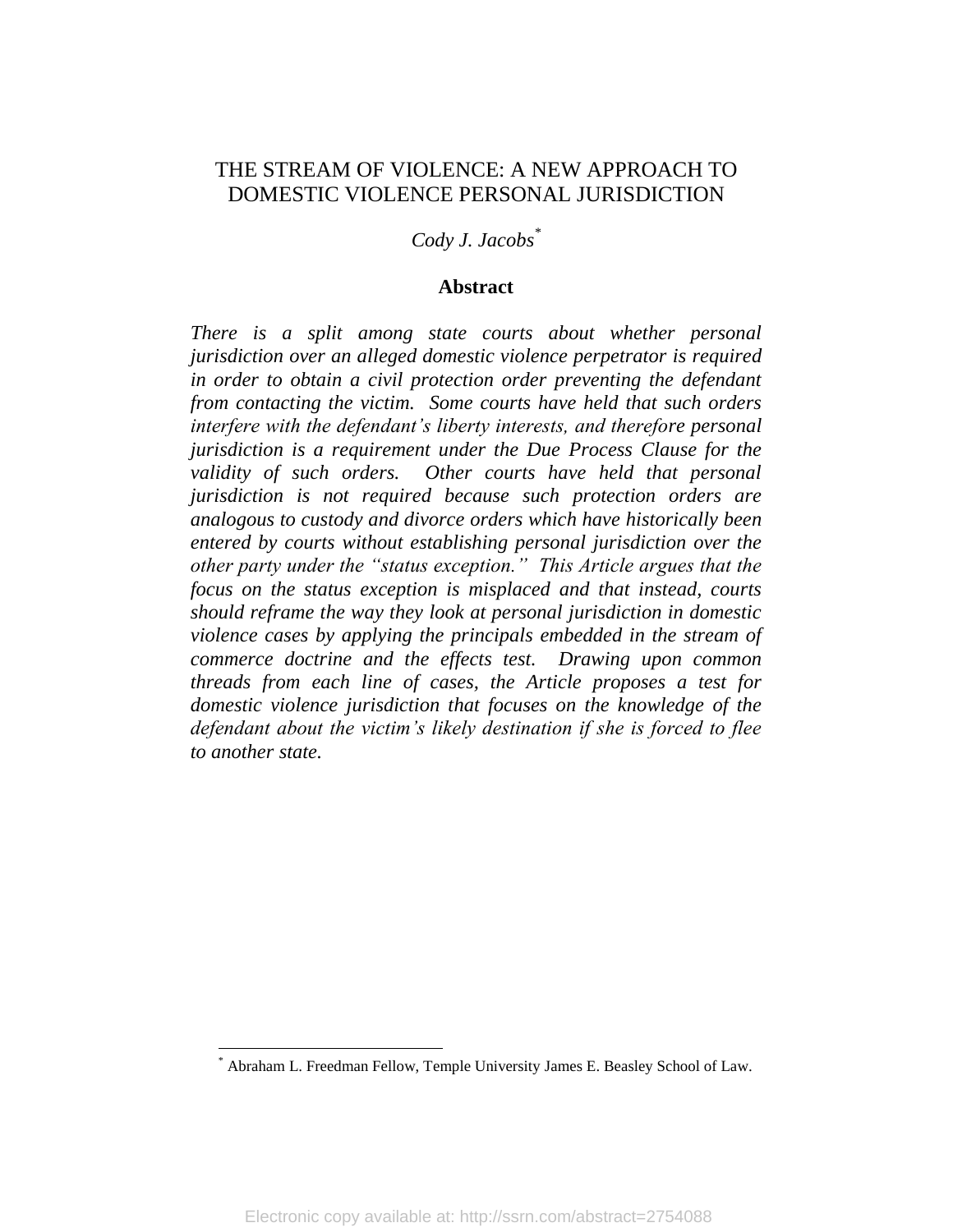# 2 *The Stream of Violence* 10-Feb-16

# **Table of Contents**

| I.             |                                                                                                                                                 |
|----------------|-------------------------------------------------------------------------------------------------------------------------------------------------|
| II.            | PERSONAL JURISDICTION & DOMESTIC VIOLENCE RESTRAINING                                                                                           |
|                | 1.<br>2.<br>B. Domestic Violence Restraining Orders & The Status Exception11<br>Domestic Violence Restraining Orders: A Protected Status?<br>1. |
| Ш.             | Harsh Results: No Status Exception, No Protection16<br>2.<br>NO EASY WAY OUT: DOMESTIC VIOLENCE INVOLVES NO STATUS.                             |
|                |                                                                                                                                                 |
| IV.            | THE STREAM OF COMMERCE DOCTRINE & THE EFFECTS TEST33                                                                                            |
| $\mathbf{V}$ . | REFRAMING DOMESTIC VIOLENCE JURISDICTION: THE                                                                                                   |
| VI.            |                                                                                                                                                 |
|                |                                                                                                                                                 |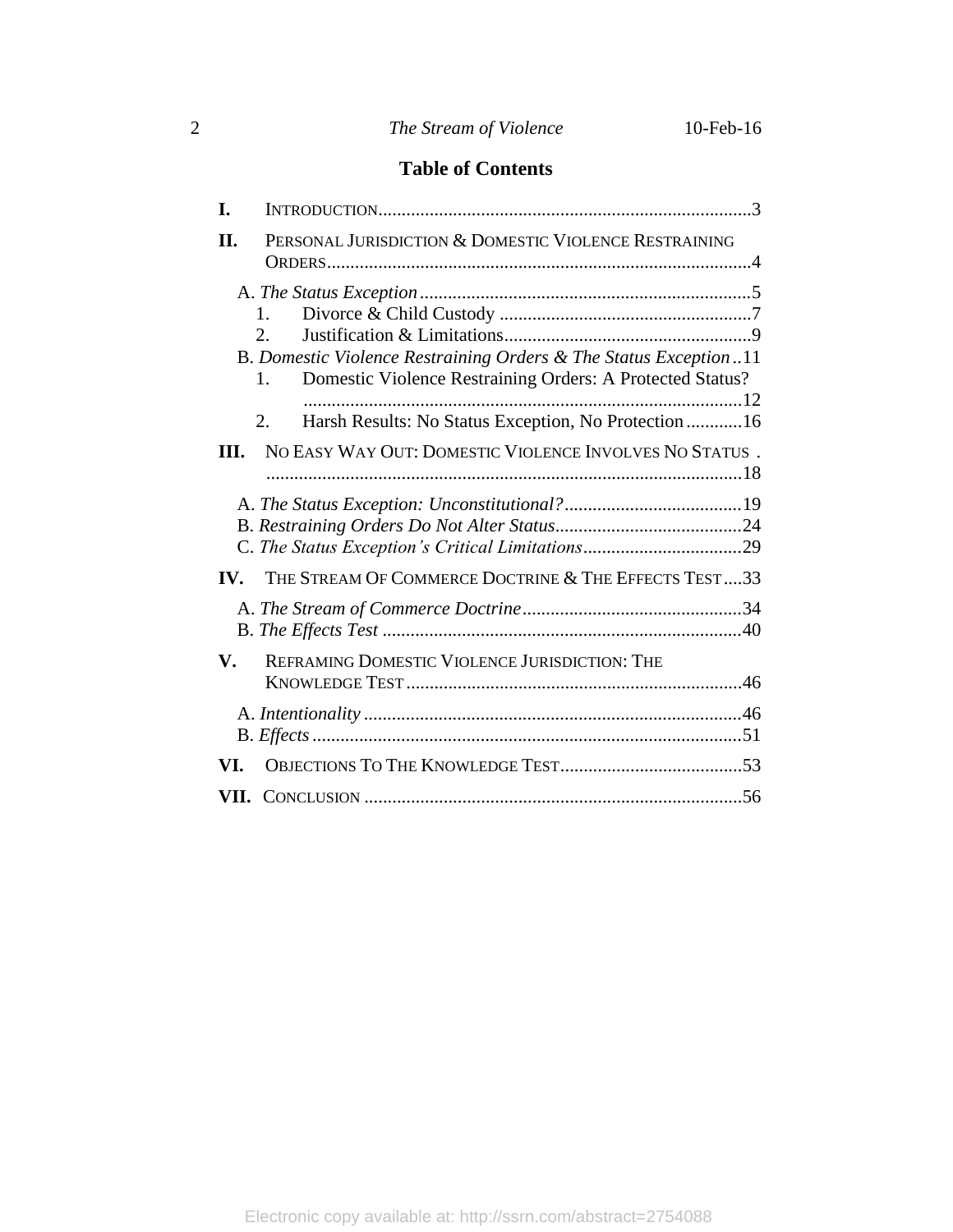#### **I.** INTRODUCTION

Alan Burnett had a history of making violent threats against his wife. He repeatedly told Caren Burnett throughout their seven year marriage that if she ever left him, he would kill her and "go to jail" leaving their three children to live with his parents. At one point, he even described a gruesome plan to kill her and hide the evidence using a wood chipper. Caren finally decided she had enough and fled from her husband in Florida to her father's house in Sandusky County, Ohio. Upon arriving in Ohio, she promptly filed a motion for a domestic violence civil protection order and presented evidence of Alan's serious threats and the fact that he "knew all the places she would go" to flee from him. The trial court entered an order of protection, but the Court of Appeals of Ohio reversed, finding that the trial court lacked personal jurisdiction over Alan, leaving Caren with an impossible choice: either risk her own safety by traveling to Florida to seek an order of protection or wait for Alan to come to Ohio and threaten her and her children sufficiently to give rise to jurisdiction in Ohio.

This Article argues that people like Caren should not be forced into such a difficult decision. The Due Process Clause of the Fourteenth Amendment does protect out of state residents from being subject to personal jurisdiction in states with which they have no connection, but when a person engages in conduct that they know or should know is likely to have an impact in another state, courts have shown a willingness in other contexts to allow the assertion of personal jurisdiction in those states. Manufacturers may be subject to jurisdiction when they place a product into the stream of commerce that they know or should know will end up in a particular forum even if the manufacturer never sold products directly to a buyer in that forum. Intentional tortfeasors may be subject to personal jurisdiction when they engage in tortious conduct that they know will have an effect in another forum, even if the tortfeasor never set foot in that forum.

When a person like Alan Burnett engages in a pattern of threatening conduct toward a person he knows will be likely to seek refuge in a particular place—the place he knows her family lives—he should likewise be subject to personal jurisdiction in that place. This Article argues that courts should reframe the personal jurisdiction inquiry in the context of domestic violence in the same way they have framed that inquiry in these other contexts: by holding the defendant responsible for the knowledge he possesses about the likely results of his actions. This approach is a more coherent one than the "status" approach, which has been at the center of this debate in lower courts and which seeks to exempt domestic violence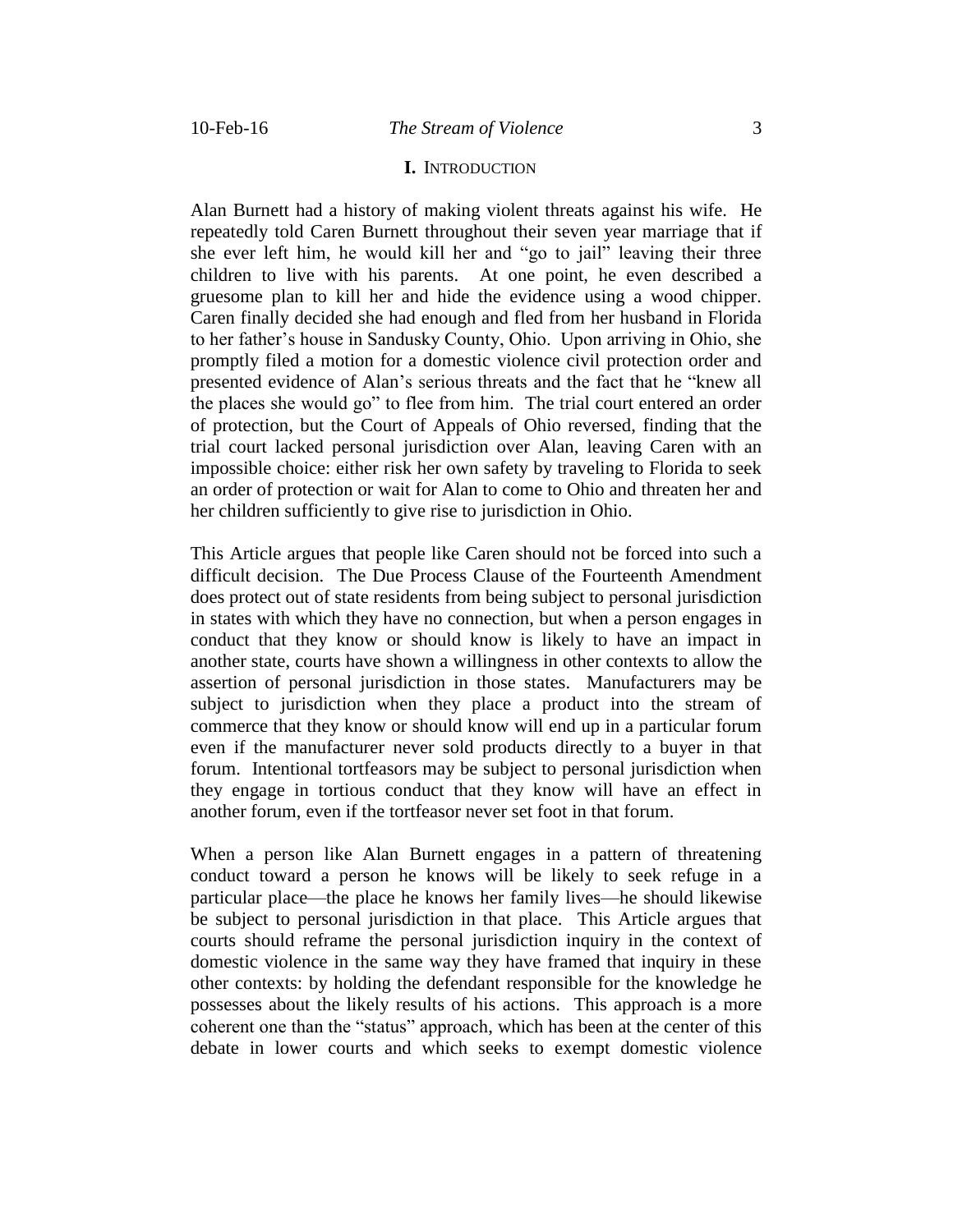restraining orders from personal jurisdiction requirements altogether by analogizing those orders to divorce and custody actions.

Part II.A will describe the historical context in which the status exception arose and its current justifications. Part II.B will examine the debate in the courts over whether the status exception should apply to domestic violence cases.<sup>1</sup> Part III will explain why the status exception is not an appropriate vehicle for dealing with interstate domestic violence cases. Part IV will describe the development of the stream of commerce doctrine and the effects test and draw common threads from those lines of cases that are applicable to the domestic violence context. Part V will weave those common threads into a "Knowledge Test" for domestic violence cases that asks whether the defendant was aware the victim was likely to flee to the forum. Part VI will address potential objections to the Knowledge Test.

#### **II.** PERSONAL JURISDICTION & DOMESTIC VIOLENCE RESTRAINING ORDERS

In most civil actions, it is a prerequisite to entering a judgment against a defendant that the court have personal jurisdiction over the defendant.<sup>2</sup> Personal jurisdiction can be acquired by in-state service on a defendant voluntarily present in the state,<sup>3</sup> with the defendant's consent,  $4$  or by establishing that the defendant has minimum contacts with the forum such that haling the defendant into court there is consistent with traditional notions of fair play and substantial justice. 5

However, there has long been an exception to these requirements for cases that concern a determination of the plaintiff's "status." This status

 $<sup>1</sup>$  This article uses the phrase "domestic violence cases" to refer to civil proceedings by</sup> plaintiffs seeking domestic violence restraining orders, not criminal cases where the defendant is charged with a domestic violence related offense.

<sup>2</sup> *See, e.g.*, 20 AM. JUR. 2D *Courts* § 68 ("[P]ersonal jurisdiction is the power of a tribunal to subject and bind a particular person or entity to its decisions.").

<sup>&</sup>lt;sup>3</sup> See Burnham v. Superior Court of California, Cty. of Marin, 495 U.S. 604, 616-19 (1990) (opinion of Scalia, J.); *id.* at 628-29 (opinion of Brennan, J.); Cody Jacobs, *If Corporations Are People, Why Can't They Play Tag?*, 46 N.M. L. REV. (forthcoming 2016) (manuscript at 12, available at two at two available at  $\alpha$ http://papers.ssrn.com/sol3/papers.cfm?abstract\_id=2560553).

<sup>4</sup> *See, e.g.*, *Ins. Corp. of Ireland v. Compagnie des Bauxites de Guinee*, 456 U.S. 694, 703 (1982) ("Because the requirement of personal jurisdiction represents first of all an individual right, it can, like other such rights, be waived. . . . A variety of legal arrangements have been taken to represent express or implied consent to the personal jurisdiction of the court.").

<sup>5</sup> *See, e.g.*, *Int'l Shoe Co. v. State of Wash., Office of Unemployment Comp. & Placement*, 326 U.S. 310, 316 (1945).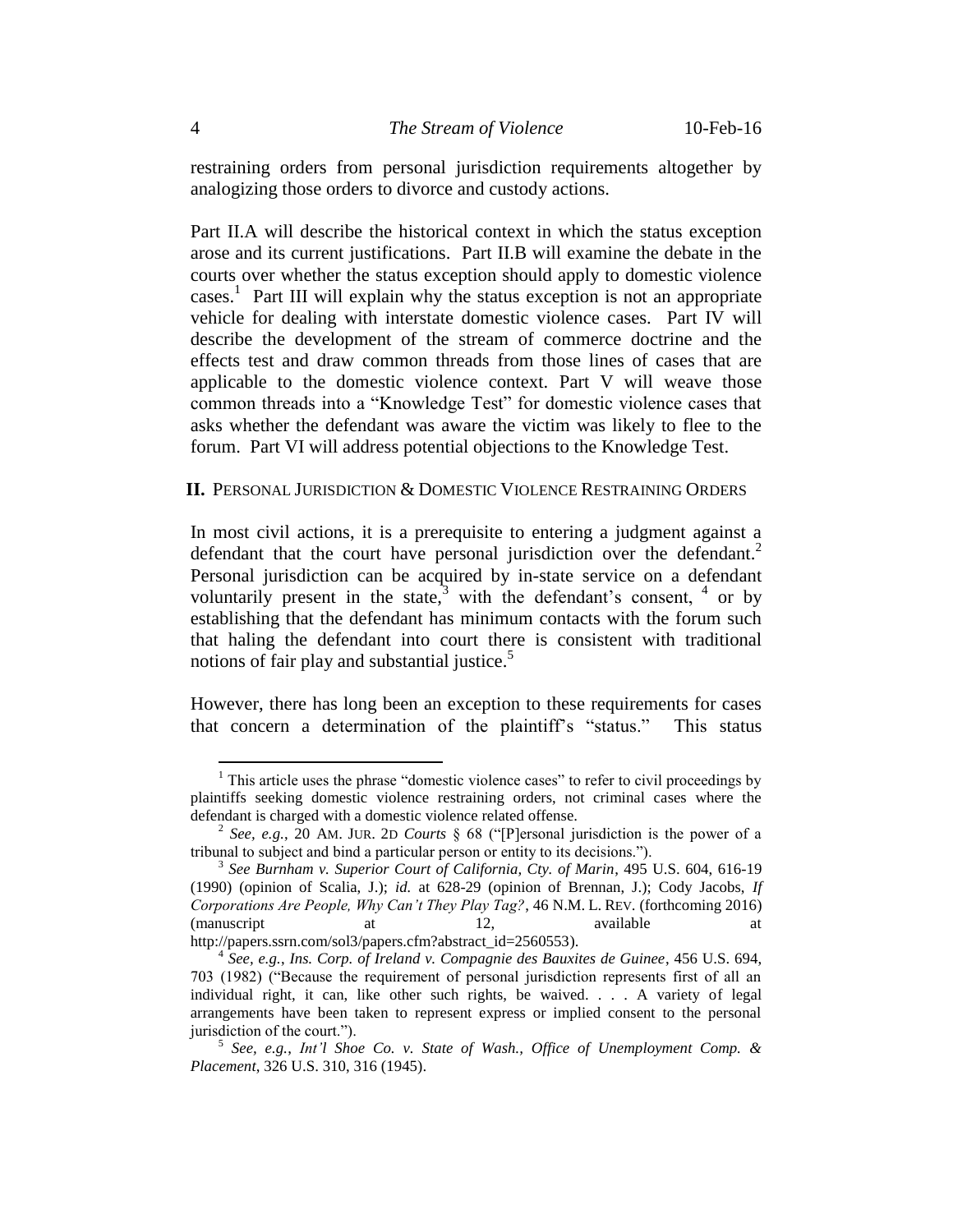exception allows a court to determine the legal status of a person properly before the court, even if that status has an impact on another person over whom the court may not be able to obtain personal jurisdiction.<sup>6</sup> Courts have relied upon this exception to grant divorces even in situations where the court has jurisdiction over only one of the spouses.<sup>7</sup> Similarly, courts have entered child custody orders when the children at issue reside in a forum even when the court lacks jurisdiction over one of the parents.<sup>8</sup>

There is a split in the lower courts over whether the status exception applies to actions seeking domestic violence restraining orders against out of state defendants.<sup>9</sup> Some courts hold that such orders do not fall into the status exception at all and that, therefore, in the absence of personal jurisdiction over the defendant, no restraining order may be issued.<sup>10</sup> Other courts hold that the exception does apply to such orders because they merely concern the protected "status" of the person seeking the order.<sup>11</sup> However, many of the courts that have found the status exception applicable to domestic violence restraining orders have held that due process requires some serious limitations on the scope of such orders when the court lacks personal jurisdiction over the defendant. $12$ 

#### A. *The Status Exception*

Although a version of the status exception was already followed by state courts at the time, $13$  the exception was fully entrenched in jurisdictional jurisprudence by dicta in the Supreme Court's decision in *Pennoyer v. Neff.*<sup>14</sup> In that case, the Court declared for the first time that the recently ratified Fourteenth Amendment placed constitutional limits on state courts'

<sup>6</sup> *See* Rhonda Wasserman, *Parents, Partners, and Personal Jurisdiction*, 1995 U. ILL. L. REV. 813, 815-16 & n.10 (1995).

<sup>7</sup> *Id.* at 815-18.

<sup>8</sup> *Id.*

<sup>&</sup>lt;sup>9</sup> Some courts style the person seeking a restraining order as the "petitioner" and the person against whom the order is sought as the "respondent," while others refer to the parties simply as the plaintiff and defendant respectively. For clarity, this article adopts the latter nomenclature throughout.

<sup>10</sup> *See, e.g.*, *Fox v. Fox*, 106 A.3d 919, 926-27 (Vt. 2014) *cert. denied*, 135 S. Ct. 952 (2015); *Becker v. Johnson*, 937 So. 2d 1128, 1130-32 (Fla. Dist. Ct. App. 2006); *T.L. v. W.L.*, 820 A.2d 506, 512-15 (Del. Fam. Ct. 2003).

<sup>11</sup> *See, e.g.*, *Hemenway v. Hemenway*, 992 A.2d 575, 581-82 (N.H. 2010); *Caplan v. Donovan*, 879 N.E.2d 117, 122-25 (Mass. 2008); *Bartsch v. Bartsch*, 636 N.W.2d 3, 10 (Iowa 2001).

<sup>12</sup> *See* Part II.B.1, *infra*.

<sup>13</sup> Wasserman, *supra* note 6, at 824

 $^{14}$  95 U.S. 714 (1877).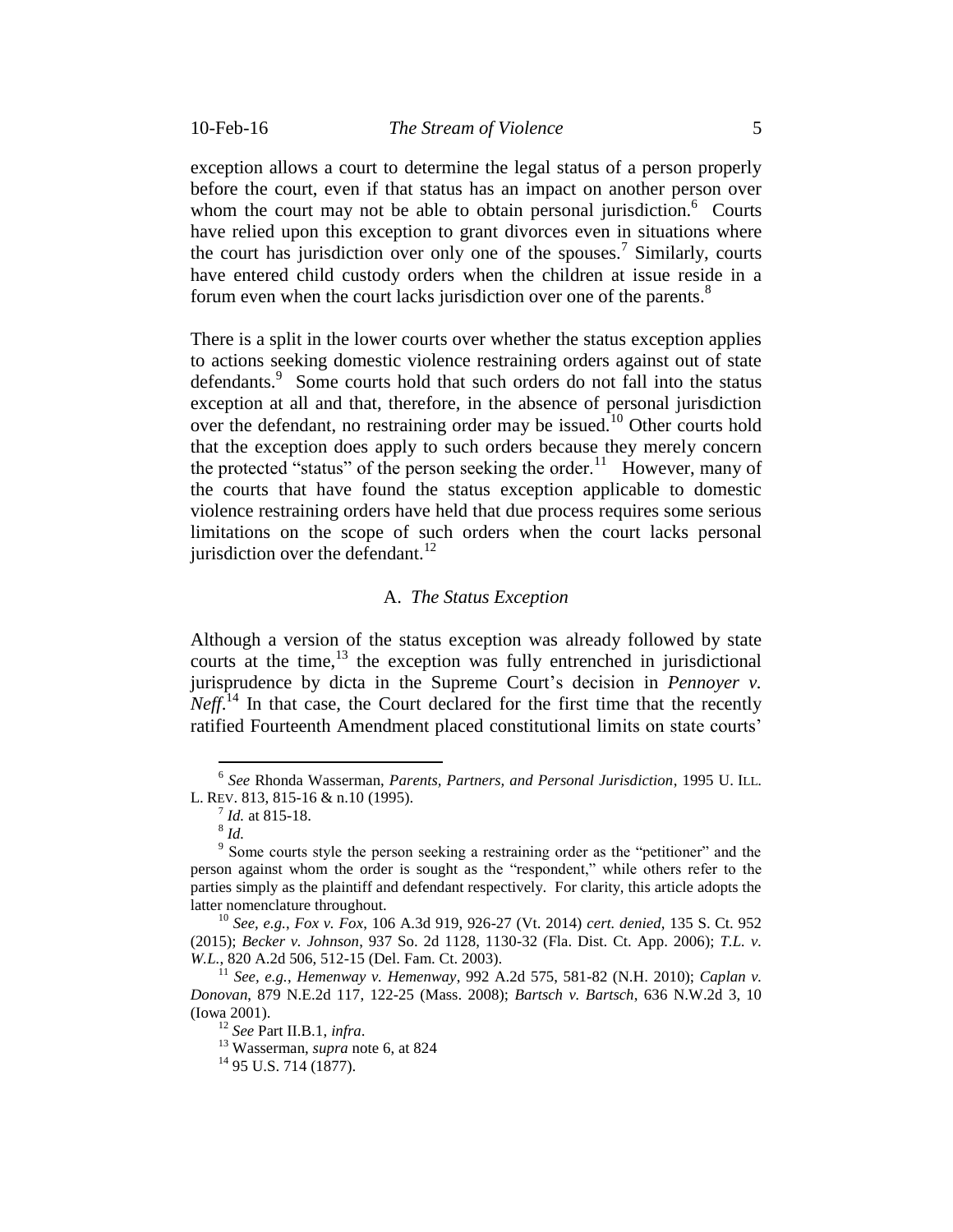exercise of personal jurisdiction. The Court held that the Fourteenth Amendment's Due Process Clause prevented state courts from exercising personal jurisdiction over non-resident defendants unless the defendant made a voluntary appearance in court or was served with process while physically present in the state.<sup>15</sup> However, the Court described an important limitation on its holding:

> To prevent any misapplication of the views expressed in this opinion, it is proper to observe that we do not mean to assert, by any thing we have said, that a State may not authorize proceedings to determine the *status* of one of its citizens towards a non-resident, which would be binding within the State, though made without service of process or personal notice to the non-resident. The jurisdiction which every State possesses to determine the civil *status* and capacities of all its inhabitants involves authority to prescribe the conditions on which proceedings affecting them may be commenced and carried on within its territory. $16$

Thus, the Court carved out a special exception for cases involving the status of the plaintiff as opposed to the personal rights of the defendant. In those cases, the Court found no due process problem with state courts determining the status of in-state plaintiffs even where the adjudication of that status would have a clear impact on the defendant.

The status exception has been widely accepted by courts as a means of conducting what scholars call "ex parte divorce" actions—divorces where the state lacks personal jurisdiction over the non-resident defendant spouse.<sup>17</sup> The status exception has also been used to justify the adjudication of child custody disputes where the child is physically present in the forum

<sup>&</sup>lt;sup>15</sup> *Id.* at 733. As discussed in Part IV, *infra*, these traditional bases of jurisdiction have since been augmented by the minimum contacts framework. *See Int'l Shoe*, 326 U.S. at 316.

<sup>&</sup>lt;sup>16</sup> *Id.* at 734 (emphasis in original).

<sup>&</sup>lt;sup>17</sup> See Wasserman, *supra* note 6, at 816 n.13 (noting that the phrase "ex parte divorce" is something of a misnomer because—at least in modern times—courts do require notice to the defendant in such cases even if they do not have personal jurisdiction over the defendant).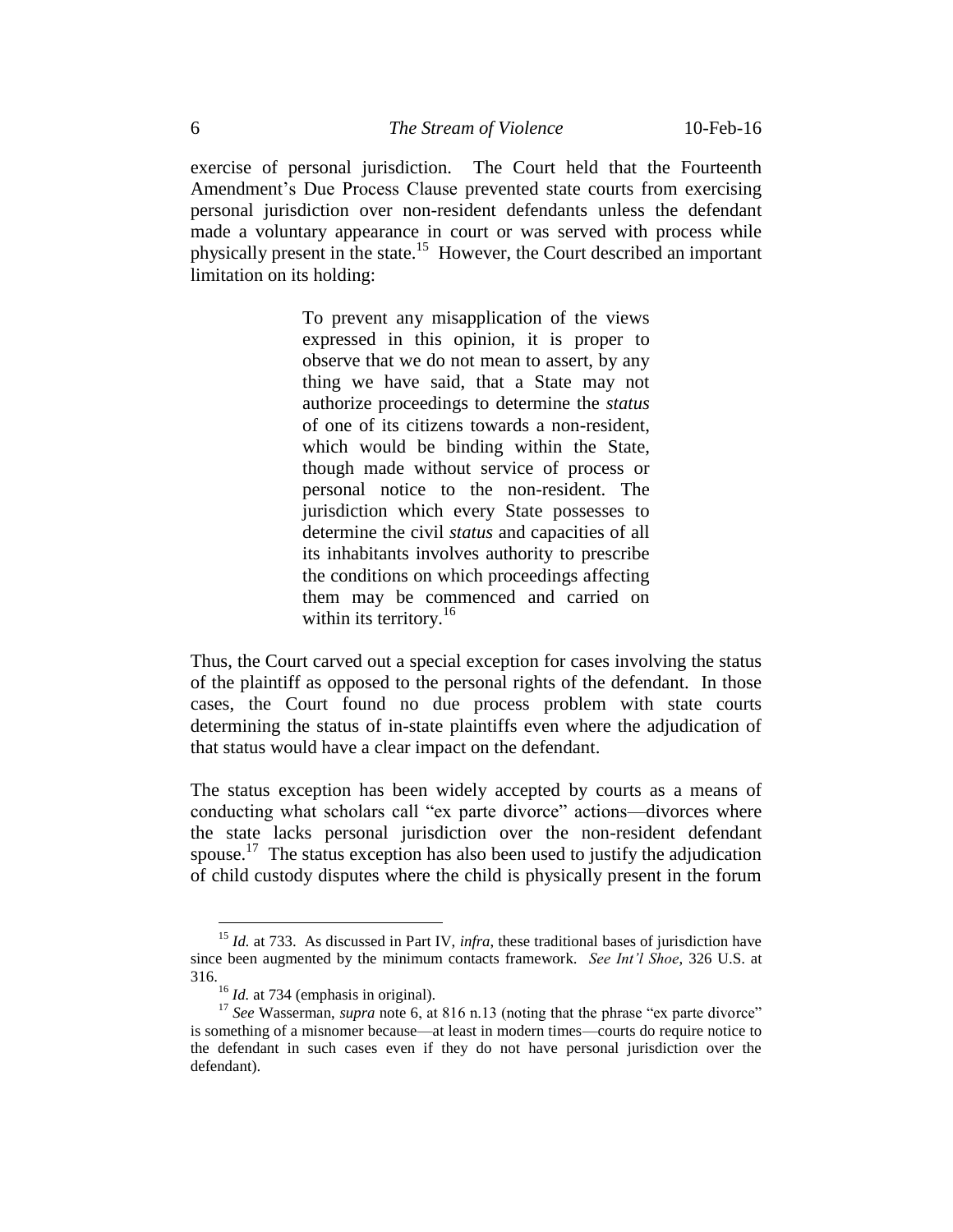state but the forum lacks personal jurisdiction over one of the parents.<sup>18</sup> In order to understand why courts disagree about whether this exception applies to domestic violence cases, it is first necessary to understand why it does apply in these contexts and to examine the limitations courts have placed on its application.

1. Divorce & Child Custody

The application of the status exception to divorces rose to prominence during the nineteenth century—a time when society and the law took a very different view of marriage than today. Once a man and woman were married, they essentially became a single unit in the eyes of the law, but it was the husband who had almost all of the power to control this marital unit.<sup>19</sup> The husband became the sole owner of all of his wife's property upon marriage, and was entitled to all wages, bequests, and gifts the wife received during marriage.<sup>20</sup> A married woman had no right to make contracts and—at least in some states—no right to work at all without the permission of her husband.<sup>21</sup> At the same time, the number of divorces was rising dramatically<sup>22</sup> and the most common ground<sup>23</sup> for divorce was desertion or abandonment. $^{24}$ 

A woman who found herself abandoned by her husband was left in a precarious situation if the husband fled to another state. She would be unable to support herself financially because of patriarchal marital laws, but also unable to obtain a divorce from her absent husband because of the territorial view of personal jurisdiction that prevailed at that time. This concern at least partially motivated the *Pennoyer* court's entrenchment of the status exception for divorces.<sup>25</sup>

In the child custody context, many courts historically held that personal

<sup>18</sup> *See id.* at 816-18.

<sup>&</sup>lt;sup>19</sup> *See id.* at 824-25 ("[I]n the eyes of the law the husband and wife were one person the husband.") (quoting NORMA BASCH, IN THE EYES OF THE LAW: WOMEN, MARRIAGE AND PROPERTY IN NINETEENTH CENTURY NEW YORK 42 (1982)).

<sup>20</sup> *See* Wasserman, *supra* note 6, at 824-25.

<sup>21</sup> *See id.* at 825-26.

<sup>22</sup> *See id.* at 828 & n.73.

<sup>&</sup>lt;sup>23</sup> The first "no fault" divorce law did not go into effect until over a century after *Pennoyer*. *See, e.g.*, Lynn D. Wardle, *No-Fault Divorce and the Divorce Conundrum*, 1991 B.Y.U. L. REV. 79, 83 (1991).

<sup>24</sup> *See* Wasserman, *supra* note 6, at 830; Neal R. Feigenson, *Extraterritorial Recognition of Divorce Decrees in the Nineteenth Century*, 34 AM. J. LEGAL HIST. 119, 123 (1990).

<sup>25</sup> *See* Wasserman, *supra* note 6, at 832.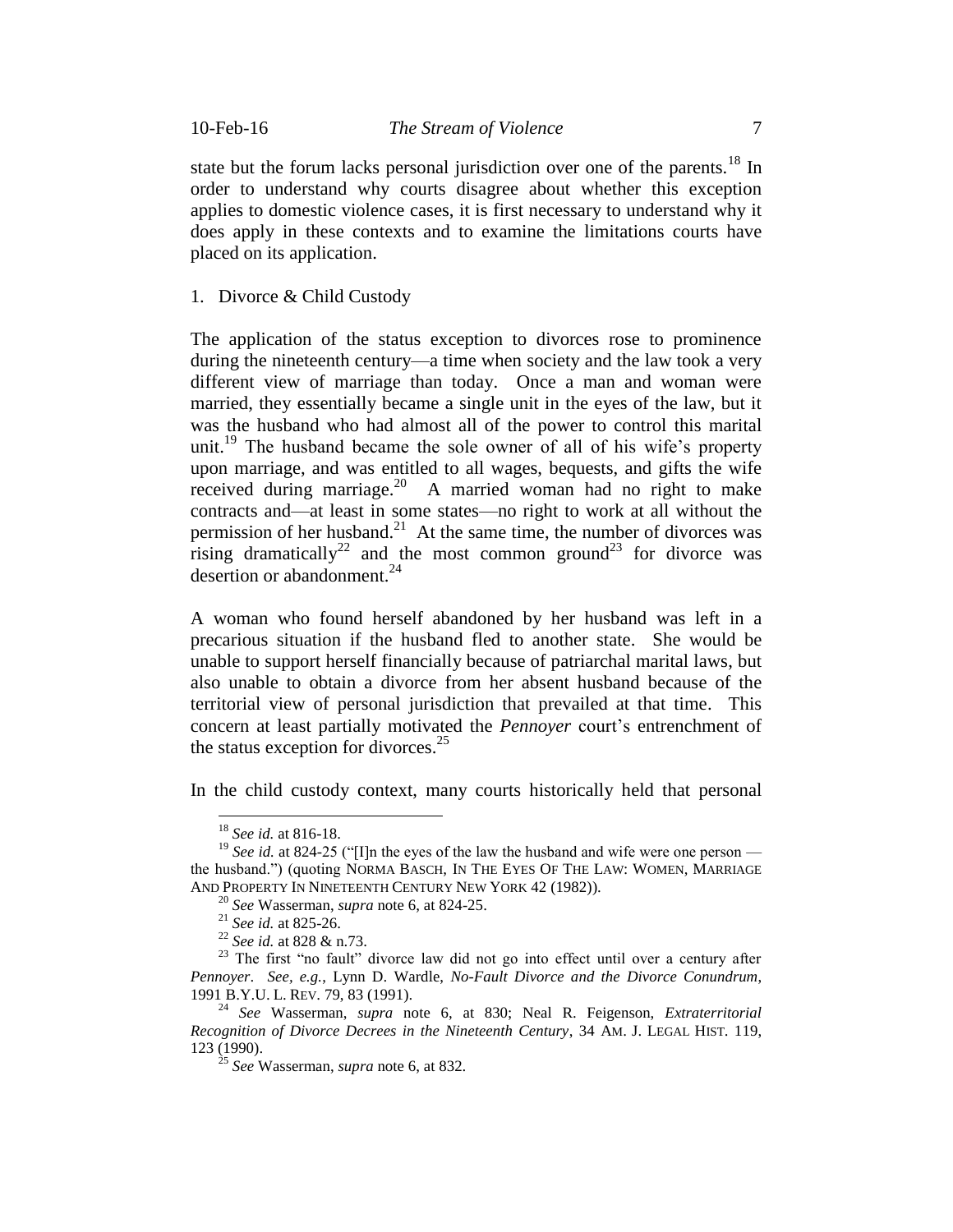jurisdiction over both parents was not required where the child was subject to personal jurisdiction in the forum.<sup>26</sup> However, courts were divided about the rationale for doing so. Some relied on the "status" rationale while others relied on a "physical presence" rationale that analogized the child to property.<sup>27</sup> Still other courts held that personal jurisdiction over both parents was in fact required in child custody cases. $^{28}$ 

The confusion among courts on this point was clarified<sup>29</sup> by the Uniform Child Custody Jurisdiction Act ("UCCJA"), which was enacted by all 50 states by 1981.<sup>30</sup> The UCCJA adopted the view that the status exception applied to child custody determinations, making the assertion of personal jurisdiction over both parents unnecessary for a court to render a custody judgment.<sup>31</sup> Although some commentators have questioned the UCCJA's

<sup>26</sup> *See* Barbara Ann Atwood, *Child Custody Jurisdiction and Territoriality*, 52 OHIO ST. L.J. 369, 378 (1991).

<sup>27</sup> Wasserman, *supra* note 6, at 867-68; Atwood, *supra* note 26, at 377-78.

<sup>28</sup> Wasserman, *supra* note 6, at 863-64; Atwood, *supra* note 26, at 377. The Supreme Court's decision in *May v. Anderson*, 345 U.S. 528 (1953) appeared to adopt this position when a five Justice majority held that Ohio courts did not have to recognize a custody judgment entered by a Wisconsin court awarding sole custody of three children to their father when the Wisconsin court lacked personal jurisdiction over the mother. *Id.* at 528- 29. However, in a concurring opinion Justice Frankfurter stated that he was joining the Court's opinion with the understanding that the Court's only holding was that the Full Faith and Credit clause did not require Ohio to recognize Wisconsin's judgment, but that nothing (presumably including the Due Process Clause) prevented Ohio from choosing to recognize that judgment if it had wanted to do so. *Id.* at 535-36 (Frankfurter, J., concurring). While some courts read *May* expansively as precluding child custody judgments without jurisdiction over both parents, others followed Justice Frankfurter's interpretation, while still others ignored *May* altogether. *See* David J. Benson, *Can A Case Be Made for the Use of the Uniform Child Custody Jurisdiction Act in Child Support Determinations?*, 26 GONZ. L. REV. 125, 132 (1991); Atwood, *supra* note 26, at 370. Thus, *May* ultimately failed to provide much clarity on this issue. *See, e.g.*, Benson, *supra* note 28, at 132; *see also In re Marriage of Leonard*, 122 Cal. App. 3d 443, 452 (1981). (noting that *May* "has been of relatively slight importance" in the evolution of child custody jurisdiction jurisprudence).

<sup>29</sup> Atwood, *supra* note 26, at 403 n.4 ("One cannot deny that the jurisdictional landscape is much more ordered today than in pre-UCCJA times."); *but see* Christopher L. Blakesley, *Child Custody-Jurisdiction and Procedure*, 35 EMORY L.J. 291, 361-62 (1986) (noting that even after the UCCJA, "problems still remain" and "many questions must still be answered before one may assess the effectuality of the legislative scheme to resolve the problems of child custody jurisdiction.").

<sup>30</sup> *See* BALDWIN'S OH. PRAC. DOM. REL. L., § 17:23 *History of the UCCJEA* (4th ed.).

<sup>31</sup> *See* Unif. Child Custody Jurisdiction Act § 12 cmt. (amended 1999), 9-1 U.L.A. at 274 ("There is no requirement for technical personal jurisdiction, on the traditional theory that custody determinations . . . are proceedings in rem or proceedings affecting status."); *see also* Atwood, *supra* note 26, at 378-79 ("Many modern courts, relying on assertions in the commentary to the UCCJA, have likewise embraced the status doctrine, reasoning that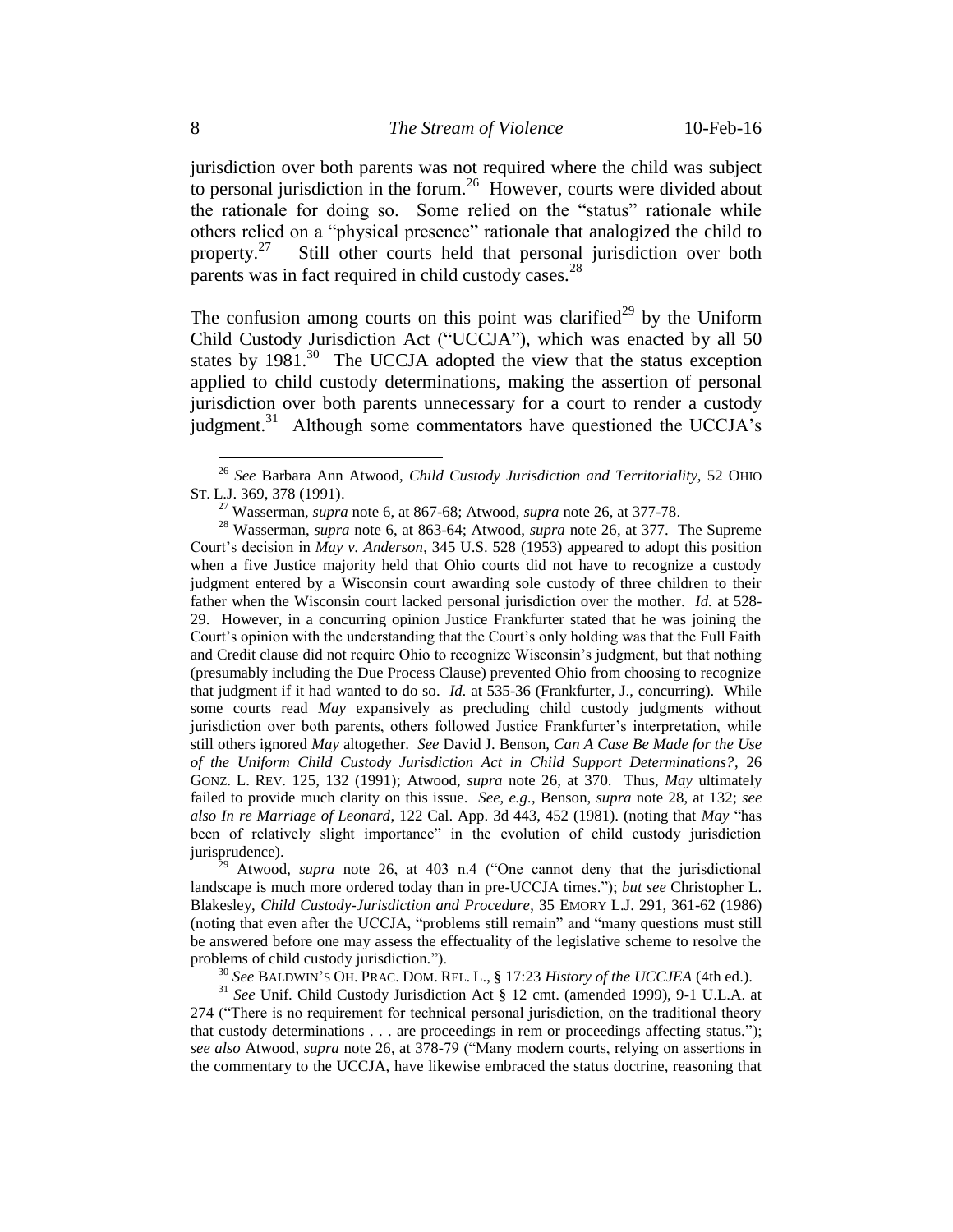$\overline{a}$ 

constitutionality on this point, $32$  modern courts have largely upheld the application of the status exception to custody determinations.<sup>33</sup>

#### 2. Justification & Limitations

The status exception is primarily justified by the sovereignty a state possesses over persons within its borders. As the Supreme Court argued in the early twentieth century, it would improperly abrogate that sovereignty if a state were "deprived, directly or indirectly, of its sovereign power to regulate the status of its own domiciled subjects and citizens, by the fact that the subjects and citizens of other states, as related to them, are interested in that status."<sup>34</sup> The basic idea is that states have a special interest in making sure that the status of its residents with respect to important matters such as child custody and divorce is not left unclear.<sup>35</sup> A related justification that has been commonly offered for the status exception is a practical one: if personal jurisdiction were required to obtain a divorce or make a child custody determination, it may be very difficult or impractical for such cases to be litigated at all in cases where no forum has

<sup>32</sup> *See, e.g.*, Christopher L. Blakesley, *Comparativist Ruminations from the Bayou on Child Custody Jurisdiction: The UCCJA, the PKPA, and the Hague Convention on Child Abduction*, 58 LA. L. REV. 449, 507 (1998); Wasserman, *supra* note 6, at 868, 891-92.

personal jurisdiction is unnecessary because child custody determinations are determinations of a child's familial status, similar to determinations 'in rem.'").

<sup>33</sup> *See, e.g.*, *In re R.W.*, 39 A.3d 682, 696-98 (Vt. 2011); *Balestrieri v. Maliska*, 622 So. 2d 561, 562-63 (Fla. Dist. Ct. App. 1993); *In Interest of S.A.V.*, 837 S.W.2d 80, 84 (Tex. 1992); *Matter of Interest of M.L.K.*, 768 P.2d 316, 319-20 (Kan. App. 1989); *Leonard*, 122 Cal. App. 3d at 457-59; *Goldfarb v. Goldfarb*, 268 S.E.2d 648, 650-51 (Ga. 1980); *but see Ex parte Dean*, 447 So. 2d 733, 735 (Ala. 1984) ("A child custody determination is an in personam proceeding requiring in personam jurisdiction over the affected parties.") (citations omitted).

<sup>&</sup>lt;sup>34</sup> *Atherton v. Atherton*, 181 U.S. 155, 166 (1901) (quotations and citation omitted); *see also, e.g.*, *Williams v. State of N. Carolina*, 317 U.S. 287, 298-99 (1942) ("[I]t is plain that each state by virtue of its command over its domiciliaries and its large interest in the institution of marriage can alter within its own borders the marriage status of the spouse domiciled there, even though the other spouse is absent.").

<sup>35</sup> *See R.W.*, 39 A.3d at 696 ("In its role as parens patriae, Vermont is responsible for the welfare of resident children and has a strong interest in assuring they are safe and well cared for.") (collecting cases); *Von Schack v. Von Schack*, 893 A.2d 1004, 1011 (Me. 2006) ("Maine has a unique interest in assuring that its citizens are not compelled to remain in such personal relationships against their wills[.]"); Jessica Miles, *We Are Never Ever Getting Back Together: Domestic Violence Victims, Defendants, and Due Process*, 35 CARDOZO L. REV. 141, 172 (2013) (noting that "the underlying rationale of allowing a state to adjudicate the status of a relationship . . . to protect vulnerable persons within its borders."); *see also May*, 345 U.S. at 536 (Frankfurter, J., concurring) ("Children have a very special place in life which law should reflect.").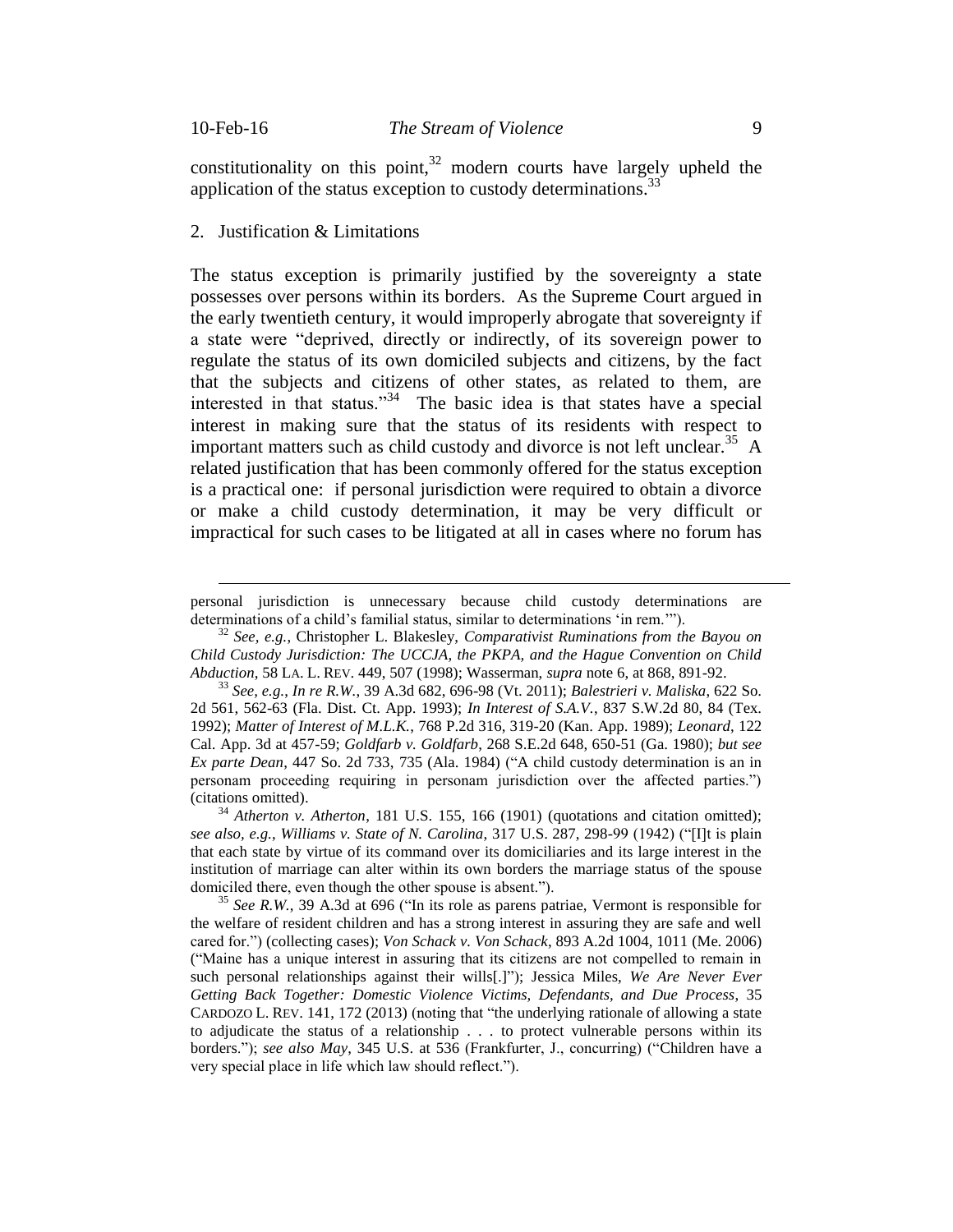personal jurisdiction over both spouses or parents. 36

While these reasons and others $37$  have justified courts' exercise of jurisdiction for the purpose of terminating a marriage or determining child custody, they have not been deemed sufficient to justify courts' exercise of jurisdiction over ancillary matters such as alimony and child support that involve the property interests of people over whom the court lacks personal jurisdiction.<sup>38</sup> This is because, as the Supreme Court explained in *Estin v*. *Estin*, the case that established this dichotomy with respect to divorce, the considerations that justify the application of the status exception to divorce proceedings have "little relevancy" when it comes to disputes over property interests.<sup>39</sup> Instead, the Court held, such disputes—even though they may involve marital property or children—were more analogous to disputes over other financial issues, and states have "no power . . . to determine the personal rights of" a defendant in the absence of personal jurisdiction.<sup>40</sup> Thus, the Court made divorce "divisible"—giving effect to divorce decrees entered without personal jurisdiction over one spouse but refusing to do the same with respect to other aspects of divorce such as property division and alimony. 41 The Court has similarly held that personal jurisdiction is required to render a judgment for child support against a non-resident defendant even where the child resides in the forum. $42$ 

<sup>36</sup> *See, e.g.*, *In re Termination of Parental Rights to Thomas J.R.*, 663 N.W.2d 734, 744 (Wis. 2003) ("A conclusion that minimum contacts are necessary for child custody determinations ignores the realities of child custody proceedings . . . . A requirement of minimum contacts would necessitate that a child travel to the state in which his or her parent resides. . . . In the case of an abandoned child whose parents live in different states, the child might be required to travel to both states to have his or her rights determined. Custody determinations involving parents living in foreign nations would pose further complications.") (citations omitted); Wasserman, *supra* note 6, at 832 ("The *Pennoyer* Court was concerned that an abandoned spouse might be unable to obtain a divorce under the laws of the state to which her partner had fled, and thus would be unable to divorce. . . . In cases in which the husband's whereabouts were unknown, an ex parte divorce was the wife's only avenue of redress; personal service was not possible.") (citation omitted).

<sup>37</sup> *See* Wasserman, *supra* note 6, at 851-53 (discussing other rationales for the status exception).

<sup>38</sup> *See, e.g.*, *Estin v. Estin*, 334 U.S. 541, 549 (1948); *Jurado v. Brashear*, 782 So. 2d 575, 576 n.2 (La. 2001).

<sup>39</sup> *Estin*, 334 U.S. at 547.

<sup>40</sup> *Id.* at 548-49.

<sup>41</sup> *See id.* at 549.

<sup>42</sup> *See Kulko v. Superior Court*, 436 U.S. 84, 92, 101 (1978). *Kulko* did not directly address the applicability of the status exception. *See id.* at 92 (noting that the parties were in agreement that the minimum contacts test governed the case). However, since *Kulko* was decided, courts have uniformly refused to allow the entry of orders for child support under the status exception. *See, e.g.*, *In re Termination of Parental Rights to Thomas J.R.*,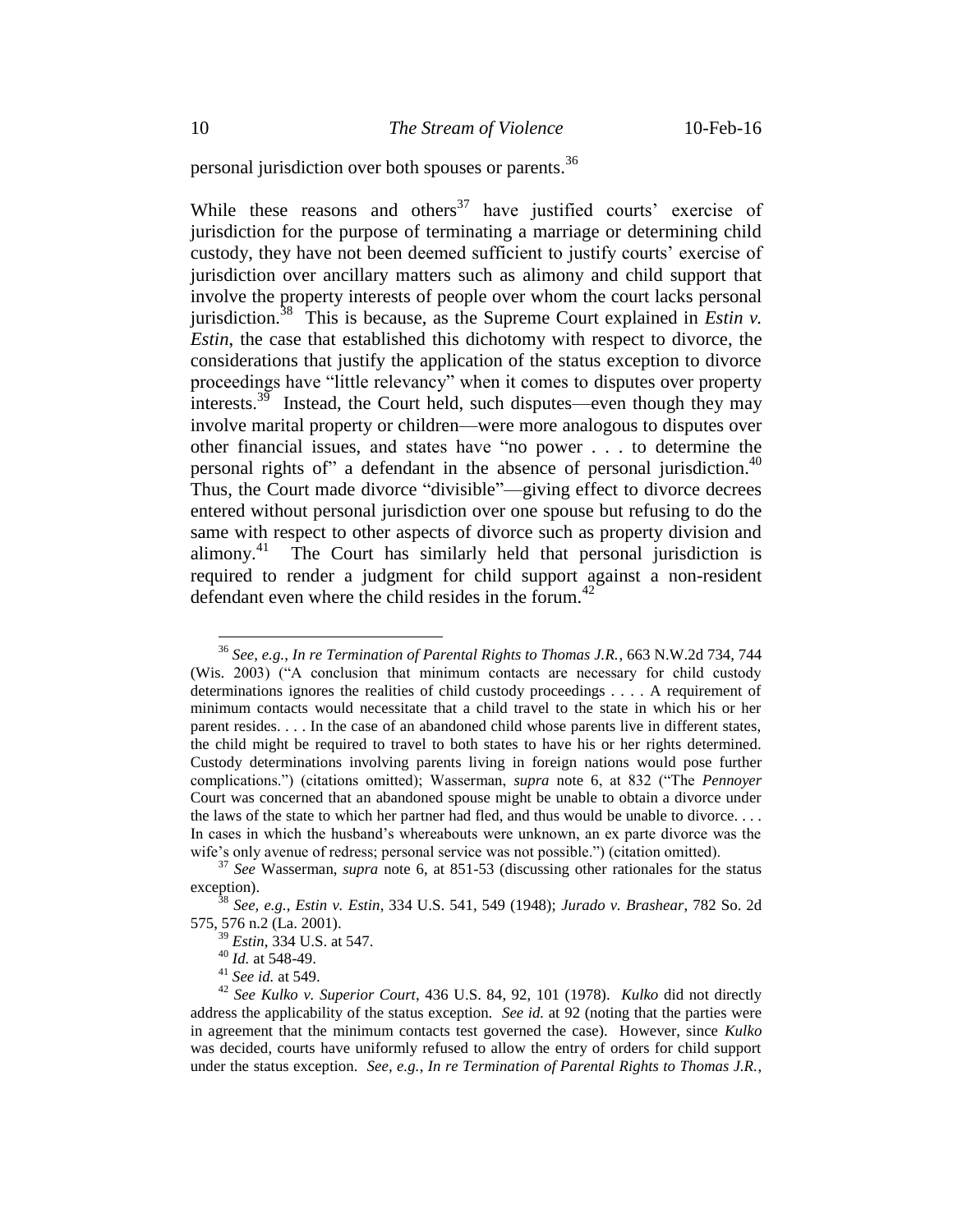$\overline{a}$ 

Even with these limitations—and perhaps in part because of them—the status exception has been subject to significant criticism by scholars. Some have argued that the doctrine improperly privileges property rights over substantive due process rights associated with familial relationships by requiring personal jurisdiction when the former is at issue, but not requiring it when the latter is at issue.<sup>43</sup> Others have argued that the status exception has outlived the reasoning that justified its creation.<sup>44</sup> Finally, some scholars have argued that the status exception is inconsistent with modern personal jurisdiction doctrine's focus on fairness instead of states' sovereign authority over people within their borders.<sup>45</sup> Nevertheless, the status exception remains deeply embedded in family law practice.

#### B. *Domestic Violence Restraining Orders & The Status Exception*

Because of the close link between the law of domestic violence and family law,  $46$  courts have debated whether the status exception should be expanded to cover the entering of restraining orders against out of state domestic violence perpetrators. Some courts have applied the status exception to domestic violence restraining orders on the theory that such orders merely concern the protected "status" of the plaintiff.<sup>47</sup> Most courts embracing this rationale have limited the relief available in such restraining orders by refusing to include "affirmative" relief in those orders.<sup>48</sup> Other courts have

<sup>45</sup> *See*, e.g., Harold S. Lewis, Jr., *A Brave New World for Personal Jurisdiction: Flexible Tests Under Uniform Standards*, 37 VAND. L. REV. 1, 52 (1984) ("After *Shaffer*, *Rush*, and *Ireland*, the 'res' and 'forum state interest' justifications for casual jurisdiction in divorce cases simply will not suffice.").

<sup>46</sup> *See* Camille Carey, *Correcting Myopia in Domestic Violence Advocacy: Moving Forward in Lawyering and Law School Clinics*, 21 COLUM. J. GENDER & L. 220, 223-31 (2011); *see also* Margaret Drew, *Lawyer Malpractice and Domestic Violence: Are we Revictimizing Our Clients?*, 39 FAM. L.Q. 7, 10-11 (2005) ("Many states have incorporated the protective order statute within the domestic relations code. . . . Within the exclusive confines of family law are many statutory enactments that address the impact of abuse on families.") (citation omitted)*.* 

<sup>47</sup> *See, e.g.*, *Bartsch*, 636 N.W.2d at 6-10.

<sup>48</sup> *See, e.g.*, *Caplan*, 450 Mass. at 468-72.

<sup>262</sup> Wis. 2d 217, 229, 663 N.W.2d 734, 740 n.5 (Wis. 2003); *Warwick v. Gluck*, 751 P.2d 1042, 1045 (Kan. Ct. App. 1988); Rosemarie T. Ring, *Personal Jurisdiction and Child Support: Establishing the Parent-Child Relationship As Minimum Contacts*, 89 CAL. L. REV. 1125, 1152 (2001).

<sup>43</sup> *See, e.g.*, Wasserman, *supra* note 6, at 821.

<sup>44</sup> *See* Section III.A, *infra*; *see also* Courtney G. Joslin, *Modernizing Divorce Jurisdiction: Same-Sex Couples and Minimum Contacts*, 91 B.U. L. REV. 1669, 1710-11 (2011) ("[T]here are no longer any persuasive justifications for exempting a claim for divorce from the rules that apply to other civil actions.").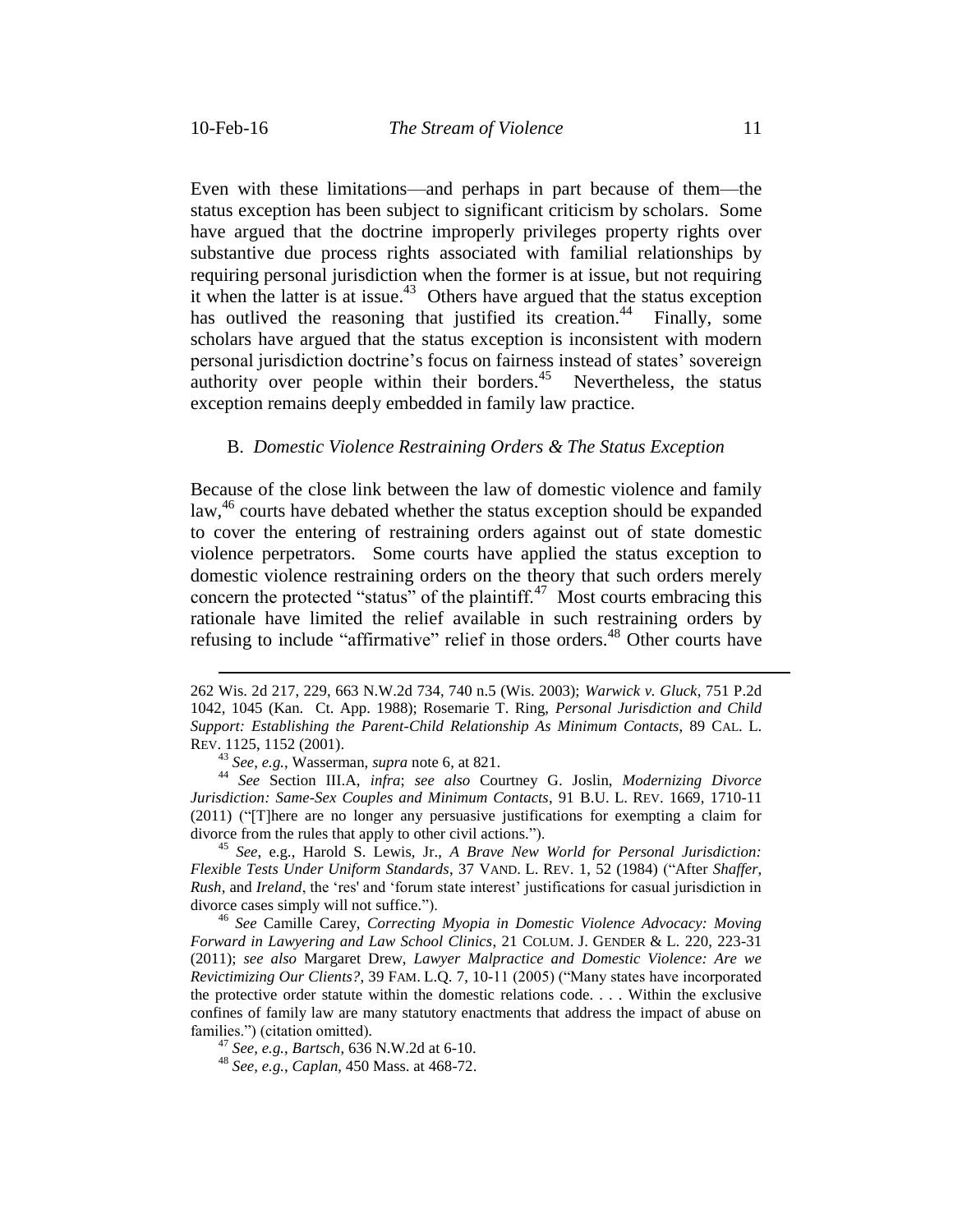refused to apply the status exception to domestic violence restraining orders at all, finding that restraining orders are not analogous to mere declarations of the plaintiff's status because they are restraints on the defendant's liberty. $4\frac{4}{3}$ 

1. Domestic Violence Restraining Orders: A Protected Status?

In *Bartsch v. Bartsch*, <sup>50</sup> the plaintiff and defendant both grew up in Iowa, met at Iowa State University, and were married in Iowa.<sup>51</sup> Although the parties moved to Utah shortly after their marriage, both of their families remained in Iowa.<sup>52</sup> After the move to Utah, the plaintiff alleged that the defendant physically abused her by—among other things—pushing her and threatening her with a gun. 53 Likely in an effort to flee from her abuser, the plaintiff moved with her child back to Iowa and filed an application for a protective order shortly after arriving.<sup>54</sup> The defendant moved to dismiss the application on the grounds that the Iowa court lacked personal jurisdiction over him. $55$ 

The Iowa Supreme Court first summarily rejected the plaintiff's argument that Iowa courts did in fact have personal jurisdiction over the defendant based on his contacts with Iowa.<sup>56</sup> The court simply noted that—although the defendant "maintained substantial ties to Iowa prior to" moving, "he has had virtually no ties to Iowa since that time, except that his wife and child now" lived there.<sup>57</sup>

However, the court held that personal jurisdiction over the defendant was unnecessary for the entry of a protective order.<sup>58</sup> After laying out the status exception and examining its application to divorce and child custody matters, the court drew parallels to these areas to justify extending the exception to domestic violence restraining orders.<sup>59</sup> The court noted that

 $\overline{a}$ 

<sup>54</sup> *See Bartsch*, 636 N.W.2d at 5.

<sup>55</sup> *Id.*

 $^{56}$  *Id.* at 6. <sup>57</sup> *Id*.

<sup>58</sup> *Id.*

<sup>49</sup> *See, e.g.*, *Fox*, 106 A.3d at 926.

<sup>50 636</sup> N.W.2d 3 (Iowa 2001).

<sup>51</sup> Appellee's Final Brief at 4, *Bartsch v. Bartsch*, 636 N.W.2d 3 (Iowa 2001) (No. 00- 0068).

 $^{52}$  *Id.* 

<sup>53</sup> *Id.* at 5. The defendant also allegedly physically abused the parties' minor child. *Id.* at 6.

<sup>59</sup> *Id.* at 7-8.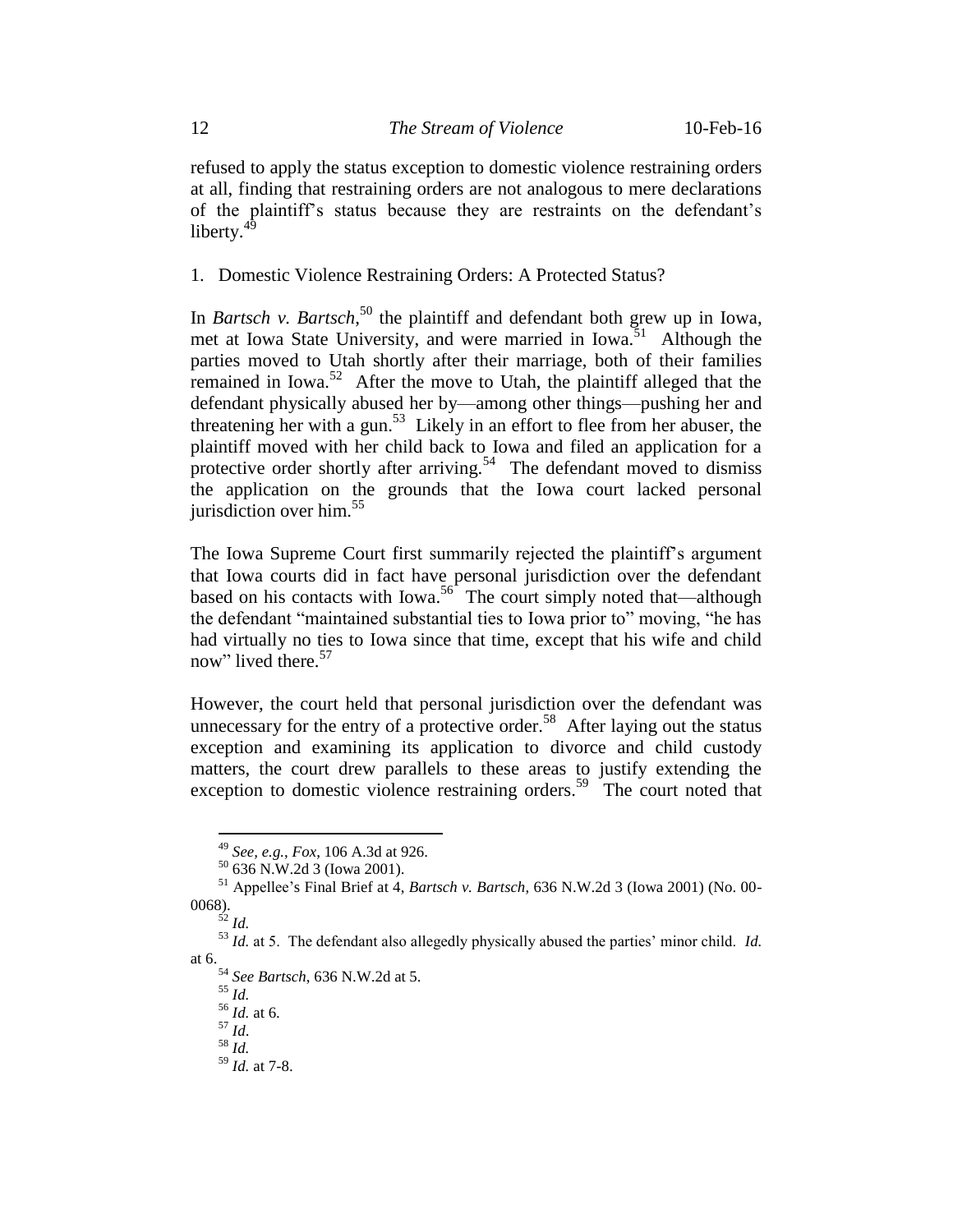one of the justifications for the status exception in the marriage context is the state's interest in preventing bigamy and protecting the offspring of such marriages from being illegitimate and observed that the "greater and more immediate risk of harm" involved in domestic violence was an "even more compelling" reason for applying the status exception in the domestic violence context.<sup>60</sup> The court also argued that one of the primary justifications for the status exception in the child custody context protecting child residents of the state—was equally applicable to protecting adult residents from domestic violence.<sup>61</sup> Thus, the court concluded that in light of the special solicitude Iowa's domestic violence statute aims to provide victims and the court's belief that "[f]uture violence ought to be constrained in any state in which the victim is located," Iowa courts should be able to enter protective orders in the absence of personal jurisdiction over the defendant.  $62$ 

The *Bartsch* decision was the first to explicitly adopt this approach,<sup>63</sup> and it has proven influential as courts in several states have cited *Bartsch* to enter domestic violence retraining orders in cases where the court purportedly could not assert personal jurisdiction over the defendant under traditional rules. 64 However, many of these cases have limited *Bartsch* by refusing to apply the status exception to aspects of domestic violence restraining orders that include what can be characterized as affirmative obligations on the defendant.

A leading case making this distinction is *Shah v. Shah*. 65 There, the plaintiff sought a restraining order against her husband in a New Jersey court after fleeing from the couple's marital home in Illinois.<sup>66</sup> The plaintiff fled to New Jersey to stay with family friends there after allegedly being threatened and falsely imprisoned by her husband.<sup>67</sup> The trial court granted a temporary restraining order prohibiting the defendant from harassing the

 $\overline{a}$ 

<sup>66</sup> *Id.* at 933.

<sup>60</sup> *Id.* at 9.

<sup>61</sup> *See id.* at 7-9.

 $62$  *Id.* at 9-10 (quotations and citation omitted).

<sup>63</sup> At least one state—Illinois—had previously enacted a statute which tied jurisdiction in domestic violence cases to the jurisdictional test used in child custody cases under the Uniform Child Custody Jurisdiction Act. *See Gasaway v. Gasaway*, 246 Ill. App. 3d 531, 534 (1993).As in Section II.A.1, *supra*, that test is premised upon the applicability of the status exception.

<sup>64</sup> *See, e.g.*, *Hemenway*, 992 A.2d at 581-82; *Caplan*, 879 N.E.2d at 122-25.

<sup>65</sup> 875 A.2d 931 (N.J. 2005).

<sup>67</sup> *Id.*; *Shah v. Shah*, 860 A.2d 940, 942 (N.J. Super. Ct. App. Div. 2004) (noting that the charges in the original petition included "terroristic threats, criminal restraint, false imprisonment, and harassment[.]").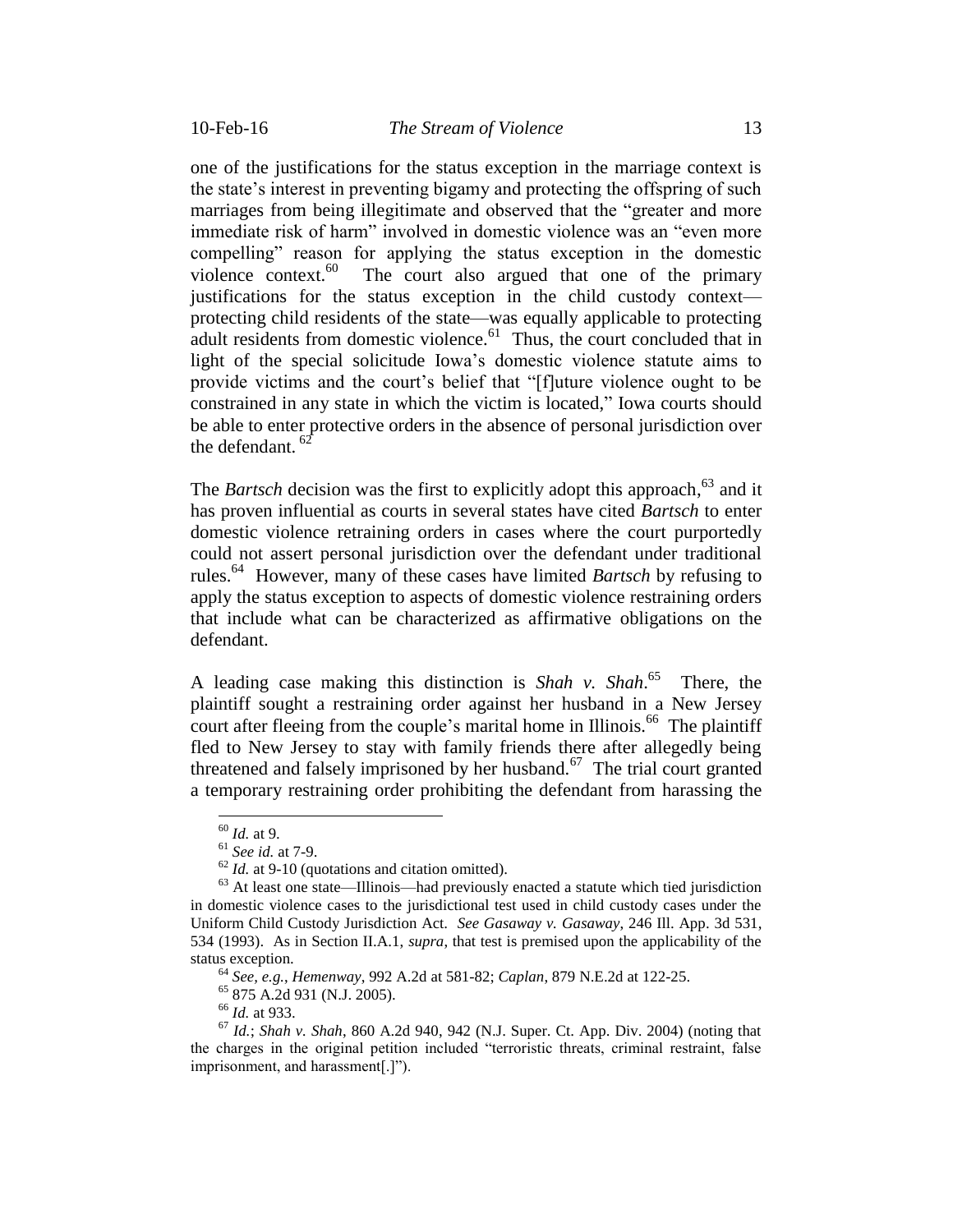plaintiff or otherwise having any contact with her and prohibiting the defendant from possessing any firearms.<sup>68</sup> The order also required the defendant to surrender firearms he currently possessed, and to continue medical coverage for the plaintiff under his health plan.<sup>69</sup> The defendant argued that the trial court lacked personal jurisdiction over him because he had "never set foot in New Jersey."<sup>70</sup>

The Supreme Court of New Jersey agreed that New Jersey courts could not exercise personal jurisdiction over the defendant under these circumstances but nevertheless approved the entry of a protective order.<sup>71</sup> Like the court in *Bartsch*, the court held that orders prohibiting acts of domestic violence are "addressed not to the defendant but to the victim [because such orders] provid[e] the victim the very protection the law specifically allows, and prohibilt) the defendant from engaging in behavior already specifically outlawed" and therefore do not impact the defendant's "substantive rights."<sup>72</sup> However, the court held that the same was not true of portions of the order that constituted "attempts to exercise [the court's] coercive power to compel action by a defendant over whom the court lacks personal iurisdiction." $73$  Thus, the order was affirmed to the extent it simply prohibited the defendant from contacting the plaintiff, but reversed to the extent it placed other requirements on him such as requiring him to surrender his firearms.<sup>74</sup>

Other courts have followed *Shah*'s approach by requiring personal jurisdiction for portions of protective orders that impose "affirmative" obligations on defendants but not requiring it for orders that merely prohibit the defendant harassing or abusing the plaintiff.<sup>75</sup> For example, in *Spencer v. Spencer*, <sup>76</sup> the Court of Appeals of Kentucky held that the distinction made by the *Shah* court "represents the fairest balance between protecting

 $\overline{a}$ 

<sup>73</sup> *Shah*, 875 A.2d at 939.

<sup>74</sup> *See id.* at 939-42.

<sup>75</sup> *See, e.g.*, *Hemenway*, 992 A.2d at 581-82; *Caplan*, 879 N.E.2d at 123-24; *Spencer v. Spencer*, 191 S.W.3d 14, 19 (Ky. Ct. App. 2006).

 $^{76}$  191 S.W.3d 14 (Ky. Ct. App. 2006).

<sup>68</sup> *Shah*, 875 A.2d at 933.

<sup>69</sup> *Id.*

<sup>70</sup> *Id.* at 936.

 $^{71}$  *Id.* at 940.

<sup>72</sup> *Shah*, 875 A.2d. at 939. Although the court declined to rely explicitly on the status exception, *see id.* at 940 n.5, its rationale—that the plaintiff is being granted "protection" and the defendant's rights are not substantively impacted—is the same rationale supporting the applicability of the status exception. *See Fox*, 106 A.3d at 925 ("Although the 'status' rationale and the 'it's-a-mere-prohibitory-order' rationale are analytically distinct, they are connected.").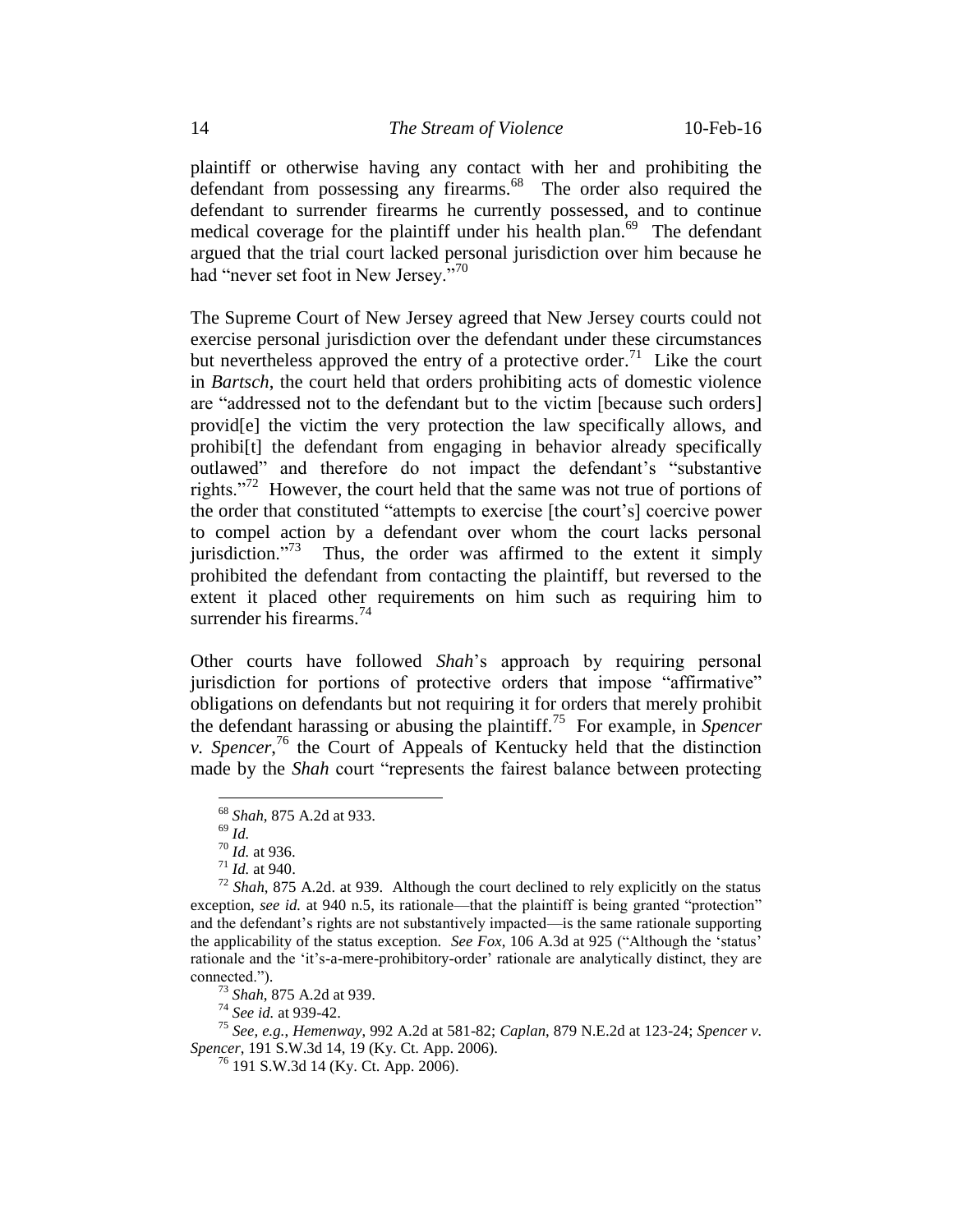the due process rights of the nonresident defendant and the state's clearlyarticulated interest in protecting" victims of domestic violence.<sup>77</sup> Thus, in that case, which also involved a plaintiff who had obtained a protective order against a defendant over whom the court found it lacked personal jurisdiction, the court affirmed the portions of the order that prevented the defendant from contacting the plaintiff, but reversed those portions of the order preventing the defendant from possessing firearms and ordering him to attend domestic violence counseling.<sup>78</sup>

The reasoning of some of these cases is curious since even the purportedly "negative" portions of these orders typically do more than merely prevent the defendant from doing something that is already illegal. For example, the orders in both *Shah* and *Spencer* prevented the defendants in those cases from contacting the plaintiffs altogether, not merely from engaging in illegal harassment.<sup>79</sup> Although it is not fully articulated in all the cases, the implicit justification for bridging this gap between what is already forbidden by law and the extra protections these orders provide is the status exception. As one court explained:

> A court order that prohibits the defendant from abusing the plaintiff and orders him to have no contact with and to stay away from her . . . serves a role analogous to custody or marital determinations, except that the order focuses on the plaintiff's protected status rather than her marital or parental status.<sup>80</sup>

And, just like those other contexts where the status exception applies, the relief available in domestic violence cases is limited to this purportedly "status determining" relief as opposed to relief that directly impacts the defendant's liberty or property.

<sup>77</sup> *Id.* at 19.

<sup>78</sup> *Id.*

<sup>&</sup>lt;sup>79</sup> *See id.* at 19 (noting that the order prevented the defendant from approaching within 1000 feet of the plaintiff or members of her family or household); *Shah*, 184 N.J. at 329 (noting that the order prevented the defendant from "having any oral, written, personal, electronic or other form of contact with plaintiff") (quotations omitted).

<sup>80</sup> *Caplan*, 879 N.E.2d at 123.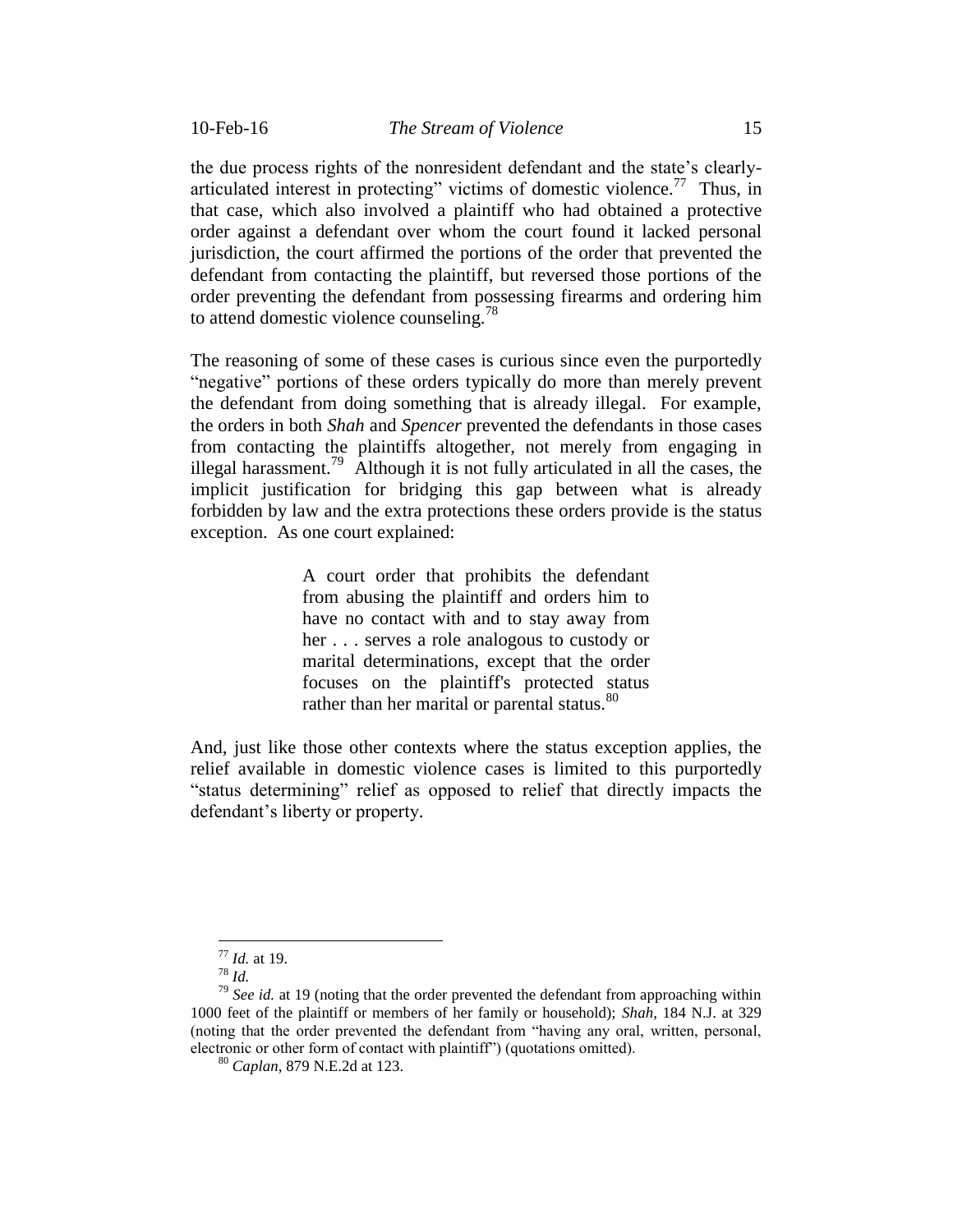#### 2. Harsh Results: No Status Exception, No Protection

Not all courts have agreed that the status exception should apply to domestic violence cases. Several courts have found that protective orders no matter what relief they include—are direct restraints on defendants' liberty that require personal jurisdiction over the defendant. Unfortunately, the courts reaching this conclusion have not explored other avenues of asserting personal jurisdiction over nonresident defendants, leaving the victims in those cases without any relief at all.

For example, in *Fox v. Fox*,  $81$  the plaintiff, a Vermont resident, was severely beaten by the defendant, his nephew, after a contentious probate hearing in New Hampshire involving the financial affairs and competency of the defendant's father. $82$  In the process of the confrontation and beating, which took place in a parking lot, the defendant noted that the plaintiff had Vermont license plates on his car and told the plaintiff that he was recording the license plate number "should [he] need it again."<sup>83</sup> The plaintiff then filed a petition for a protective order back in his home state of Vermont and the defendant objected that Vermont lacked personal jurisdiction over him. $84$ 

The Supreme Court of Vermont held that a final protective order could not be issued without obtaining personal jurisdiction over the defendant.<sup>85</sup> In rejecting the conclusions reached by other courts, the court noted that protective orders—even to the extent they merely prevent contact with the plaintiff—do "more than prohibit [the] defendant from engaging in behavior already specifically outlawed. [Such orders] prohibit[t] him from engaging in behavior that would be entirely legal but for the court's order."<sup>86</sup> The court concluded that this restraint on the defendant's liberty is not only a

 $81$  106 A.3d 919 (Vt. 2014).

<sup>82</sup> *See* Brief of Plaintiff-Appellee at 5, *Fox*, 106 A.3d 919 (No. 13-147), 2013 WL 3874104 (Vt.).

<sup>83</sup> *Id.*

<sup>84</sup> *Fox*, 106 A.3d at 921-22.

<sup>&</sup>lt;sup>85</sup> *Id.* at 923-26. The court explicitly declined to decide whether a temporary order could issue without personal jurisdiction. *Id.* at 926. The court frames this conclusion as being in accord with *Shah*, *see id.*, however, the *Shah* court excluded permanent protective orders based on the distinction that court drew between affirmative and prohibitory portions of protective orders because permanent orders in New Jersey automatically include numerous forms of affirmative relief. *See Shah*, 184 N.J. at 140 ("A final restraining order must, by statutory definition, include affirmative relief.") (citations omitted). As described below, the *Fox* court explicitly rejected the affirmative/negative relief distinction.

<sup>86</sup> *Fox*, 106 A.3d at 926.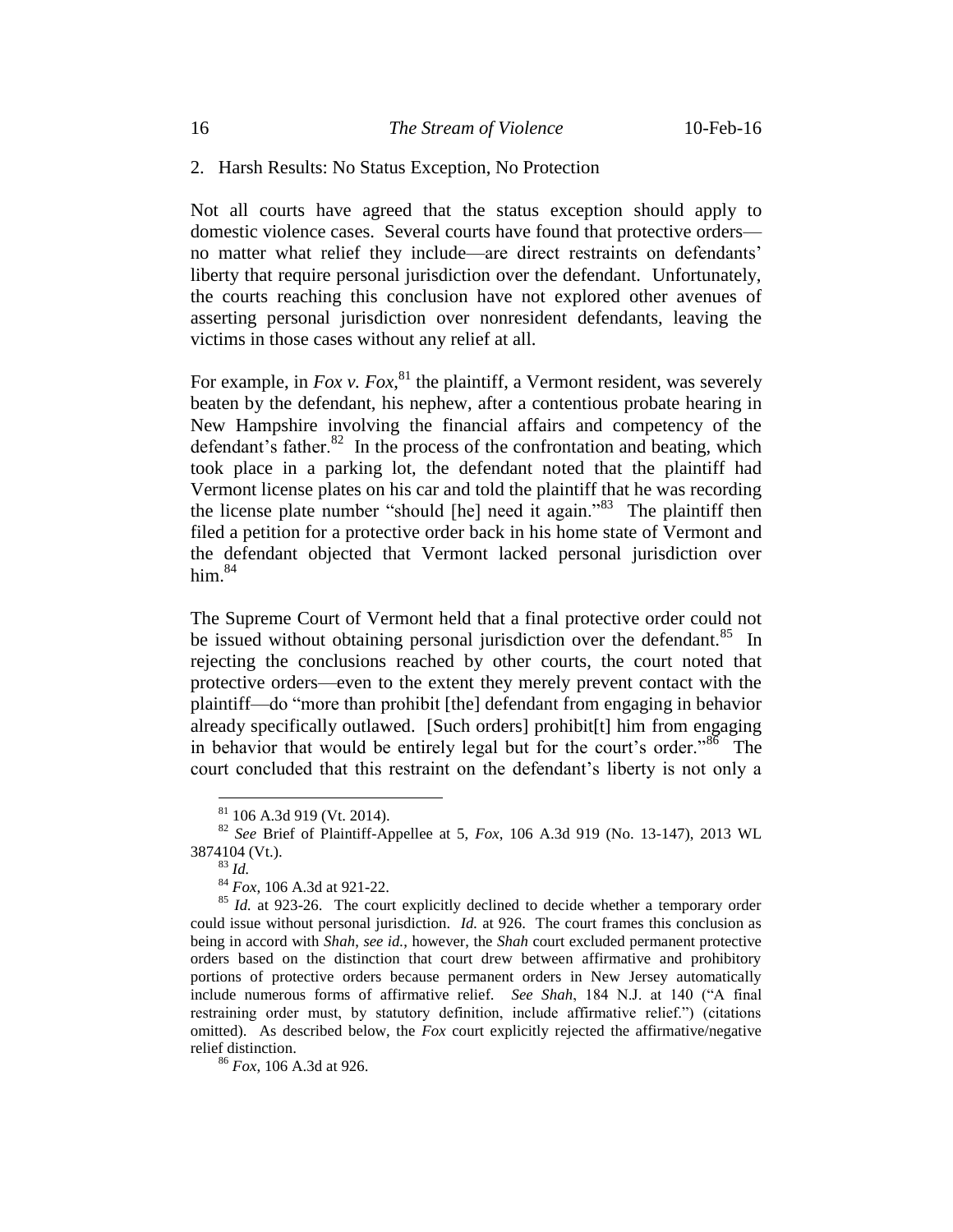declaration of the plaintiff's status, but is also "an enforcement of a liability arising from such a status" which could not be entered without obtaining personal jurisdiction over the defendant under a traditional due process analysis.<sup>87</sup>

The court acknowledged that it was reaching a "harsh result" and that forcing a domestic violence victim to return to the state in which the abuse occurred "may in some cases be logistically challenging, psychologically difficult, or even personally dangerous."<sup>88</sup> However, the court was more concerned with the "unpalatable possibilities" presented by the alternative approach:

> [A] Vermonter with no connection to, for example, California could be forced to choose between traveling from Vermont to California to defend against civil charges of domestic violence and accepting the consequences of a judicial finding of abuse and an abuse prevention order in California because an alleged victim of domestic violence chose to relocate to California. Such a scenario challenges 'traditional notions of fair play and substantial justice" protected by the personal jurisdiction requirement[.]<sup>89</sup>

The court also rejected the plaintiff's argument that Vermont could assert personal jurisdiction over the defendant under traditional jurisdictional principals because of his apparent threat with respect to the plaintiff's Vermont license plate. $90$  The court held that because the defendant never actually travelled to Vermont or attempted to contact the plaintiff in Vermont, he did not purposefully avail himself of the privilege of conducting activities in Vermont and therefore could not be subject to personal jurisdiction by Vermont courts.<sup>91</sup>

Other courts have similarly refused to enter protective orders of any kind without personal jurisdiction.<sup>92</sup> For example, in *Burnett v. Burnett*,<sup>93</sup> the

<sup>87</sup> *See id.*

<sup>88</sup> *Id.* at 927, 929.

<sup>89</sup> *Id.* at 927 (quoting *Int'l Shoe*, 326 U.S. at 316).

<sup>90</sup> *Fox*, 106 A.2d at 927-29.

<sup>91</sup> *Id.* at 928-29.

<sup>92</sup> *See, e.g.*, *Burnett v. Burnett*, 2012-Ohio-2673, ¶¶ 11-23, 2012 WL 2196336, at \*4-7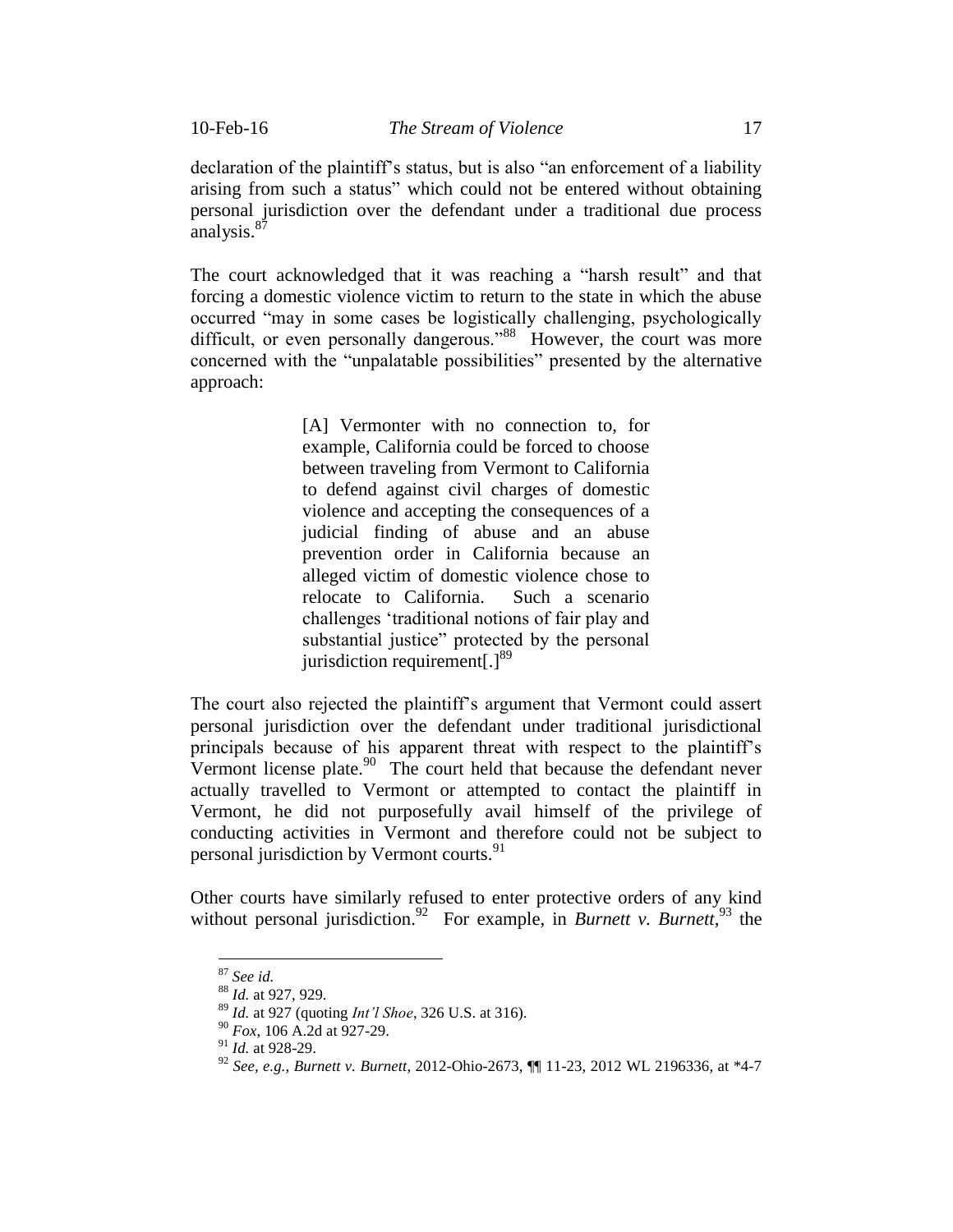troubling facts of which are described at the beginning of this Article, the Court of Appeals of Ohio refused to assert jurisdiction over the non-resident defendant unless the plaintiff could establish that Ohio courts had personal jurisdiction over him.<sup>94</sup> Although the defendant was well aware the plaintiff had fled to Ohio and in fact had sent her threatening text messages since she arrived there, the court refused to allow the entry of a protective order.<sup>95</sup> The court's decision left the plaintiff with no protective order at all despite the obvious danger she faced from her husband.

#### \* \* \* \* \*

Thus, courts remain quite divided on the applicability of the status exception to domestic violence cases and even those courts applying the status exception have placed serious limitations on the scope of the restraining orders issued in those cases. Although the next section argues that the courts refusing to apply the status exception at all have the better of the argument, courts on both sides of this debate do a disservice to domestic violence victims by focusing solely on the status exception at the expense of more carefully considering whether in personam jurisdiction may in fact be available.

### **III.** NO EASY WAY OUT: DOMESTIC VIOLENCE INVOLVES NO STATUS

When courts believe they are forced to choose between either applying the status exception or denying an alleged victim of domestic violence any relief at all, it is understandable that many courts have chosen to apply the status exception. However, the status exception is not the "easy way out" it appears to be. The status exception may no longer be consistent with modern due process requirements. Even if the status exception remains constitutionally valid, domestic violence protective orders are not adjudications of status in the same sense as divorce and custody orders because protective orders place real restraints on the defendant's liberty. Moreover, the limited relief courts are able to grant when operating under the status exception in domestic violence cases is woefully inadequate to protect victims and prevent further violence since courts are unable to grant

<sup>(</sup>Ohio Ct. App. 2012); *Becker*, 937 So. 2d at 1130-31; *T.L.*, 820 A.2d at 512-15.

<sup>93 2012-</sup>Ohio-2673, 2012 WL 2196336.

<sup>94</sup> *See id.* at \*4.

 $95$  2012 WL 2196336, at  $*6$ -7. Although the plaintiff attempted to argue that the text messages provided a basis for the assertion of personal jurisdiction under traditional principals, the court held that the messages were not properly in evidence so it did not reach that issue. *Id.*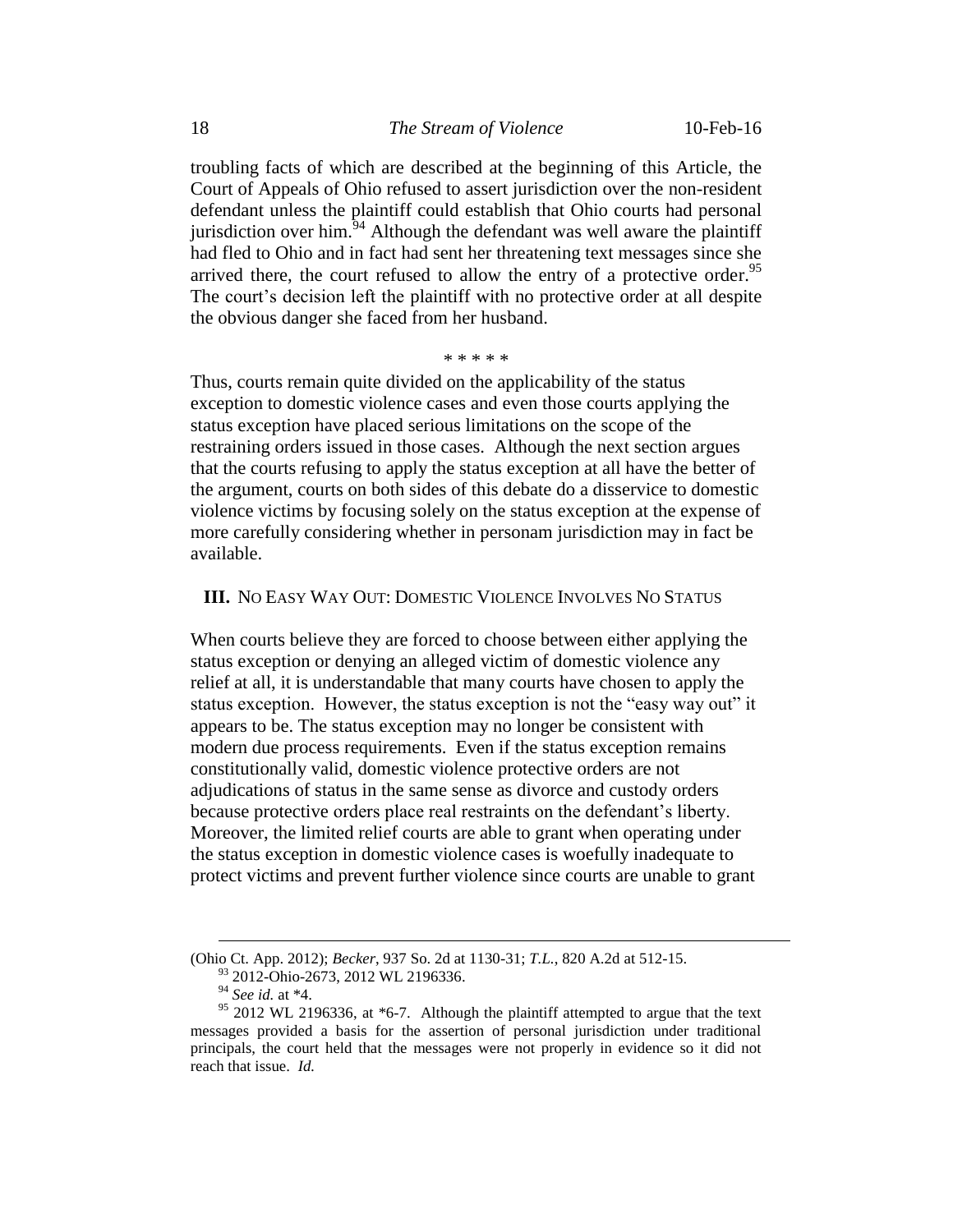so-called affirmative relief such as requiring defendants to relinquish firearms or undergo counseling.

# A. *The Status Exception: Unconstitutional?*

The Due Process Clause's restriction on states' ability to exercise personal jurisdiction serves to protect individual liberty by ensuring that no person is "subject to the binding judgments of a forum with which he has established no meaningful contacts, ties, or relations."<sup>96</sup> The status exception boldly purports to exempt divorce, custody, and (possibly) domestic violence related disputes from this restriction and allow courts to render judgements in those matters that are binding even over individuals who have not targeted the forum where the court sits in any way. Even if the status exception may have been justified when it was recognized by the Court in *Pennoyer*, those justifications have been severely undercut by developments in family law, technology, the law of personal jurisdiction, and constitutional law that have occurred since that decision.

The status exception arose long ago in a time when both family law and the law of personal jurisdiction were quite different than they are today. As discussed in Part II.A, *supra*, in the Nineteenth Century, a wife who was unable to obtain a divorce from her husband was often prevented by law from supporting herself financially.<sup>97</sup> Without the status exception, if a woman's husband left the state and the woman either did not know where her husband went or was unable to travel there to file for a divorce, she would have faced a very difficult situation. The status exception was seen as a way to fix this problem by allowing a woman to obtain a determination of her "status" as a single person, thus freeing her to support herself without her husband.<sup>98</sup>

Of course, today, the law—and indeed constitutional law—takes a very different view of women and marriage.<sup>99</sup> The abandonment of one spouse by the other does not alter the abandoned spouse's ability to make a living.

<sup>96</sup> *See Burger King Corp. v. Rudzewicz*, 471 U.S. 462, 471-72 (1985) (quotations and citation omitted).

<sup>97</sup> *Supra*, section II.A.1; *but see* 10 A.L.R. 778 (Originally published in 1921) ("The general rule is to the effect that a wife who has been abandoned by her husband is entitled to her subsequent earnings.") (collecting cases dating as far back as 1737).

<sup>98</sup> *Supra*, section II.A.1*.*

<sup>99</sup> *See Kerry v. Din*, No. 13-1402, 2015 WL 2473334, at \*7 (U.S. June 15, 2015) (opinion of Scalia, J.) ("Modern equal-protection doctrine casts substantial doubt on the permissibility of [coverture laws that create] such asymmetric treatment of women citizens . . . and modern moral judgment rejects the premises of such a legal order.").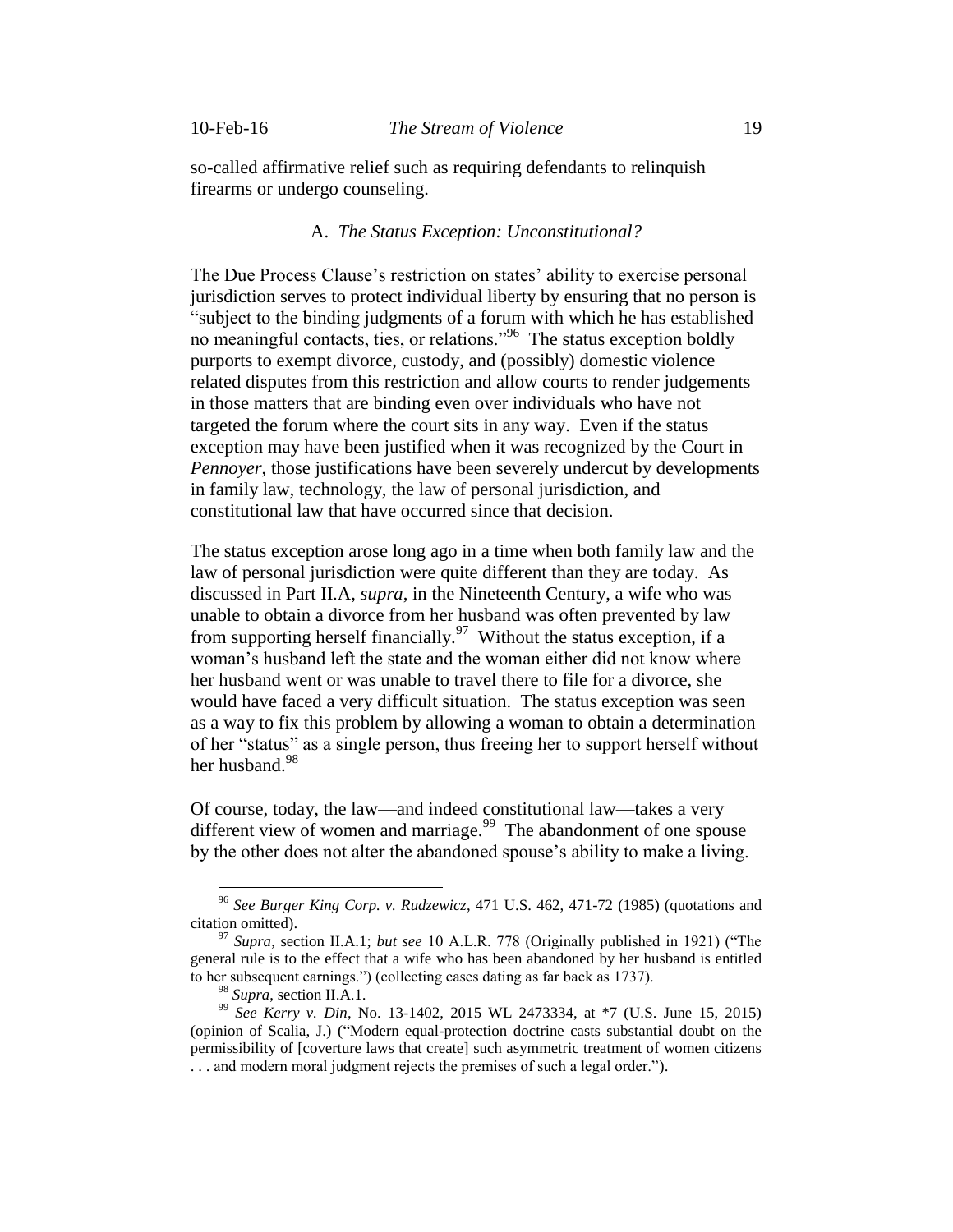100 Moreover, because of massive technological changes, it is much easier for an abandoned spouse to locate a wayward partner and, if necessary, to travel to another state to litigate than it was in the Nineteenth Century. It is still true that the status of being married changes—and in some ways impairs—the property rights of each spouse $10\degree$  and restricts the ability of each spouse to remarry.<sup>102</sup> However, these injuries are no worse than those felt by potential plaintiffs with other kinds of claims who have to leave their home state to litigate in another forum when their home state lacks personal jurisdiction over the defendant.

Perhaps the most significant change of all that has occurred since the status exception was first established in *Pennoyer* is the rapid expansion of the ability of states to assert jurisdiction over out of state defendants. At the time *Pennoyer* was decided, personal jurisdiction could be established by a court only if the defendant was served while physically present in the forum or if the defendant consented to the exercise of the court's jurisdiction.<sup>103</sup> Under this scheme, in the absence of the status exception, a spouse could bring a divorce action only in the place where the other spouse happened to be. This essentially would have given an abandoning spouse the ability to unilaterally choose the forum for any divorce simply by deciding where to go. 104 Recognizing the status exception allowed courts to avoid this inherently unfair consequence of the prevailing jurisdictional rules.

Today, although in-state service is still sufficient to confer jurisdiction, it is not required.<sup>105</sup> Instead, the scope of personal jurisdiction is much broader as courts are able to assert jurisdiction over any person who has minimum contacts with a forum such that the assertion of jurisdiction is consistent with traditional notions of fair play and substantial justice.<sup>106</sup> In the divorce

<sup>&</sup>lt;sup>100</sup> Modern developments have similarly undermined the rationale of preventing illegitimacy—mentioned by the Iowa Supreme Court in *Bartsch*. Illegitimacy no longer carries the social stigma that it once did, *see, e.g.*, *Michael H. v. Gerald D.*, 491 U.S. 110, 140 (1989) (Brennan, J., dissenting), nor does it carry the legal consequences it once did. *See, e.g.*, *Mills v. Habluetzel*, 456 U.S. 91, 97-99 (1982).

<sup>101</sup> For example, under some state laws, certain marital property cannot be alienated without the consent of both spouses. *See, e.g.*, La. Civ. Code Ann. art. 2347; Wash. Rev. Code Ann. § 26.16.030;

<sup>102</sup> *See* 10 C.J.S. *Bigamy and Related Offenses* § 2 (collecting anti-bigamy statutes).

<sup>103</sup> Jacobs, *supra* note 3, at 5-6.

<sup>&</sup>lt;sup>104</sup> This requirement also risked the possibility that no forum would be available to adjudicate the divorce since the spouse seeking the divorce may be unable to satisfy the residency requirements of the state where the abandoning spouse fled. *See* 57 A.L.R.3D 221 (Originally published in 1974).

<sup>105</sup> *See id.* at 12.

<sup>106</sup> *See, e.g.*, *Daimler AG v. Bauman*, 134 S. Ct. 746, 754 (2014).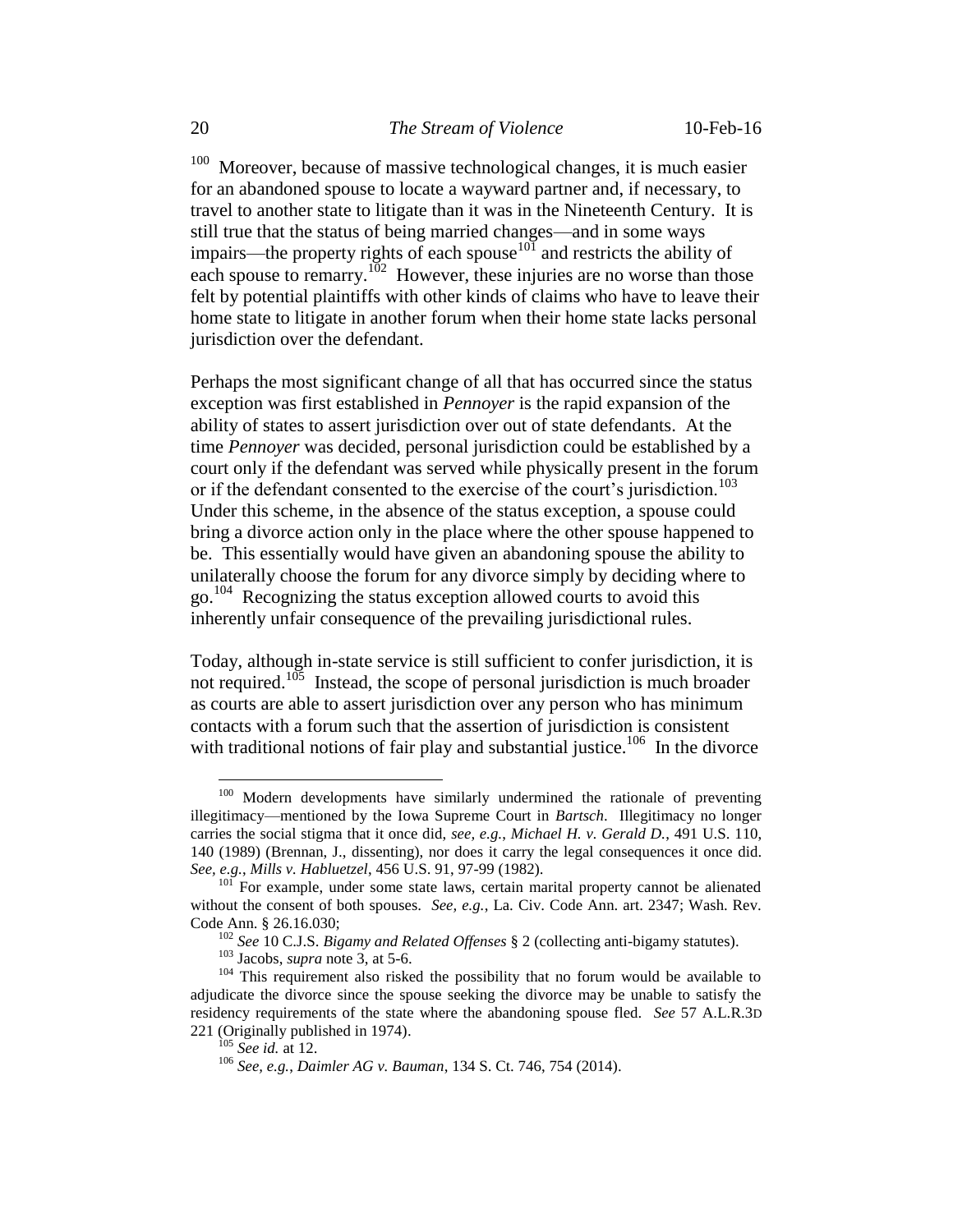$\overline{a}$ 

context, this means that even if one spouse flees to another state, the abandoned spouse very likely could file for divorce in her home state even without the status exception. The fact that the defendant spouse resided with the plaintiff spouse in the marriage that gave rise to the action in the forum state would likely be sufficient to establish jurisdiction under the minimum contacts test.<sup>107</sup>

A final change that undercuts the validity of the status exception is the importance marriage and child rearing have gained as fundamental rights under the Due Process Clause of the Fourteenth Amendment. Beginning with *Loving v. Virginia*, <sup>108</sup> the Supreme Court has recognized the right to marry as a fundamental right that the state can only interfere with when there is a compelling justification for doing so.<sup>109</sup> Although the Court has not always been consistent about the source of this right, <sup>110</sup> it is clear that at least one basis for the right to marry is that it is a fundamental liberty protected by the Due Process Clause.<sup>111</sup> Similarly, starting in the early Twentieth Century, the Court also recognized a fundamental right of parents to raise their children rooted in the Due Process Clause.<sup>112</sup> Such rights were

<sup>108</sup> 388 U.S. 1 (1967)

<sup>107</sup> *See, e.g.*, *Corr v. Corr*, No. FA144124317S, 2015 WL 1758978, at \*3 (Conn. Super. Ct. Mar. 24, 2015) ("The defendant's contacts with Connecticut prior to leaving were substantial and give rise to specific jurisdiction.  $\ldots$  [A] significant portion of the parties' marital life took place here in Connecticut."); *Oytan v. David-Oytan*, 171 Wash. App. 781, 806 (2012) (upholding the assertion of jurisdiction over a husband in an action filed against him by his wife where "[b]etween 2007 and 2010, the parties lived in a marital relationship in Washington and nowhere else."); *Akinci-Unal v. Unal*, 64 Mass. App. Ct. 212, 217 (2005) ("The husband chose to come to Massachusetts, married here in a civil ceremony, and lived here in a marriage for close to six years. Having voluntarily engaged in a relationship that has legal consequences, the husband can scarcely be surprised by. . . this State's enforcement of the wife's rights (if any) that arise from that relationship. Certainly he does not defeat the Commonwealth's power to act merely by leaving the iurisdiction[.]").

<sup>109</sup> *See, e.g.*, *Zablocki v. Redhail*, 434 U.S. 374, 383 (1978) ("Since our past decisions make clear that the right to marry is of fundamental importance, and since the classification at issue here significantly interferes with the exercise of that right, we believe that 'critical examination' of the state interests advanced in support of the classification is required.") (citations omitted); *Loving*, 388 U.S. at 12 ("The freedom to marry has long been recognized as one of the vital personal rights essential to the orderly pursuit of happiness by free men."); *see also Obergefell v. Hodges*, No. 14-556, 2015 WL 2473451, at \*12 (U.S. June 26, 2015) ("Over time and in other contexts, the Court has reiterated that the right to marry is fundamental under the Due Process Clause.") (collecting cases).

<sup>&</sup>lt;sup>110</sup> Some cases have grounded the right in the Equal Protection Clause as well as the Due Process Clause. *See* Nelson Tebbe & Deborah A. Widiss, *Equal Access and the Right to Marry*, 158 U. PA. L. REV. 1375, 1386-87 (2010).

<sup>111</sup> *See, e.g.*, *Obergefell*, 2015 WL 2473451 at \*12-17.

<sup>112</sup> *See, e.g.*, *Quilloin v. Walcott*, 434 U.S. 246, 255 (1978) ("We have recognized on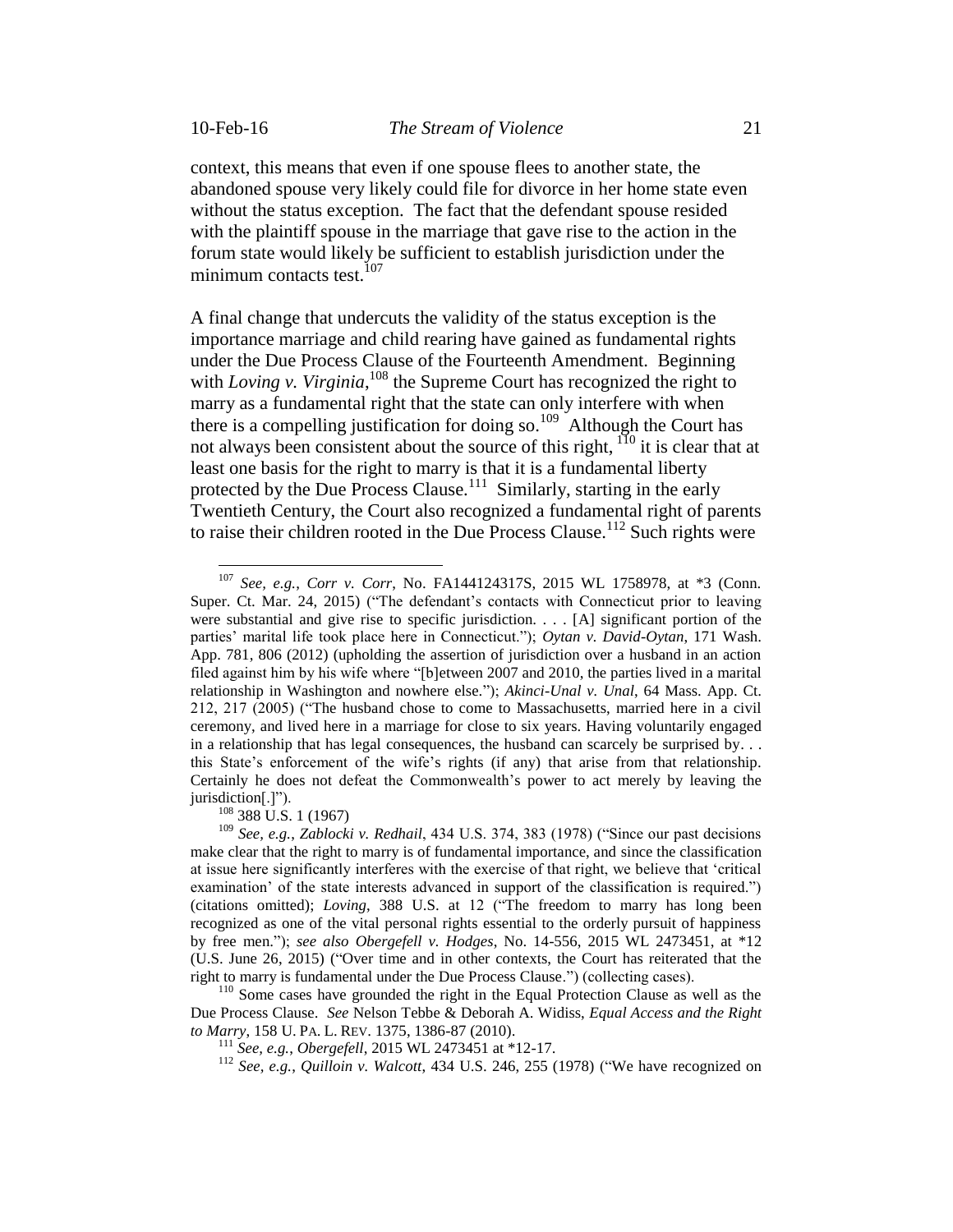not recognized or likely even contemplated at the time *Pennoyer* was decided. $113$ 

Depriving a person of a "status" conferred at the state's discretion is very different than depriving that person of a fundamental right. Greater procedural protections are required to satisfy due process when the state seeks to deprive a person of a fundamental right than when other benefits are at stake.<sup>114</sup> The status exception does the opposite. It deprives out of state defendants of their marriage or children with *lesser* procedural protections than those afforded to defendants in other civil cases. It makes no sense for the same Due Process Clause that elevates these relationships to fundamental rights to also allow a state's courts to end those relationships without the minimum contacts the Clause requires in all other contexts.

Thus, the status exception was born out of particular circumstances that existed at the time of its creation that are largely no longer applicable. Without these special circumstances, it is hard to justify continuing to adhere to such a radical departure from ordinary jurisdictional rules. Although there are arguments for the continuing validity of the status exception that are based on modern concerns, they are not entirely convincing.

numerous occasions that the relationship between parent and child is constitutionally protected.") (collecting cases).

<sup>113</sup> *See, e.g.*, *Pennoyer*, 95 U.S. at 734-35 ("The State, for example, has absolute right to prescribe the conditions upon which the marriage relation between its own citizens shall be created, and the causes for which it may be dissolved."); *Maynard v. Hill*, 125 U.S. 190, 205 (1888) ("Marriage, as creating the most important relation in life, as having more to do with the morals and civilization of a people than any other institution, has always been subject to the control of the legislature."); Merry Jean Chan, Comment, *The Authorial Parent: An Intellectual Property Model of Parental Rights*, 78 N.Y.U. L. REV. 1186, 1192 (2003) (noting that the Supreme Court did not recognize parental rights under the Due Process Clause until the 1920s); *see also Obergefell*, 2015 WL 2473451, at \*48 ("This Court's earliest Fourteenth Amendment decisions appear to interpret the [Due Process] Clause as using "liberty" to mean [only] freedom from physical restraint.") (Thomas, J., dissenting).

<sup>114</sup> *See M.L.B. v. S.L.J.*, 519 U.S. 102, 116-17, 121 (1996) ("M. L. B.'s case, involving the State's authority to sever permanently a parent-child bond, demands the close consideration the Court has long required when a family association so undeniably important is at stake. . . . Similarly here, the stakes for petitioner M. L. B.—forced dissolution of her parental rights—are large, more substantial than mere loss of money.) (quotations and citations omitted); *Santosky v. Kramer*, 455 U.S. 745, 753-54 (1982) ("When the State moves to destroy weakened familial bonds, it must provide the parents with fundamentally fair procedures.").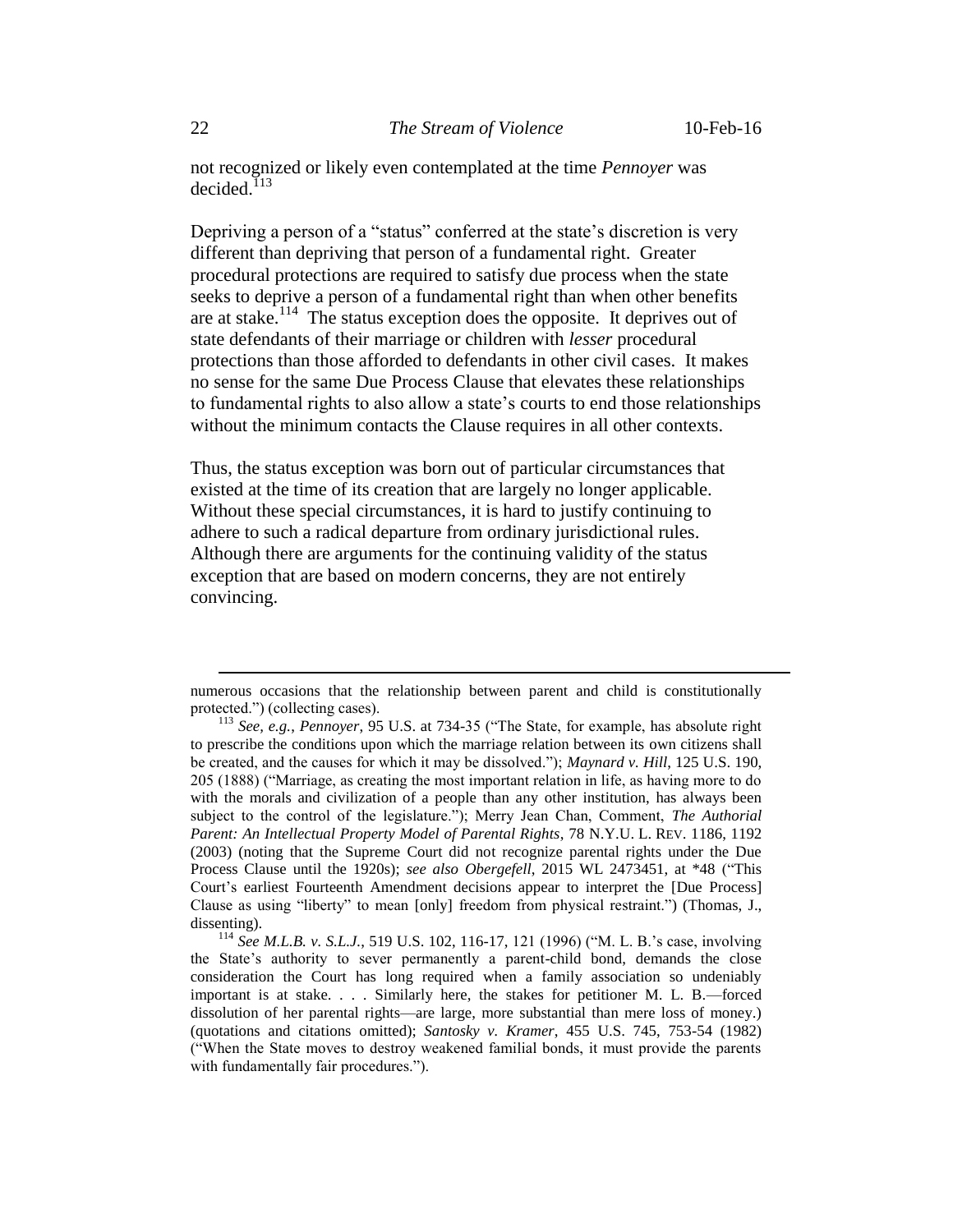In the divorce context, some may argue that with the advent of no fault divorce, a defendant has a lesser interest in divorce proceedings.<sup>115</sup> Since the plaintiff will be able to obtain a divorce regardless of any defenses the defendant might raise, the argument goes, there is no point in requiring courts to have personal jurisdiction over the defendant.<sup>116</sup> However, as Professor Rhonda Wasserman points out in an article arguing that the status exception is unconstitutional, although every state has no fault divorce, some states require the consent of both spouses in order to grant a divorce on that basis.<sup>117</sup> Moreover, the fact that a defendant is unlikely to have a meritorious defense has never been a factor in personal jurisdiction analysis in any other context.<sup>118</sup> In fact, the Supreme Court has specifically held that where a person has been deprived of something in a way that is contrary to due process, "it is no answer to say that in his particular case due process of law would have led to the same result because he had no adequate defense upon the merits." $119$ 

In the child custody context, proponents of the status exception argue that child custody is unique in that the interests of a third person—the child are primarily at stake rather than the interests of the parties.<sup>120</sup> Accordingly, a jurisdictional test that is "child-centered" rather than "defendant-centered" is more appropriate and jurisdiction should be available wherever a child resides whose custody needs to be determined.<sup>121</sup> Without such a test proponents argue—it would be difficult if not impossible in at least some cases to find a forum with personal jurisdiction over both parents.<sup>122</sup>

 $\overline{a}$ 

<sup>119</sup> *Peralta v. Heights Med. Ctr., Inc.*, 485 U.S. 80, 86-87 (1988) (quoting *Coe v. Armour Fertilizer Works*, 237 U.S. 413, 424 (1915)).

<sup>120</sup> *See, e.g.*, Brigitte M. Bodenheimer & Janet Neeley-Kvarme, *Jurisdiction over Child Custody and Adoption After Shaffer and Kulko*, 12 U.C. DAVIS L. REV. 229, 236-37 (1979); *see also* Wasserman, *supra* note 6, at 888 n.381 (collecting sources making similar arguments)).

<sup>121</sup> *See* Bodenheimer & Neeley-Kvarm, *supra* note 120, at 236-37, 252-53.

<sup>122</sup> *See id.*at 252; *see also* Wasserman, *supra* note 6, at 886 ("For example, if one of the parents has lived abroad for a number of years, a minimum contacts requirement could bar any state court from determining the child's custody.").

<sup>115</sup> *See* Wasserman, *supra* note 6, at 851.

<sup>116</sup> *See id.* at 851-52.

<sup>117</sup> *Id.* at 851-53.

<sup>118</sup> *See, e.g.*, *Fox*, 106 A.3d at 929 ("The due process requirement that a court have personal jurisdiction before entering a judgment against a defendant applies to those defendants with meritorious defenses, as well as those without."); *Pounders v. Chicken Country, Inc.*, 624 S.W.2d 445, 447 (Ark. Ct. App. 1981) ("Appellants' contention that the appellee must show a defense to the action is contrary to the constitutional requirement for the establishment of personal jurisdiction in order to adjudicate or exercise judicial power over the parties.").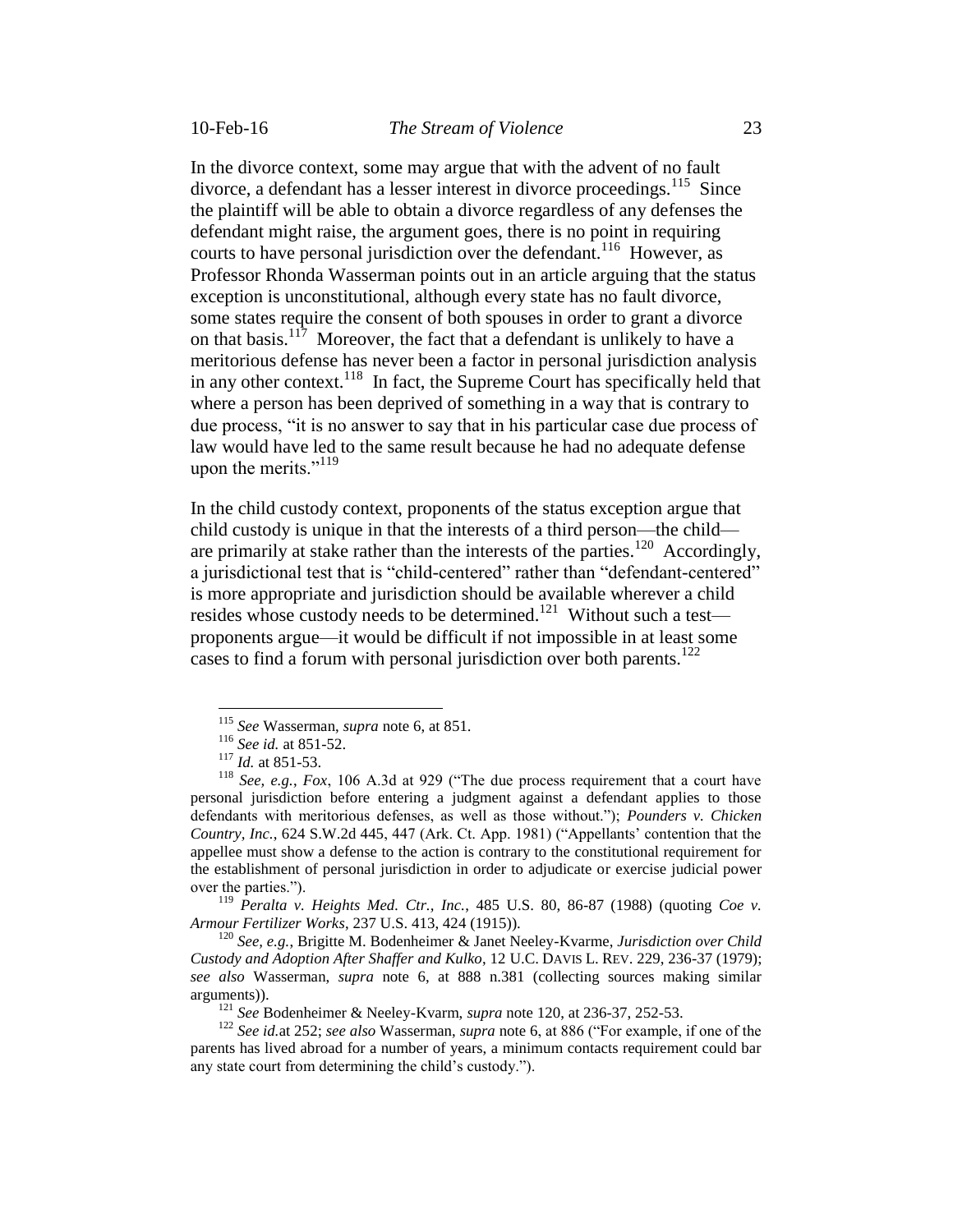While the child's interests are paramount in custody cases, that fact does not decrease the parents' highly important—and constitutionally protected interests in such proceedings. Moreover, litigating in a forum that has personal jurisdiction over both parents may in fact be in the child's best interest because each parent will be more likely to appear and present a strong and complete case to the court.<sup>123</sup> Additionally, limiting the potential fora to litigate child custody disputes may serve the beneficial purpose of decreasing the likelihood of forum shopping—a practice that is particularly troubling when the "shopping" requires moving children across state lines to gain a litigation advantage. Finally, in the rare case when there is truly no state with personal jurisdiction over both parents, the doctrine of jurisdiction by necessity may be invoked.<sup>124</sup>

\* \* \* \* \*

To be sure, the arguments both in favor of and against the continuing constitutionality of the status exception are more numerous and nuanced than those presented here. A complete evaluation of the constitutionality of the status exception is outside of the scope of this Article. However, the serious doubts about the constitutionality of the status exception in even the contexts where it has traditionally applied counsel against attempting to expand the status exception to the very different context of domestic violence.

#### B. *Restraining Orders Do Not Alter Status*

Even if the status exception remains constitutional, domestic violence restraining orders fit poorly into that doctrine. The reason is simple: unlike divorce and child custody cases, there is no "status" at issue for a court to determine. In the former contexts, the issues that courts are adjudicating change the plaintiff's status in the eyes of the state: divorced or not divorced; legal guardian or not. By contrast, in the context of domestic violence restraining orders there is no similar status at issue. Instead, actions seeking restraining orders are much more like actions seeking other kinds of equitable relief where the court considers whether to order the

<sup>123</sup> *See* Wasserman, *supra* note 6, at 888-89.

<sup>&</sup>lt;sup>124</sup> *See id.* at 887-88. The doctrine of jurisdiction by necessity allows a court without personal jurisdiction over a defendant under the traditional minimum contacts analysis to nevertheless hear a case against that defendant where no forum would otherwise be available to the plaintiff and the cause of action has some connection with the forum. *See*  Tracy Lee Troutman, Note, *Jurisdiction by Necessity: Examining One Proposal for Unbarring the Doors of Our Courts*, 21 VAND. J. TRANSNAT'L L. 401, 414-15 (1988).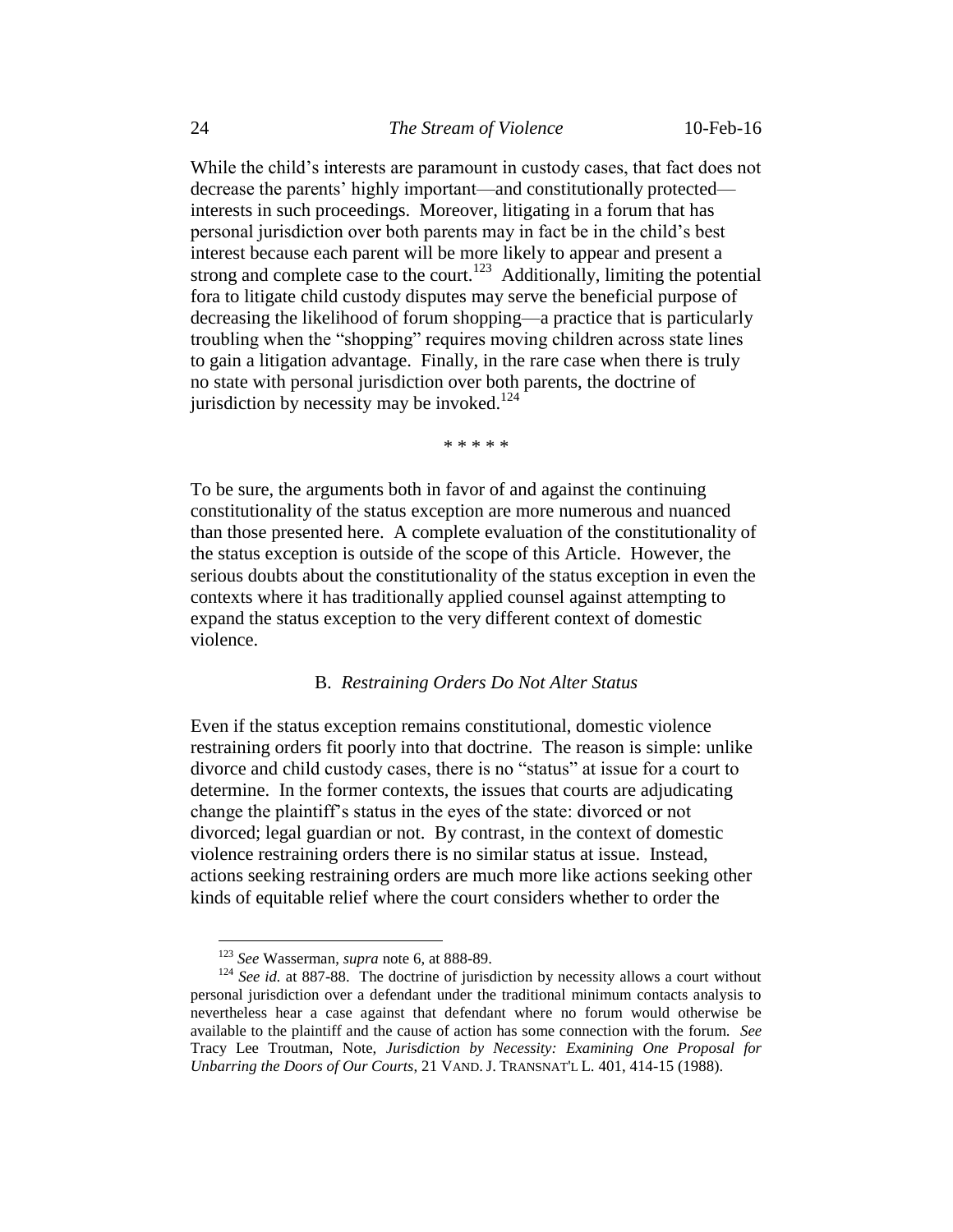defendant to refrain from engaging in particular conduct. Courts and commentators have come up with a variety of justifications for treating domestic violence restraining orders as orders pertaining to status, but none are persuasive on close examination.

Many of the courts discussed in Section II.B.1, *supra*, that have adopted the status exception in domestic violence cases have argued that domestic violence restraining orders bestow a "protected" status on the victim.<sup>125</sup> For example, in *Bartsch*, the Iowa Supreme Court argued that it was simply "preserving the protected status accorded to the plaintiff by" Iowa's domestic violence statute.<sup>126</sup> But that statute and others like it do not contain any special protected status for plaintiffs. Rather, the Iowa statute merely contains a list of restrictions that courts may place on defendants such as orders prohibiting defendants from continuing to engage in domestic abuse or going near a "plaintiff's residence, school, or place of employment."<sup>127</sup> While such orders certainly confer a *benefit* on the plaintiff by protecting him or her from further abuse, it does not change the plaintiff's status in the eyes of the state in the same way that divorce and custody orders do.<sup>128</sup> Instead, restraining orders serve the same function as equitable relief does in other civil actions for which personal jurisdiction is a requirement: placing restrictions on the defendant's conduct in order to keep him from harming the plaintiff.<sup>129</sup> Restraining orders cannot be shoehorned into the status exception merely by labeling them as status conferring.

Another argument that has appeared in some courts is that personal jurisdiction is not necessary to enter a domestic violence restraining order

<sup>125</sup> *See, e.g.*, *Caplan,* 450 Mass. at 469; *Bartsch*, 636 N.W.2d at 6.

<sup>&</sup>lt;sup>126</sup> 636 N.W.2d at 6.

<sup>127</sup> Iowa Code Ann. § 236.5(b).

<sup>&</sup>lt;sup>128</sup> One could imagine a domestic violence statute that did confer a protected status on a plaintiff in the eyes of the state. For example, a statute could provide that a person who is found to be a victim of domestic abuse could be entitled to certain state benefits such as a special monitor to quickly notify police of danger or counseling services to deal with trauma. An order under a statute like that would indeed confer a status on the plaintiff under state law and a court would likely be able to enter such an order without personal jurisdiction over the defendant.

<sup>129</sup> *See* Bevan J. Graybill, Note, *'til Death Do Us Part: Why Personal Jurisdiction Is Required to Issue Victim Protection Orders Against Nonresident Abusers*, 63 OKLA. L. REV. 821, 858 (2011) ("A victim protection order, which demands or forbids specific behavior between the parties, alters the relationship between plaintiff and defendant to the same degree as when the court enjoins one farmer from tilling the land of a neighboring farmer. . . . Certainly, no one would argue this court order alters the status relationship between the farmers.").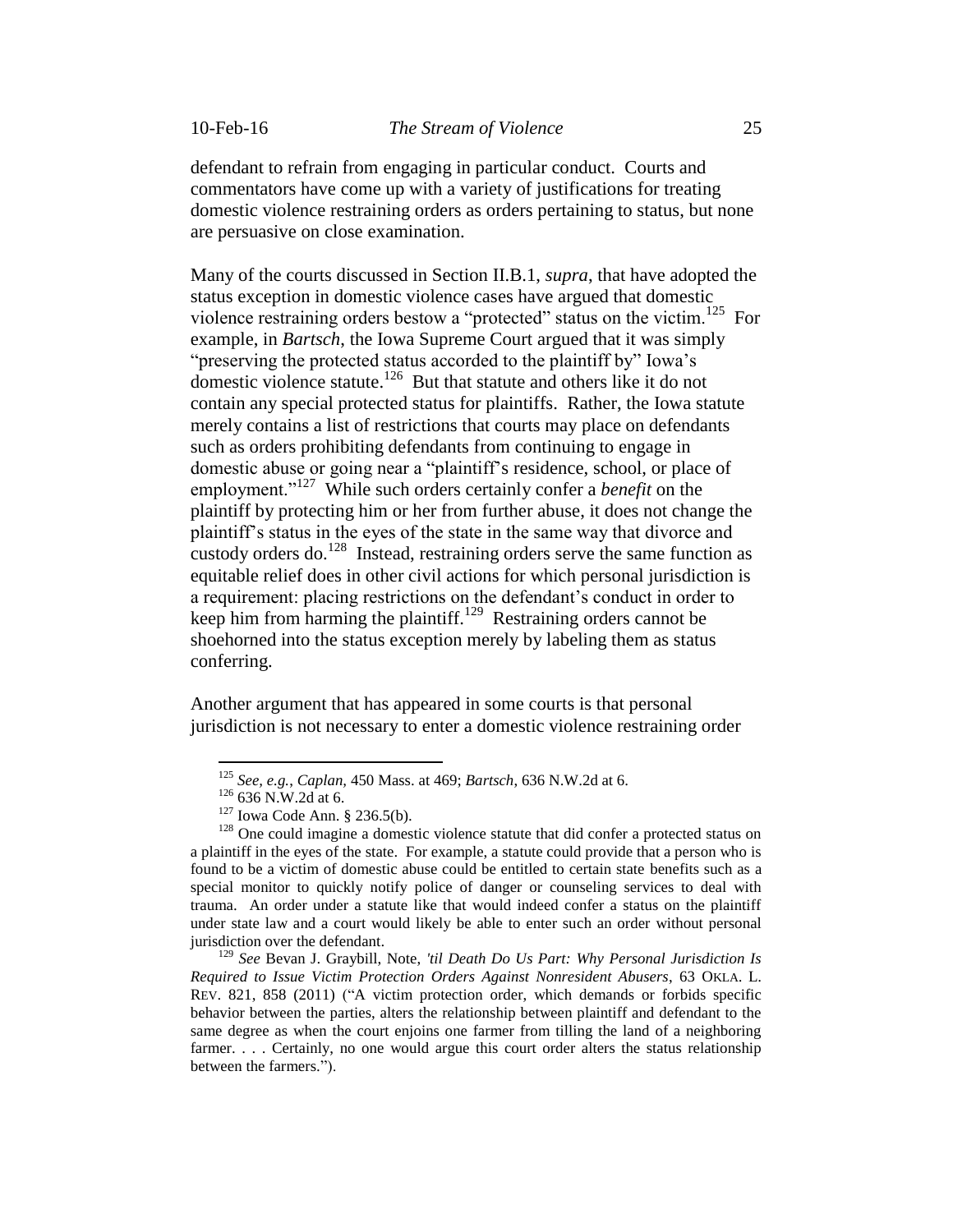when that order merely prohibits conduct that is already illegal.<sup>130</sup> In *Shah*, for example, the court claimed that an order forbidding the defendant from abusing the plaintiff simply prohibited behavior that is already specifically outlawed.<sup>131</sup> Under this view, the defendant is not being ordered to refrain from doing anything he<sup>132</sup> was not already prohibited from doing and therefore there is no due process problem with forgoing traditional personal jurisdiction analysis.

It is certainly true that the conduct that constitutes domestic abuse is illegal with or without a restraining order. However, even an order that merely prohibits the defendant from abusing the plaintiff<sup>133</sup> carries with it significant consequences for the defendant. For example, such an order may have collateral consequences under federal law, including prohibiting the defendant from possessing firearms.<sup>134</sup> And, if the defendant violates an order prohibiting him from abusing the plaintiff, he will face not only charges for violating the statute prohibiting abuse, but also contempt charges for violating the court's order.<sup>135</sup> Thus, it is simply not accurate that a restraining order does nothing more than prohibit the defendant from doing something that is already illegal. Such orders place real restrictions on the defendant's conduct and should be treated accordingly.

In what is probably the most comprehensive scholarly article advocating for the extension of the status exception to at least some domestic violence cases, Professor Jessica Miles argues that a protective order works a "profound and fundamental" change in the status of the parties in relation to

 $\overline{a}$ 

<sup>133</sup> As discussed in Part II.B.1, *supra*, however, many of the cases making this argument were actually approving orders that did more than prohibit conduct that was already illegal.

<sup>134</sup> *See* 18 U.S.C. § 922(g)(8). The combination of the status exception and this collateral consequence raises similar constitutional concerns to those discussed in section III.A., *supra*, since the right to bear arms, like the right to marry and raise children, is constitutionally protected. *See District of Columbia v. Heller*, 554 U.S. 570, 595 (2008); *cf.* Part III.C., *infra* (discussing the importance of firearm restrictions to making restraining orders effective).

<sup>135</sup> *See, e.g.*, N.J. Stat. Ann. § 2C:25-30.

<sup>130</sup> *See, e.g.*, *Hemenway*, 159 N.H. at 688; *Shah*, 184 N.J. 125, 137-38.

<sup>131</sup> *Shah*, 184 N.J. at 137-38.

 $132$  Although people of both genders are victims and perpetrators of domestic violence, the overwhelming majority of domestic violence is perpetrated by men against women. The use of gender neutral terminology under such circumstances may play a role in obscuring the "gender-related causes and implications of domestic violence." *See, e.g.*, Kristen M. Driskell, Note, *Identity Confidentiality for Women Fleeing Domestic Violence*, 20 HASTINGS WOMEN'S L.J. 129, 129 n.1 (2009). Accordingly, when this Article refers to domestic violence situations in the abstract, it will use male pronouns for the alleged abuser and female pronouns for the alleged victim.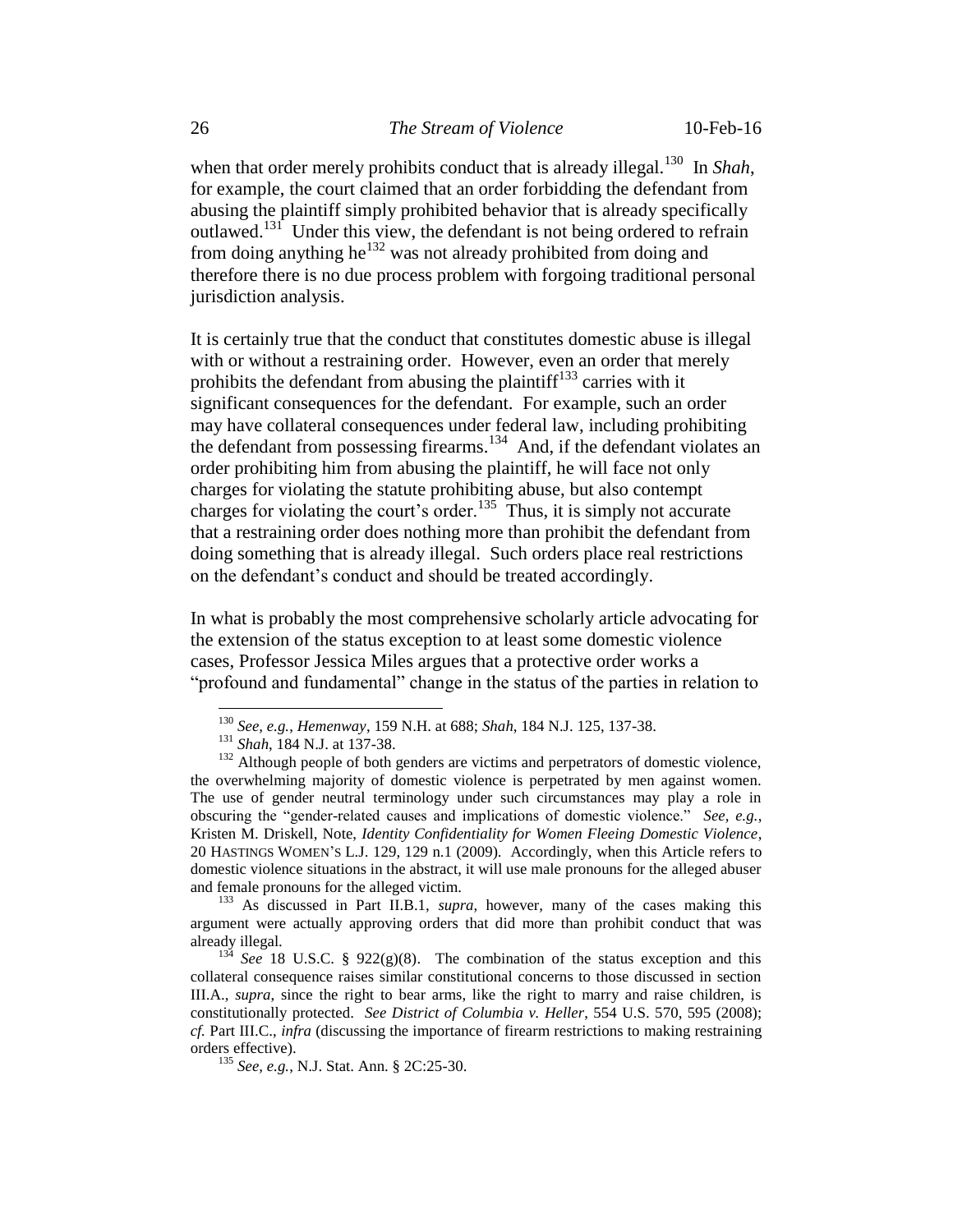each other in much the same way orders of legal separation do in divorce cases.<sup>136</sup> She notes that, while the "technical category of the legal relationship between the parties remains unchanged by the entry of a [protective order] (e.g., married couples remain married)," the status of the relationship is changed because a protective order enjoins contact and communication between the parties, therefore altering "the societal and legal expectations and constraints attendant to [the] relationship."<sup>137</sup> Professor Miles concludes that this "change in relationship status" is analogous to orders of legal separation, which are available under the status exception.<sup>138</sup>

There are at least two flaws in this argument. First, the existence of a "technical" legal status is an important triggering criterion for the application of the status exception. Embracing a more practical definition of "relationship status," as Professor Miles advocates, would allow the exception to swallow the rule. Almost any kind of injunctive relief changes the relationship between the parties to a case by requiring one party to refrain from doing something that they otherwise would have done in order to confer some benefit on, or prevent some injury to, the other party. For example, an order in a trademark case barring the defendant from using a mark owned by the plaintiff gives the plaintiff control over the defendant's use of the mark that was absent prior to the litigation. Such an order changes the legal expectations of the parties and also changes society's perception of who is the true owner of the mark. Yet, no one would argue that trademark cases should fit into the status exception. Thus, the fact that an order alters the relationship between the parties is not sufficient to bring protective orders within the ambit of the status exception.

Second, as Professor Miles acknowledges, the relationship between the parties in domestic violence cases is not always that of a married couple such that they have a societal and legal expectation of being in frequent contact.<sup>139</sup> Many states allow victims of abuse suffered at the hands of dating partners or non-spouse family members to obtain restraining orders, and a few states even allow courts to grant restraining orders against persons with whom the plaintiff has no familial or intimate relationship.<sup>140</sup> Professor Miles argues that orders pertaining to these situations should also be covered under the status exception out of respect for the power of states

<sup>137</sup> *Id.*

 $\overline{a}$ 

<sup>138</sup> *Id.*

<sup>136</sup> *See* Miles, *supra* note 35, at 183.

<sup>139</sup> *See id.* at 186.

<sup>140</sup> *See id.* at 185-86 & n.267.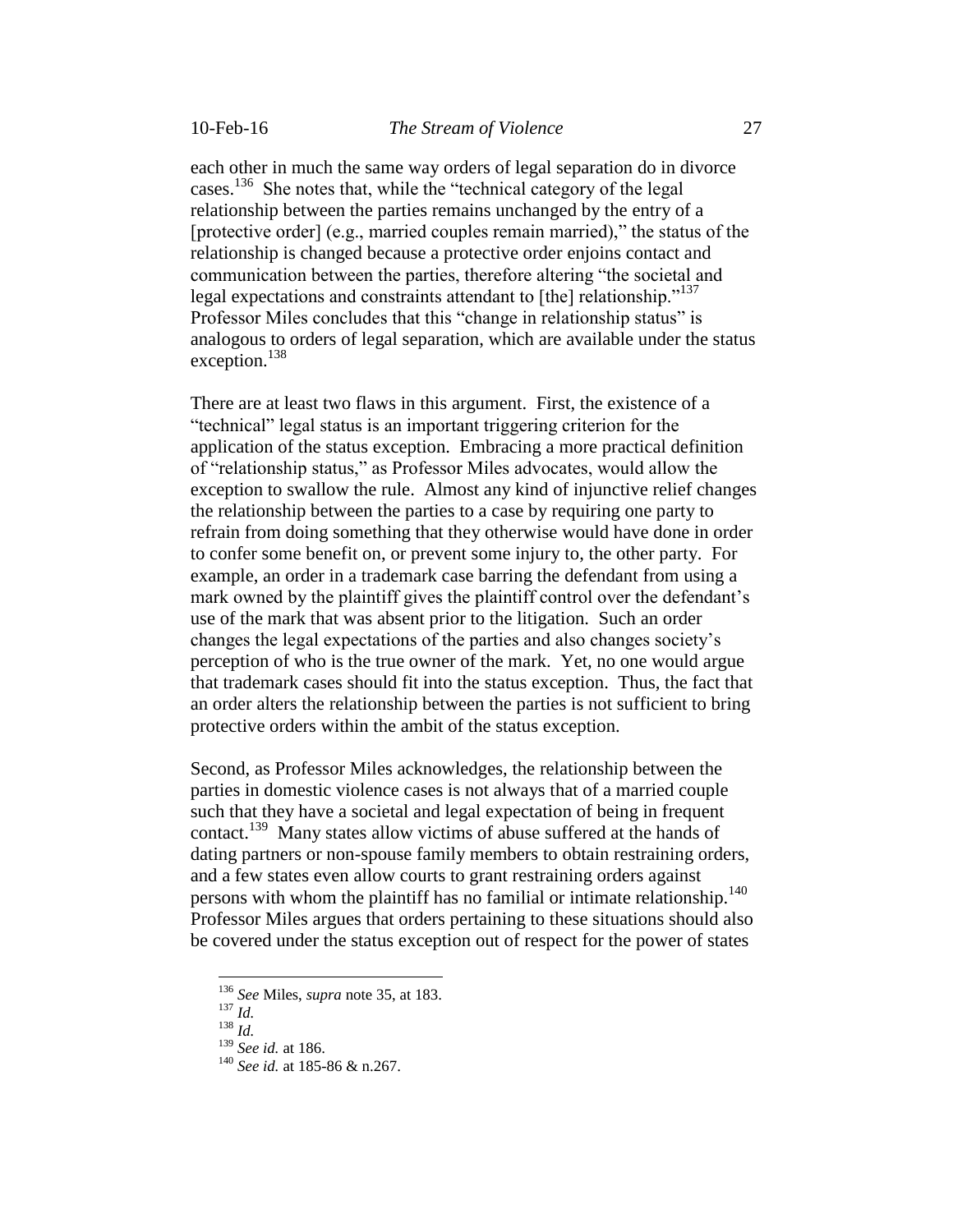to define family relationships.<sup>141</sup> However, statutes that allow such orders do not alter the definition of who is in a "family" merely because they are classified as "domestic violence" statutes. $142$  Instead, they are concerned with a much broader universe of people who are likely to be perpetrators of abuse.

Finally, Professor Miles and some courts argue that applying the status exception to domestic violence cases is good policy because it will give victims the opportunity to seek relief without returning to the state where their abuser lives and potentially endangering themselves in the process.<sup>143</sup> A related argument is that the interests purportedly protected by domestic violence restraining orders are at least as strong if not stronger than those protected by marriage dissolution and custody orders covered by the status exception.<sup>144</sup>

This argument is simply the result of the false choice between the status exception and no relief for domestic violence victims who flee to other states. If the status exception was indeed the only option for affording victims protection, the stretching of the status exception to fit this situation would be somewhat understandable, but it is not. Instead, as discussed in Parts IV and V, *infra*, the stream of commerce doctrine and the effects test provide the basis for a new framework for assessing personal jurisdiction in domestic violence cases that will often result in the ability of courts to exercise full in personam jurisdiction over out of state defendants. Once the option of exercising in personam jurisdiction is on the table, the rationales for extending the status exception to cover these cases become much less compelling. Indeed, as discussed in the next section, the status exception's inherent limitations render it unable to provide adequate protection to domestic violence victims through truly comprehensive protective orders.

<sup>141</sup> *Id.* at 186.

<sup>&</sup>lt;sup>142</sup> For example, prior to *Obergefell v. Hodges*, several states allowed courts to grant domestic violence restraining orders against an intimate partner of the same sex while refusing to recognize such relationships as valid marriages. *Compare* Fla. Stat. Ann. § 741.212 (effective Jun. 5, 1997) (the term 'marriage' means only a legal union between one man and one woman as husband and wife") *with Peterman v. Meeker*, 855 So. 2d 690, 691 (Fla. Dist. Ct. App. 2003) ("Therefore, we conclude that the statute does not exclude those persons who otherwise meet the requirements for a domestic violence injunction but seek protection from a person of the same sex.").

<sup>143</sup> *See, e.g.*, *Caplan*, 450 Mass. at 469-70; Miles, *supra* note 35, at 156-57.

<sup>144</sup> *See, e.g.*, *Bartsch*, 636 N.W.2d at 7-9.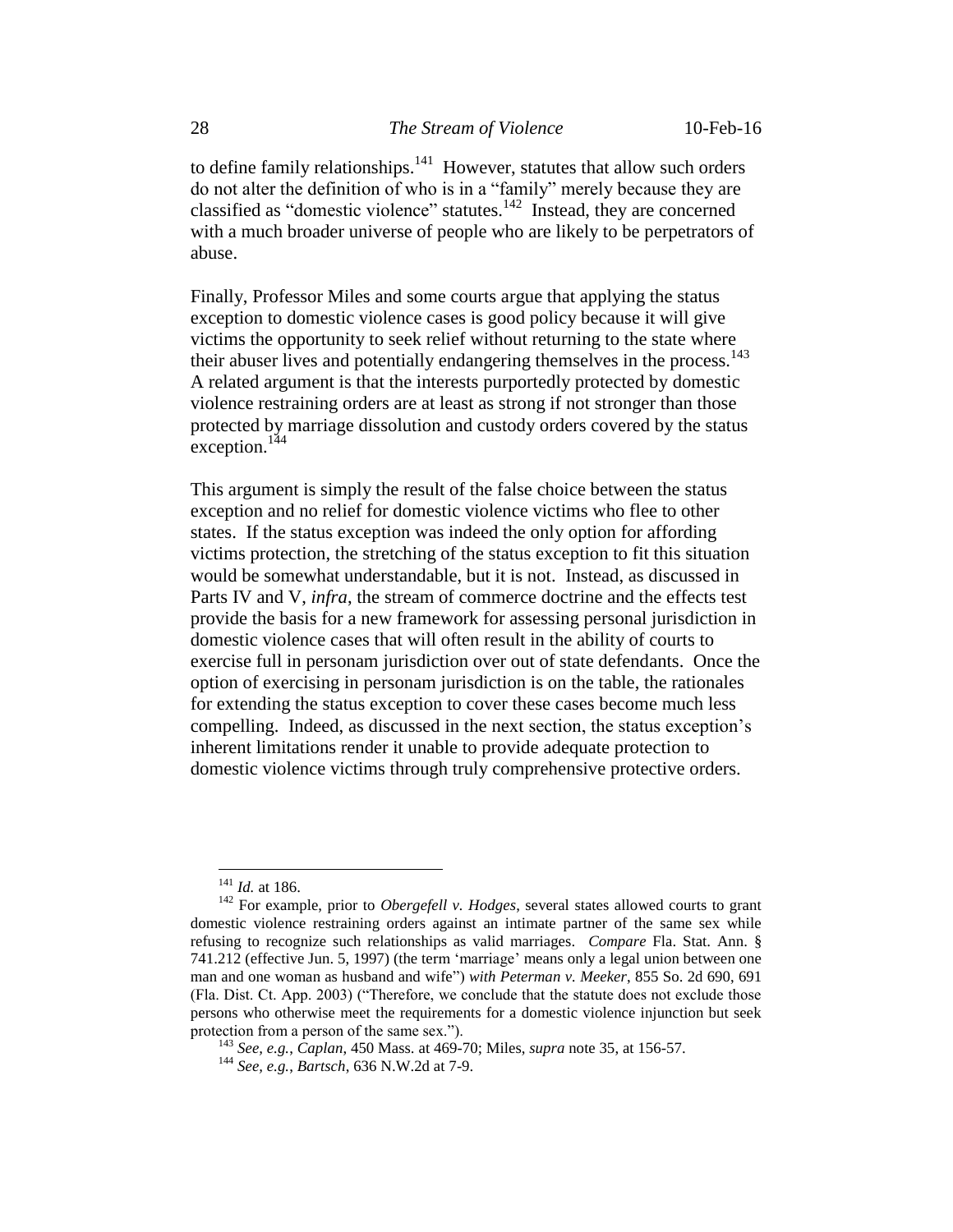$\overline{a}$ 

#### 10-Feb-16 *The Stream of Violence* 29

#### C. *The Status Exception's Critical Limitations*

All courts that have expanded the status exception have at least implicitly limited the protective orders available under the exception to those containing only "prohibitory" relief (i.e., orders requiring the defendant to refrain from doing something) rather than "affirmative" relief (i.e., orders requiring the defendant to do something).<sup>145</sup> The former includes orders to stay away from the victim or cease abuse while the latter includes orders requiring the defendant to relinquish firearms, $146$  attend counseling,  $147$  or turn over important documents or other property to the plaintiff.<sup>148</sup> Assuming the validity of this distinction,  $149$  the unavailability of affirmative relief is a serious weakness of the status exception approach because these forms of relief are often some of the most effective in preventing future abuse. Similarly, the status exception does not allow domestic violence victims to secure money judgments against abusers for child support or other financial awards that may be critical to financial independence.

The link between gun violence and domestic violence is well established.<sup>150</sup> An abuser is much more likely to kill his victim if the abuser has access to a gun.<sup>151</sup> Guns and domestic violence may make an even deadlier

<sup>145</sup> *See, e.g.*, *Hemenway*, 159 N.H. at 687-88; *Caplan*, 450 Mass. at 470-72; *Spencer*, 191 S.W.3d at 19; *Shah*, 184 N.J. at 137-38; *see also Bartsch*, 636 N.W.2d at 10 (not directly addressing the affirmative/prohibitory relief distinction but noting that "[t]he order here does not attempt to impose a personal judgment against the defendant. . . . The district court merely ordered the defendant to 'stay away from the protected party' and not assault or communicate with her[.]") (citations omitted). Professor Miles similarly recognizes this limitation. *See* Miles, *supra* note 35, at 197-200.

<sup>146</sup> *See Caplan*, 450 Mass. at 472; *Spencer*, 191 S.W.3d at 19.

<sup>147</sup> *See Spencer*, 191 S.W.3d at 19.

<sup>148</sup> *See Shah*, 184 N.J. at 140.

<sup>149</sup> A dubious assumption. *See* Part III.B, *supra*.

<sup>150</sup> *See, e.g.*, *United States v. Hayes*, 555 U.S. 415, 427 (2009) ("Firearms and domestic strife are a potentially deadly combination[.]") (citations omitted); *United States v. Staten*, 666 F.3d 154, 167-68 (4th Cir. 2011) ("[T]he use of firearms in connection with domestic violence is all too common[.]"); *United States v. Bena*, 664 F.3d 1180, 1184 (8th Cir. 2011) ("That firearms cause injury or death in domestic situations has been established by empirical studies."); Benjamin Thomas Greer & Jeffrey G. Purvis, *Judges Going Rogue: Constitutional Implications When Mandatory Firearm Restrictions Are Removed from Domestic Violence Restraining Orders*, 26 WIS. J.L. GENDER & SOC'Y 275, 276 (2011) ("Domestic violence coupled with firearms is a volatile, and too often a lethal, confluence of events").

<sup>151</sup> *See United States v. Castleman*, 134 S. Ct. 1405, 1409 (2014) ("When a gun was in the house, an abused woman was 6 times more likely than other abused women to be killed[.]") (quotations omitted) (citing Campbell et al., Assessing Risk Factors for Intimate Partner Homicide, DOJ, Nat. Institute of Justice J., No. 250, p. 16 (Nov. 2003)); *United States v. Skoien*, 614 F.3d 638, 643 (7th Cir. 2010) (en banc) ("Domestic assaults with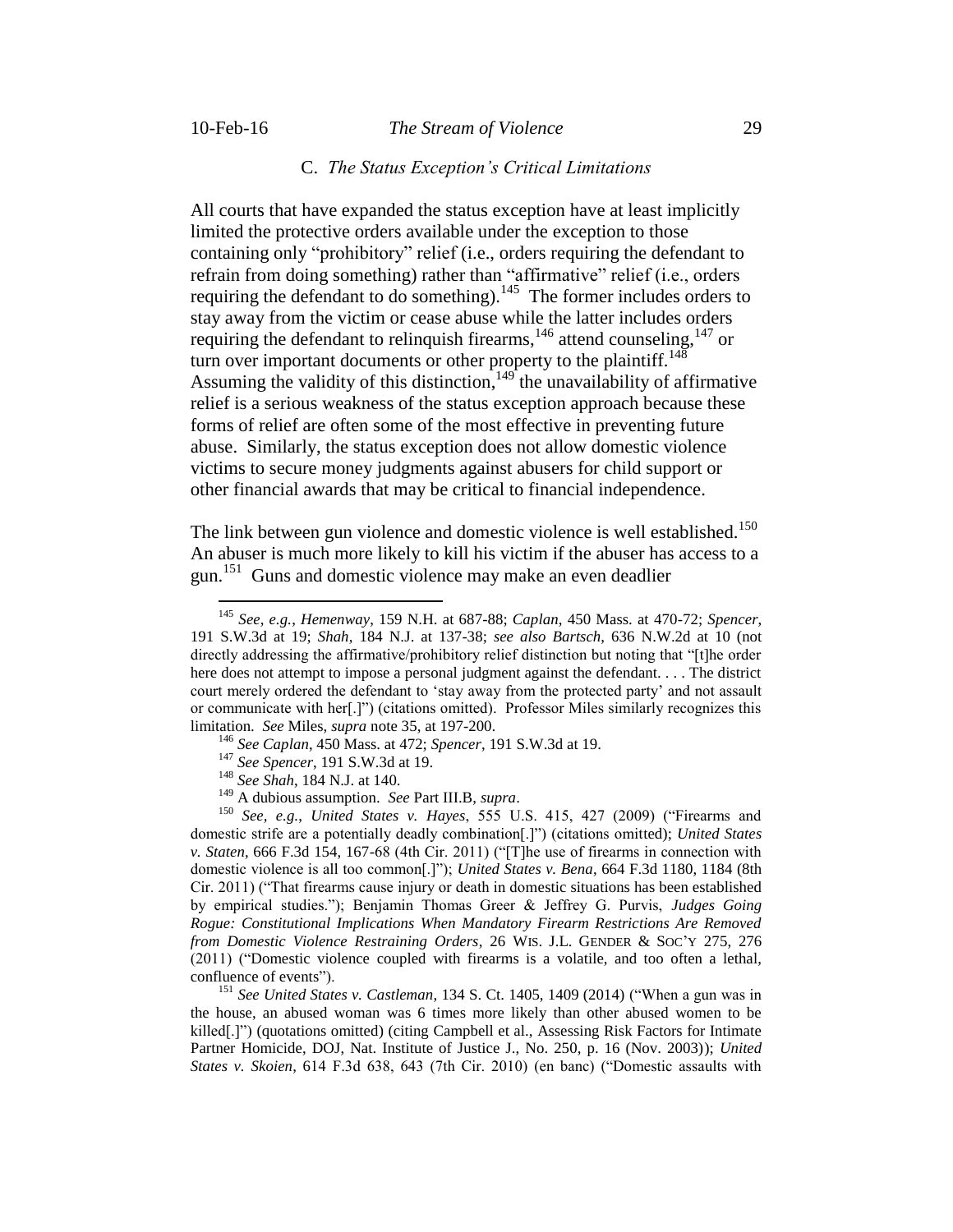combination *after* the victim has sought a restraining order because "[d]omestic violence often escalates in severity over time"<sup>152</sup> and abusers may be particularly likely to escalate their attacks in order to retaliate against the victim for seeking a restraining order.<sup>153</sup> Empirical studies have proven that protective orders that restrict the abuser's use of firearms cause a statistically significant decrease in the number of homicides that occur as a result of domestic violence.<sup>154</sup>

Victims of domestic violence who flee to another state and seek a restraining order under the status exception cannot obtain this critical protection. This is particularly problematic since such protection may be most needed in cases where victims of abuse flee to other states. In those cases, victims have demonstrated their autonomy and independence from their abusers by choosing not only to leave their abusers, but to leave the state entirely. This kind of assertion of autonomy heightens the risk of further abuse as the attacker is likely to attempt to reassert his dominance.<sup>155</sup> Orders of protection entered pursuant to the status exception will not be able to do anything to prevent these episodes of violence from escalating through the use of firearms.

Court ordered counseling for batterers is also a common feature of modern orders of protection that cannot be included in orders entered pursuant to

firearms are approximately twelve times more likely to end in the victim's death than are assaults by knives or fists.") (citation omitted).

<sup>152</sup> *See Castleman*, 134 S. Ct. at 1408.

<sup>153</sup> *See, e.g.*, Jane K. Stoever, *Freedom from Violence: Using the Stages of Change Model to Realize the Promise of Civil Protection Orders*, 72 OHIO ST. L.J. 303, 335 & nn.150-51 (2011); *see also* Njeri Mathis Rutledge, *Employers Know Best? The Application of Workplace Restraining Orders to Domestic Violence Cases*, 48 LOY. L.A. L. REV. 175, 203 (2014) ("Researchers who have looked at the phenomenon of separation assault have noted that batterers increase their aggression and lethality when their control is threatened.") (citations omitted); Carolyn V. Williams, Note, *Not Everyone Will "Get It" Until We Do It: Advocating for an Indefinite Order of Protection in Arizona*, 40 ARIZ. ST. L.J. 371, 395 & n.182 (2008) (collecting cases "where an order of protection . . . did not prevent the batterer from killing or abusing the victim.").

<sup>154</sup> *See* Greer & Purvis, *supra* note 150, at 281.

<sup>155</sup> *See, e.g.*, Shannon Selden, *The Practice of Domestic Violence*, 12 UCLA WOMEN'<sup>S</sup> L.J. 1, 25-26 (2001) ("[W]omen who have left abusive relationships are often subject to additional violence by partners who attempt to force them to return to the relationship. These violent assaults also involve both a physical act and a verbal act that together undermine the woman's claim to recognition, autonomy, and assistance."); Martha R. Mahoney, *Legal Images of Battered Women: Redefining the Issue of Separation*, 90 MICH. L. REV. 1, 66 (1991) ("[W]omen describe coercive violence escalating after separation violence clearly aimed at denying their autonomy[.]").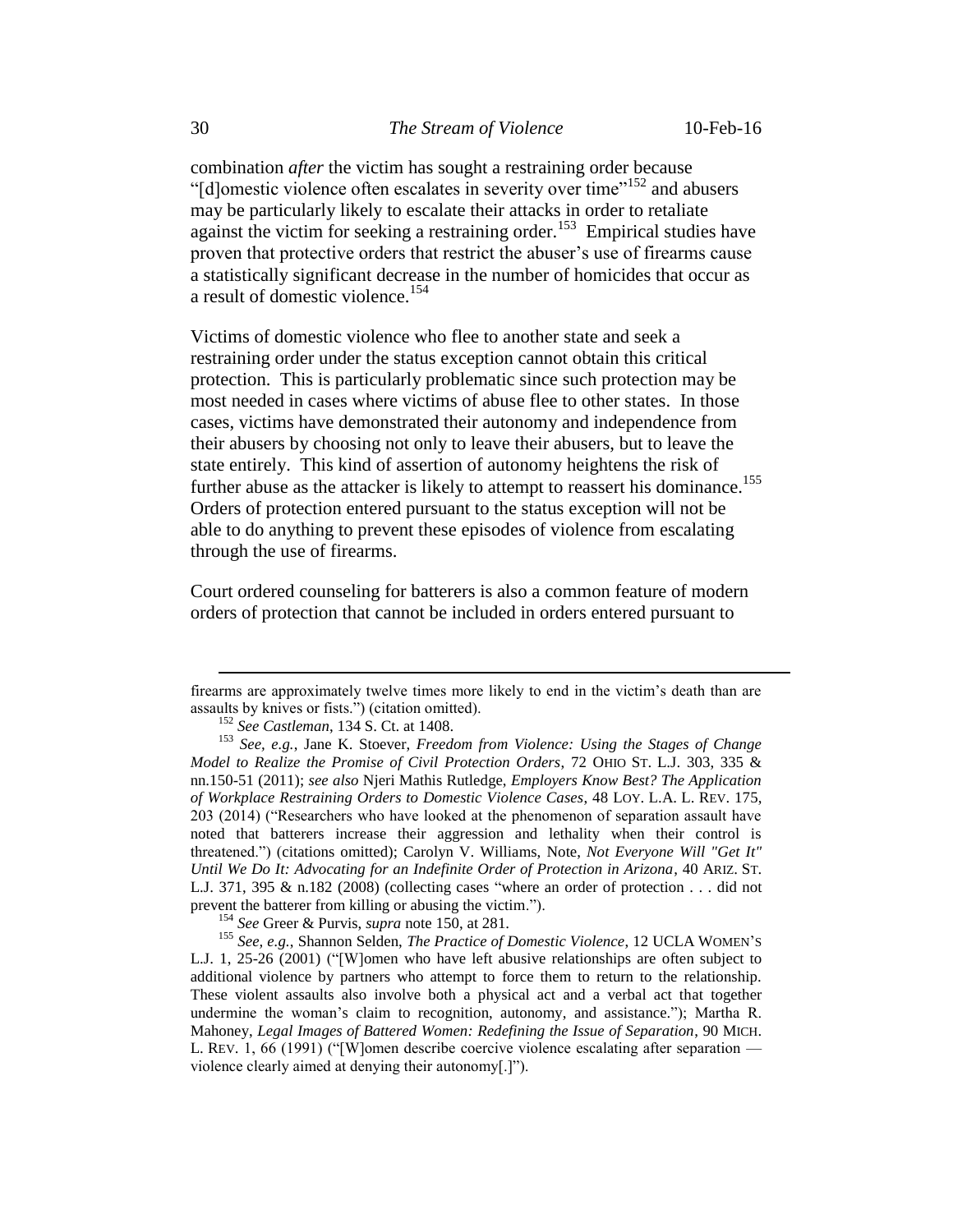$\overline{a}$ 

the status exception.<sup>156</sup> Although the effectiveness of such counseling is not well established,<sup>157</sup> there is at least some evidence that ordering batterers to undergo treatment can decrease the likelihood that domestic violence will recur.<sup>158</sup> Moreover, this option can be particularly helpful when the parties want to continue a relationship.<sup>159</sup>

Courts also sometimes order domestic violence defendants to turn over important personal property the plaintiff has left in the defendant's possession. If the victim and her attacker share a home, the victim may leave the house quickly and be unable to take important personal belongings with her such as her birth certificate, social security card, or passport. In fact, the leading case making the affirmative/negative relief distinction, Shah, involved just such a situation.<sup>160</sup> There, after the plaintiff—an Indian citizen—had fled the marital home in Illinois to New Jersey and sought a protective order against her husband, the trial court entered an order requiring the defendant to return the plaintiff's "work permit, social security card, all immigration related documents and . . . personal mail."<sup>161</sup> The New Jersey Supreme Court reversed that portion of the trial court's order because it held the trial court had no power to grant such affirmative relief in the absence of in personam jurisdiction.<sup>162</sup> Thus, while the plaintiff ostensibly gained an order protecting her from further attacks, she was left

<sup>156</sup> *See* Catherine F. Klein & Leslye E. Orloff, *Providing Legal Protection for Battered Women: An Analysis of State Statutes and Case Law*, 21 HOFSTRA L. REV. 801, 944 & n.912 (1993) (noting that by 1993, at least 33 states authorized courts to order domestic violence perpetrators to counseling as part of a protective order).

<sup>157</sup> *See* Deborah Epstein et. al.*, Transforming Aggressive Prosecution Policies: Prioritizing Victims' Long-Term Safety in the Prosecution of Domestic Violence Cases*, 11 AM. U. J. GENDER SOC. POL'Y & L. 465, 467 n.3 (2003) ("Few experimental studies have been conducted, and those that exist do not yet provide compelling evidence for treatment effectiveness. . . . At the same time, research shows that women whose partners are mandated to batterer treatment feel safer[.]") (citation omitted).

<sup>158</sup> *See, e.g.*, Julia Weber, *Domestic Violence Courts: Components and Considerations*, 2 J. CENTER FOR FAMILIES, CHILD. & CTS. 23, 31 (2000) ([T]here is 'fairly consistent evidence that [batterers'] treatment 'works' on a variety of dimensions and that effects of treatment can be substantial.") (citation omitted); Karen Tracy, *Building A Model Protective Order Process*, 24 AM. J. CRIM. L. 475, 479 (1997) ([C]ourt-involved batterers who are ordered to undergo counseling cannot easily terminate treatment on impulse, arguably increasing the chance of rehabilitation."); *see also* Catherine F. Klein & Leslye E. Orloff, *Providing Legal Protection for Battered Women: An Analysis of State Statutes and Case Law*, 21 HOFSTRA L. REV. 801, 946 (1993) ("[O]verall, treated batterers reduced their psychological abuse more than untreated offenders under court supervision.") (citation omitted).

<sup>159</sup> *See* Mahoney, *supra* note 155, at 62.

<sup>160</sup> The facts of *Shah* are described in more detail in Part II.B.2., *supra*.

<sup>161</sup> *Shah*, 184 N.J. at 130.

<sup>162</sup> *Id.* at 140-41.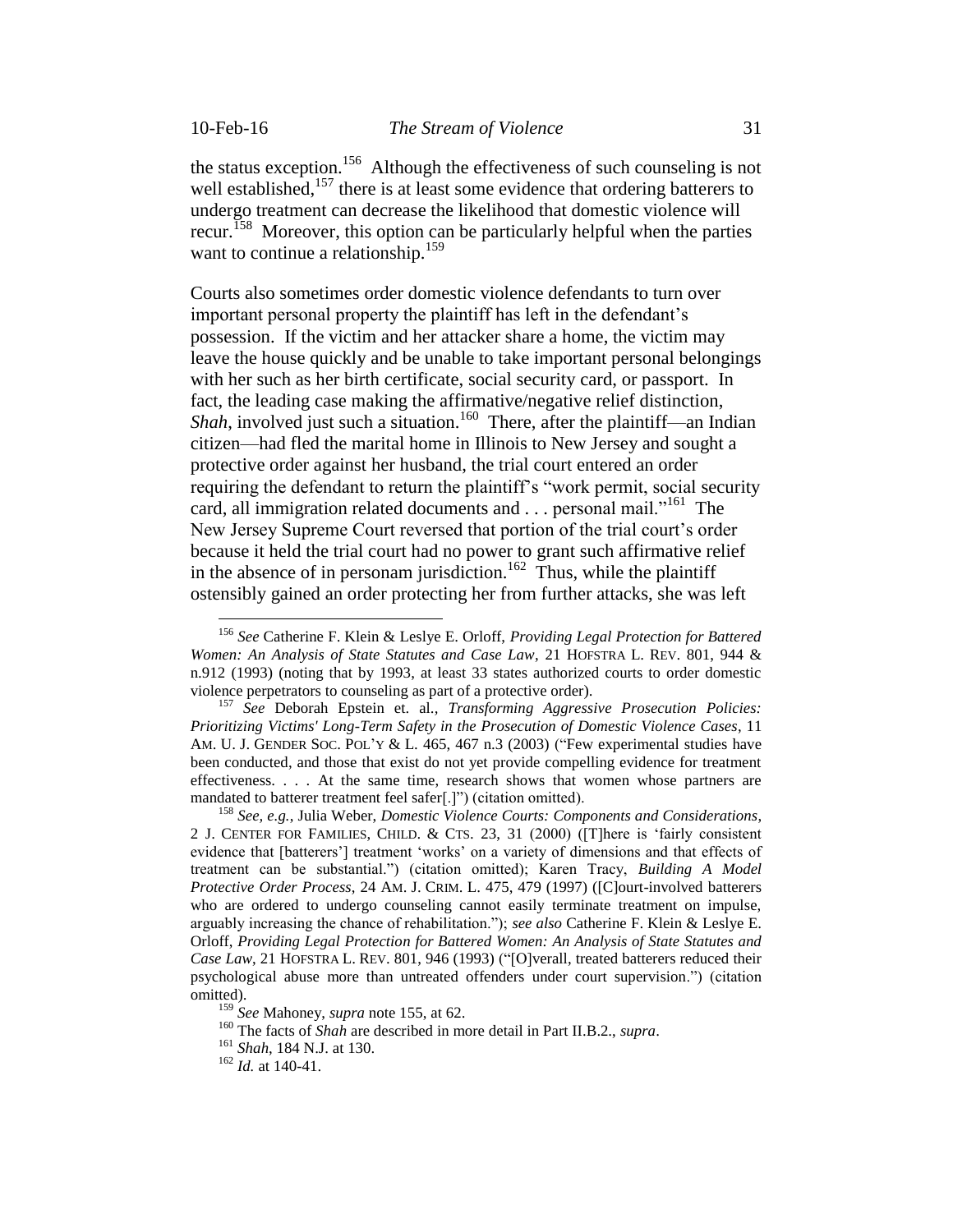without the ability to even prove she was legally in the United States without having to contact the person who allegedly abused her. This kind of extremely difficult situation is likely not uncommon<sup>163</sup> and represents another glaring deficiency of protective orders grounded in the status exception.

Finally, the status exception also fails to offer full protection because of the bar on money judgments against the abuser. It is well-established that the status exception does not allow a court to award alimony, child support, or any other kind of money judgment.<sup>164</sup> Whatever inconveniences this distinction may cause in the divorce context, it is a crippling limitation in the domestic violence context, where victims are often financially dependent on their abusers and abusers often use that dependence as a means to maintain control.<sup>165</sup> Obtaining a protective order under the status exception may be a hollow victory for a victim who will be unable to obtain the monetary relief necessary to free herself from dependence on her abuser.<sup>166</sup>

<sup>166</sup> Paula Pierce & Brian Quillen, *No Contest: Why Protective Orders Provide Victims Superior Protection to Bond Conditions*, 40 AM. J. CRIM. L. 227, 240 (2013).

<sup>163</sup> *See* Comment, *The Effects of Domestic Violence on Welfare Reform: An Assessment of the Personal Responsibility and Work Opportunity Reconciliation Act As Applied to Battered Women,* 50 U. KAN. L. REV. 591, 600 (2002) ("Many women have been killed after attempting to leave or while planning to leave abusive relationships. For these reasons, women often leave quickly, take few belongings, and try to vanish without a trace."); *cf.* Dana Harrington Conner, *To Protect or to Serve: Confidentiality, Client Protection, and Domestic Violence*, 79 TEMP. L. REV. 877, 888 (2006) ("[T]he abuser may threaten or harm what the victim cares about more than herself, such as . . . personal items.") (citing a survey showing that many victims of domestic violence report that the abuser destroyed their personal property).

<sup>164</sup> *See, e.g.*, *Estin*, 334 U.S. at 547-49; Part II.A.3, *supra*.

<sup>165</sup> *See, e.g.*, Jamie Haar, Note, *Women's Work: Economic Security in the Domestic Violence Context*, 31 HOFSTRA LAB. & EMP. L.J. 471, 473 (2014) ("Researchers say that one of the main reasons women return to their abusers is out of need, specifically financial need. Due to the abuser's exercise of power and control over her through economic abuse, she is not economically [self] sufficient and, therefore, is forced to return to her abusive environment."); Tracy, *supra* note 158, at 492 ("Although protective orders are generally short-term in nature, long-term financial concerns may deter women from seeking necessary protection. Family courts must address the disparate economic consequences of divorce and separation on women."); Susan L. Pollet, *Economic Abuse: The Unseen Side of Domestic Violence*, N.Y. ST. B.J., February 2011, at 40, 41 ("By controlling and limiting the victim's access to financial resources, a batterer ensures that the victim will be financially limited if he/she chooses to leave the relationship. As a result, victims of domestic violence are often forced to choose between staying in an abusive relationship and facing economic hardship, which could possibly result in extreme poverty and homelessness.").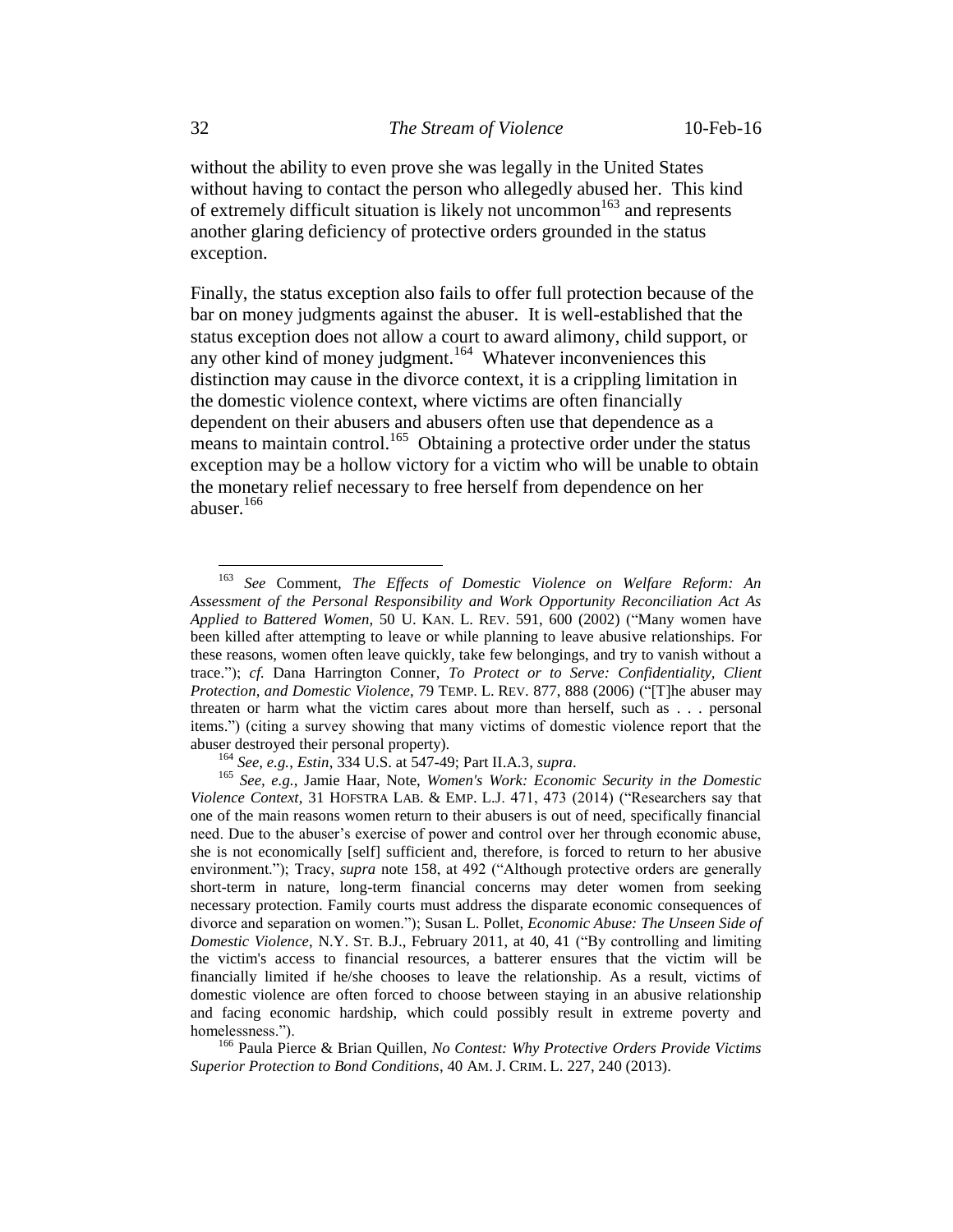$\overline{a}$ 

Thus, the status exception fails to provide adequate relief to domestic violence victims seeking protective orders.<sup>167</sup> Nevertheless, the reliance on the status exception is understandable given the underlying assumption that in personam jurisdiction is unavailable in these cases; after all, something is better than nothing. However, as I will demonstrate in the next two sections, by reframing domestic violence jurisdiction using the stream of commerce doctrine and effects test as a guide, courts will often be able to assert in personam jurisdiction over out of state domestic violence defendants.

### **IV.** THE STREAM OF COMMERCE DOCTRINE & THE EFFECTS TEST

In many of the cases discussed above where courts considered the applicability of the status exception to domestic violence cases, courts often gave short shrift to the possibility of asserting in personam jurisdiction. Courts usually dismissed this possibility because the defendant had never set foot in the court's jurisdiction and had a relatively small amount of traditional "contacts," if any, with the forum. However, in other contexts, courts have developed doctrinal pathways for the assertion of personal jurisdiction over defendants who have little or no contact with a forum but engage in intentional activity targeting a forum. Under the stream of commerce doctrine, courts assert jurisdiction over companies who place products into the stream of commerce with the knowledge that they will end up in a particular forum and the intention that they do so. The effects test allows courts to assert jurisdiction over intentional tortfeasors who target another forum with their conduct. Although both of these doctrines are often criticized for being muddled, they reflect a consensus that it is consistent with due process to subject a defendant to jurisdiction in a forum

<sup>&</sup>lt;sup>167</sup> Professor Miles and some courts adopting the status exception in domestic violence cases have also suggested that the exception should be limited to temporary as opposed to permanent protective orders. *See* Miles, *supra* note 35, at 197-200. This limitation of the status exception, if widely adopted, would at a minimum create an increased cost and inconvenience for domestic violence victims by forcing them to continually go to court to obtain renewal orders. *See* Jane K. Stoever, *Enjoining Abuse: The Case for Indefinite Domestic Violence Protection Orders*, 67 VAND. L. REV. 1015, 1082 (2014) ("For a survivor seeking to end violence through a civil protection order, he or she must bear the costs of transportation to and from court, daycare for children, and time away from work. For the court case, there are often costs associated with receiving copies of 9-1-1 recordings, medical records, and police reports, and achieving personal service of the petition and court documents."); *see also* Williams, *supra* note 153, at 396 ("[R]enewing an order of protection . . . forces a victim to confront the abuser again and again, leaving her open to attack.").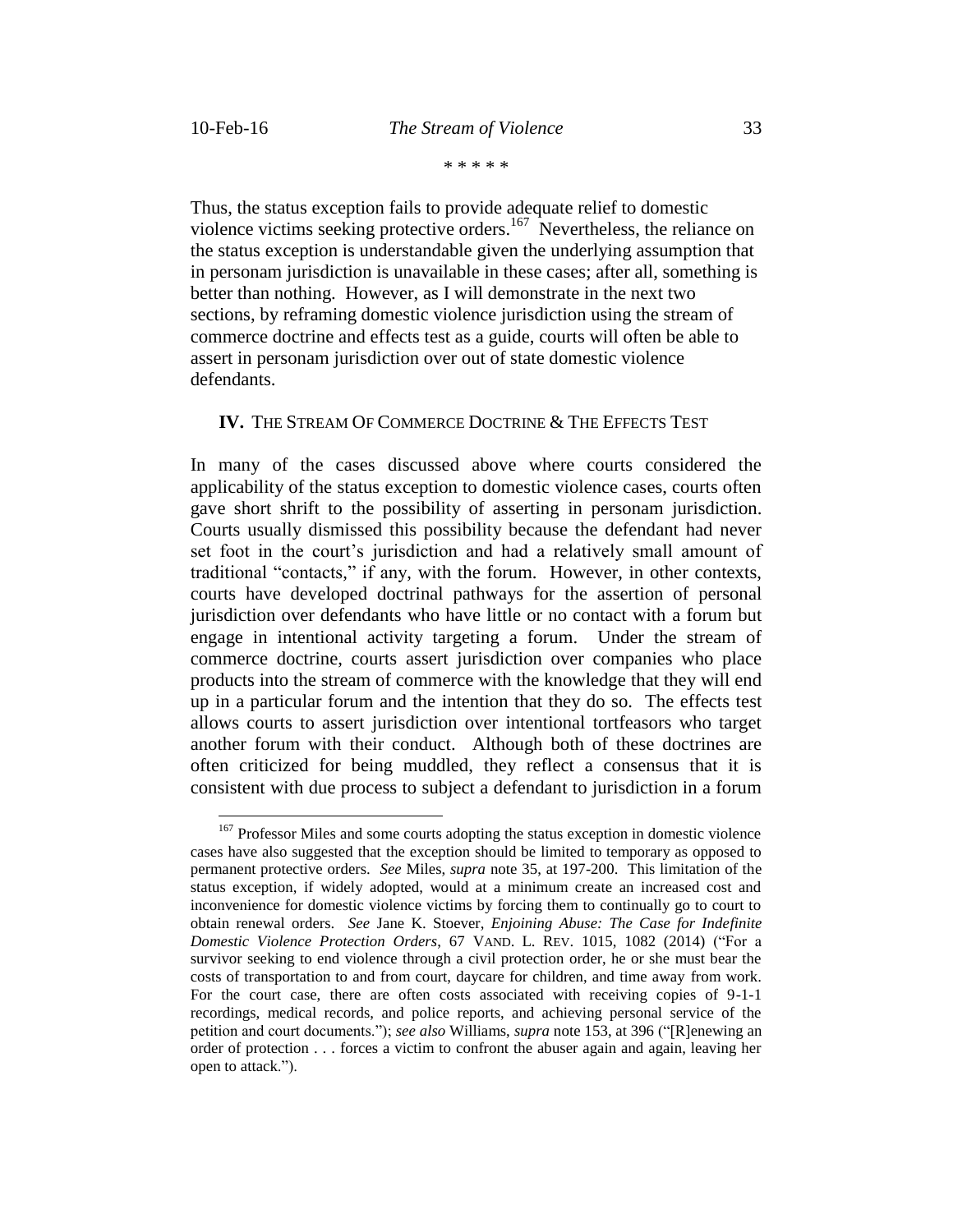he intentionally targets with the conduct that gives rise to a case, even if he does not otherwise have any contacts with the forum.

# A. *The Stream of Commerce Doctrine*

Prior to the middle of the twentieth century, the bases for acquiring personal jurisdiction over out of state defendants were rather limited. Essentially, a defendant either had to be served while physically present in the forum or had to consent to personal jurisdiction in the forum in order for a court to assert personal jurisdiction over him. 168 As discussed above, these limitations were constitutionalized by the Supreme Court in *Pennoyer v. Neff* when the court held that any attempt to expand these traditional methods for acquiring personal jurisdiction would violate the Due Process Clause of the Fourteenth Amendment.<sup>169</sup>

As the country's economy changed with states growing more interconnected and the role of corporations increasing, the Court felt compelled to stretch *Pennoyer* to the breaking point in order to avoid injustice in cases where defendants clearly directed their activities toward a forum, but were nevertheless unable to be physically served in that forum.<sup>170</sup> Finally, the Court went in a different direction when it decided *International Shoe Co. v. Washington*. 171 In that case, the Court held for the first time that a defendant could be constitutionally subject to personal jurisdiction "where the defendant ha[s] certain minimum contacts with [the forum] such that the maintenance of the suit does not offend traditional notions of fair play and substantial justice."<sup>172</sup>

In the years following *International Shoe*, the Court has further refined this idea into a two part test. First, courts examine whether the defendant has a minimum level of contacts with the forum to justify the exercise of jurisdiction over the defendant.<sup>173</sup> Next, if such contacts are present, the court must determine whether, in light of those contacts, asserting jurisdiction over the defendant would comport with "fair play and substantial justice."<sup>174</sup>

<sup>168</sup> *See* Jacobs, *supra* note 3, at 5.

<sup>169</sup> *See Pennoyer*, 95 U.S. at 728-29.

<sup>170</sup> *See* Jacobs, *supra* note 3, at 6; Charles W. "Rocky" Rhodes, *Nineteenth Century Personal Jurisdiction Doctrine in A Twenty-First Century World*, 64 FLA. L. REV. 387, 392-94 (2012).

 $^{171}$  326 U.S. 310 (1945).

<sup>&</sup>lt;sup>172</sup> *Id.* at 316 (quotations and citations omitted).

<sup>173</sup> *See, e.g.*, *Burger King*, 471 U.S. at 476.

<sup>174</sup> *See, e.g.*, *id.*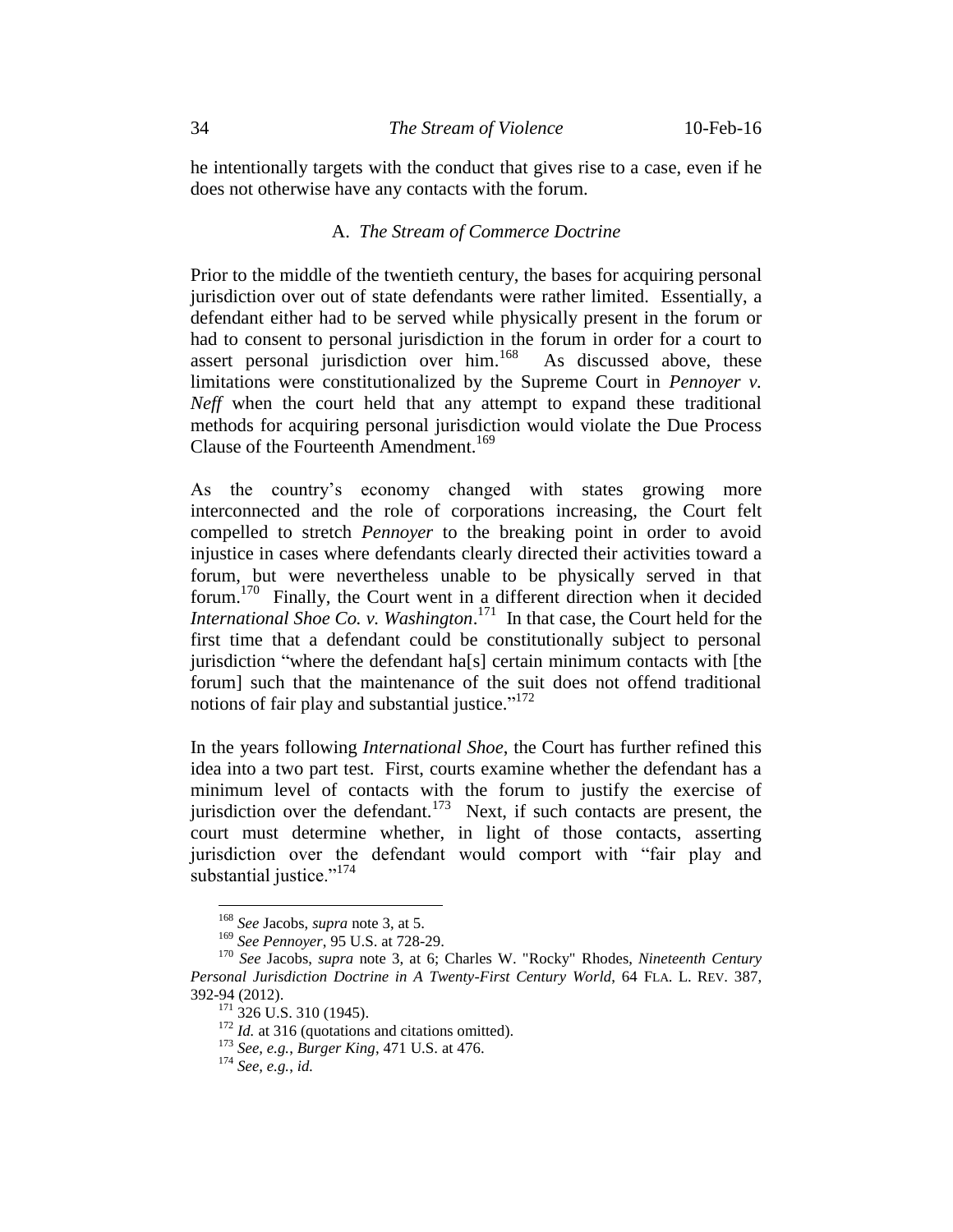The Court has further clarified that—for a defendant's contacts to be sufficient under this test, the defendant must engage in "some act by which the defendant purposefully avails itself of the privilege of conducting activities within the forum State, thus invoking the benefits and protections of its laws."<sup>175</sup> Conversely, the "unilateral activity" of other parties to a case has been deemed insufficient to satisfy the minimum contacts requirement.<sup>176</sup>

However, this requirement led to another seeming injustice brought on by modern commerce. Companies could sell a product to a distributor, <sup>177</sup> who could in turn sell the product to a consumer in a state where the original company had no connection. That consumer would then be unable to sue the company in the state where the product was purchased if alleged defects in the product caused injury. Courts' discomfort with results like this led to the creation of the stream of commerce doctrine.<sup>178</sup> Under that doctrine, a forum could assert personal jurisdiction over any defendant who should have foreseen that its product would end up being sold in that forum in the regular course of commerce.<sup>179</sup>

The Supreme Court first mentioned the stream of commerce theory in *World-Wide Volkswagen Corp. v. Woodson*, <sup>180</sup> where the Court sent a mixed message about the theory's viability. In that case, the Court rejected the exercise of jurisdiction by Oklahoma courts over a car dealership in New Jersey simply because the plaintiffs drove the car to Oklahoma and it is foreseeable that a car could be driven anywhere. <sup>181</sup> In doing so, the Court flatly rejected the notion that foreseeability alone is sufficient to give rise to personal jurisdiction. 182 However, the Court also noted a state would not "exceed its powers under the Due Process Clause if it assert[ed] personal jurisdiction over a corporation that delivers its products into the stream of

<sup>175</sup> *See Hanson v. Denckla*, 357 U.S. 235, 253 (1958); Cody Jacobs, *A Fork in the Stream: The Unjustified Failure of the Concurrence in* J. Mcintyre Machinery Ltd. v. Nicastro *to Clarify the Stream of Commerce Doctrine*, 12 DEPAUL BUS. & COM. L.J. 171, 177-79 (2014) [hereinafter *Fork in the Stream*].

<sup>176</sup> *See, e.g.*, *World-Wide Volkswagen Corp. v. Woodson*, 444 U.S. 286, 298 (1980); *Hanson*, 357 U.S. at 253-54.

 $177$  Or sell a part to a manufacturer of a more finished product.

<sup>178</sup> *See, e.g.*, *Gray v. Am. Radiator & Standard Sanitary Corp.*, 176 N.E.2d 761, 766 (Ill. 1961).

<sup>179</sup> *See* Mollie A. Murphy, *Personal Jurisdiction and the Stream of Commerce Theory: A Reappraisal and A Revised Approach*, 77 KY. L.J. 243, 259 & n.77 (1989).

 $180$  444 U.S. 286 (1980).

<sup>181</sup> *Id.* at 295-96.

<sup>182</sup> *Id.*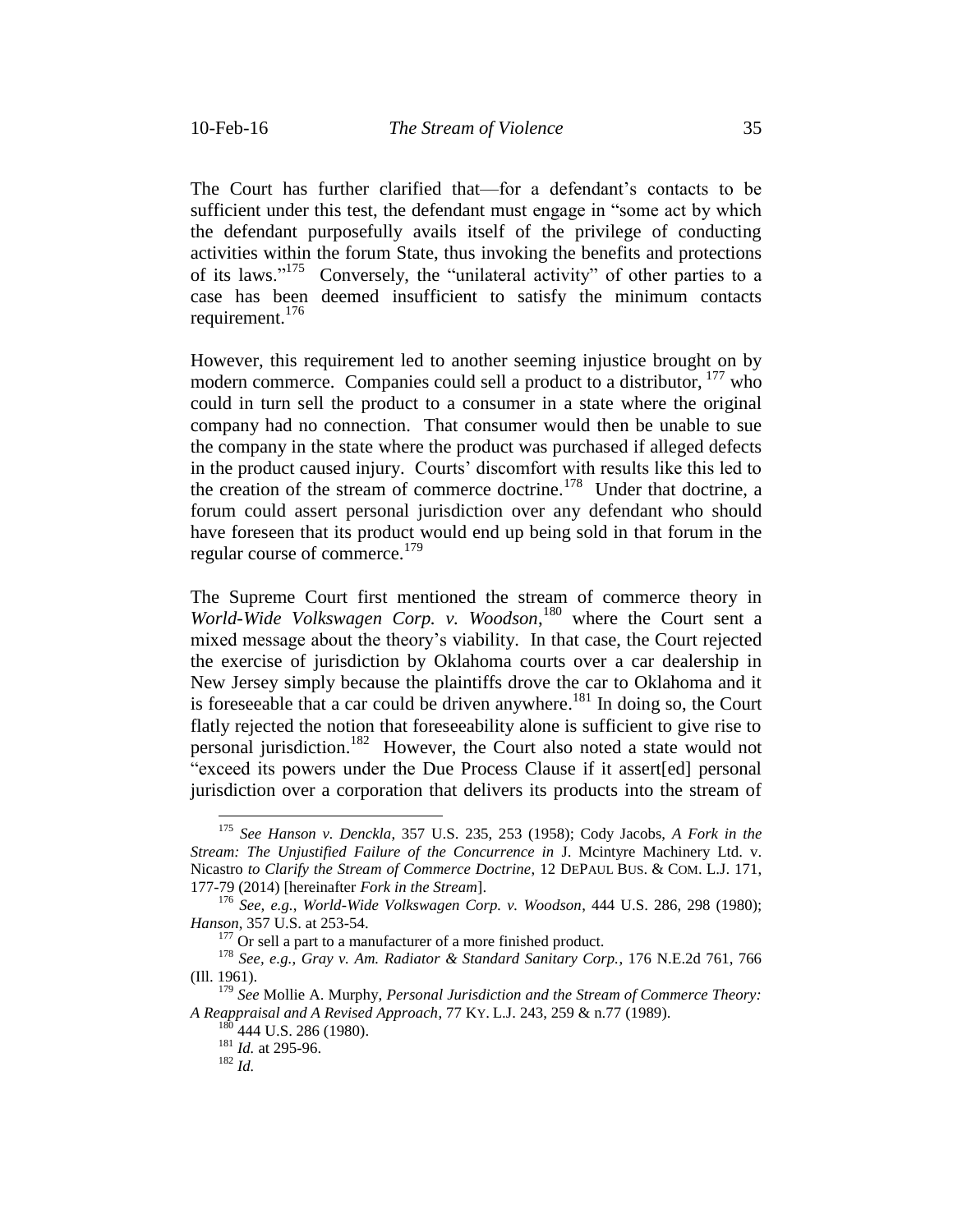commerce with the expectation that they will be purchased by consumers in the forum State."<sup>183</sup> Thus, while refusing to allow the assertion of jurisdiction based on the foreseeable *use* of a product in a forum, the Court seemed to endorse the assertion of jurisdiction based on the foreseeable *sale*  of a product in a forum.<sup>184</sup>

In *Asahi Metal Indus. Co. v. Superior Court*, <sup>185</sup> the Court had an opportunity to take on the stream of commerce doctrine directly. In that case, a Taiwanese company manufactured a tube used inside a tire that was allegedly the cause of an injury in California due to a defect.<sup>186</sup> After the consumer sued the Taiwanese company in California, the Taiwanese company filed a cross complaint seeking indemnification against a Japanese company that manufactured the tube's valve assembly.<sup>187</sup> The Japanese company claimed that California's courts could not properly exercise jurisdiction over it because it had made no direct contacts with California.<sup>188</sup>

The Court unanimously agreed that California could not exercise jurisdiction over the Japanese company but the Justices were sharply divided on the reasons why. Eight justices agreed that the exercise of personal jurisdiction over the Japanese company would fail the second step of the minimum contacts analysis because forcing the Japanese company to defend itself in California courts in a dispute with a Taiwanese company only tangentially related to California would not be consistent with fair play and substantial justice.<sup>189</sup> However, when it came to the minimum contacts portion of the analysis and the stream of commerce theory, no opinion could garner the votes of five justices.

Justice O'Connor, in a portion of her opinion joined by three other justices, argued that placing a product in the stream of commerce should only be a sufficient basis for personal jurisdiction when the defendant engages in "additional conduct [indicating] an intent or purpose to serve the market in the forum State" such as designing the product for the market in that state,

<sup>183</sup> *Id.* at 297-98.

<sup>&</sup>lt;sup>184</sup> *Cf. id.* at 306-07 ("It is difficult to see why the Constitution should distinguish between a case involving goods which reach a distant State through a chain of distribution and a case involving goods which reach the same State because a consumer, using them as the dealer knew the customer would, took them there.") (Brennan, J., dissenting).

<sup>&</sup>lt;sup>185</sup> 480 U.S. 102 (1987).

<sup>186</sup> *Id.* at 105-06.

<sup>187</sup> *Id.*

<sup>188</sup> *Id.* at 105-07.

<sup>189</sup> *Id.* at 113-16.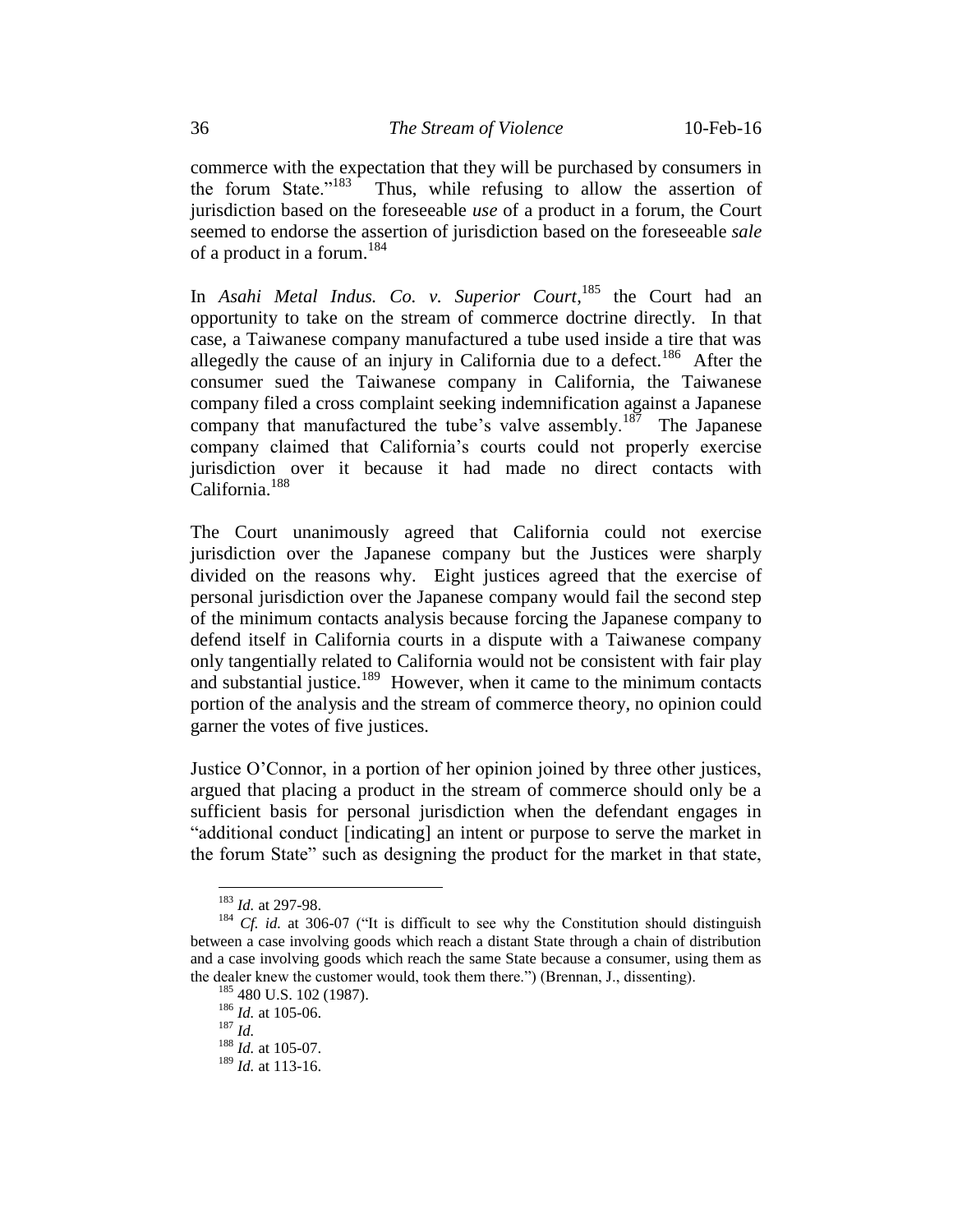advertising in that state, or marketing the product through a distributor there.<sup>190</sup> The Japanese company's mere awareness that the stream of commerce may have resulted in its product being sold in a California was, by itself, insufficient.<sup>191</sup> Justice Brennan, in an opinion joined by three other justices, disagreed. He argued that if a defendant places a product in the stream of commerce and should reasonably expect that it could be sold in a particular forum, the minimum contacts requirement should be satisfied without any requirement of additional conduct.<sup>192</sup> Accordingly, because the Japanese company was aware that the final product would ultimately be sold in California, its contacts were sufficient to satisfy the first prong of the minimum contacts test.<sup>193</sup> The Court's split in *Asahi*<sup>194</sup> led to a split in lower courts, with some adopting Justice O'Connor's version of the stream of commerce test, and others adopting Justice Brennan's approach.<sup>195</sup>

The Court again returned to the stream of commerce doctrine over twenty years later in *J. McIntyre Machinery, Ltd. v. Nicastro*. 196 In that case, the plaintiff was injured in his workplace by a metal sheering machine.<sup>197</sup> The machine was manufactured by an English company and then sold to a distributor based in Ohio, who then sold the machine to the plaintiff's employer.<sup>198</sup> In a products liability suit against the manufacturer, the employer argued that it could not be subject to personal jurisdiction in New Jersey. $199$ 

Although the Court rejected the exercise of jurisdiction by a vote of six to three, the Court again produced a fractured decision with no opinion garnering a majority of the Justices. In an opinion for a plurality of four Justices, Justice Kennedy argued that the Court should endorse Justice O'Connor's *Asahi* opinion and only permit the exercise of jurisdiction

 $\overline{a}$ 

<sup>195</sup> Dustin E. Buehler, *Jurisdictional Incentives*, 20 GEO. MASON L. REV. 105, 116 nn.60-61 (2012) (collecting post-*Asahi* cases applying both approaches).

 $190$  *Id.* at 112 (opinion of O'Connor, J.).

<sup>191</sup> *Id.* at 112-13.

<sup>192</sup> *Id.* at 116-17 (opinion of Brennan, J.).

<sup>193</sup> *Id.* at 121.

<sup>&</sup>lt;sup>194</sup> Justice Stevens did not join the relevant part of either principal opinion and wrote separately to note that the minimum contacts analysis was not necessary to the Court's decision and that, even if he were to decide the minimum contacts question, he did not think a clear line could be drawn between awareness that a product would end up in a particular state and the additional conduct requirement suggested by Justice O'Connor's opinion. *Id.* at 121-22 (Stevens, J., concurring).

<sup>&</sup>lt;sup>196</sup> 131 S. Ct. 2780 (2011).

 $197$  *Id.* at 2795 (Ginsburg, J., dissenting).

<sup>198</sup> *Id.* at 2795-97.

<sup>&</sup>lt;sup>199</sup> *Id.* at 2786 (plurality opinion).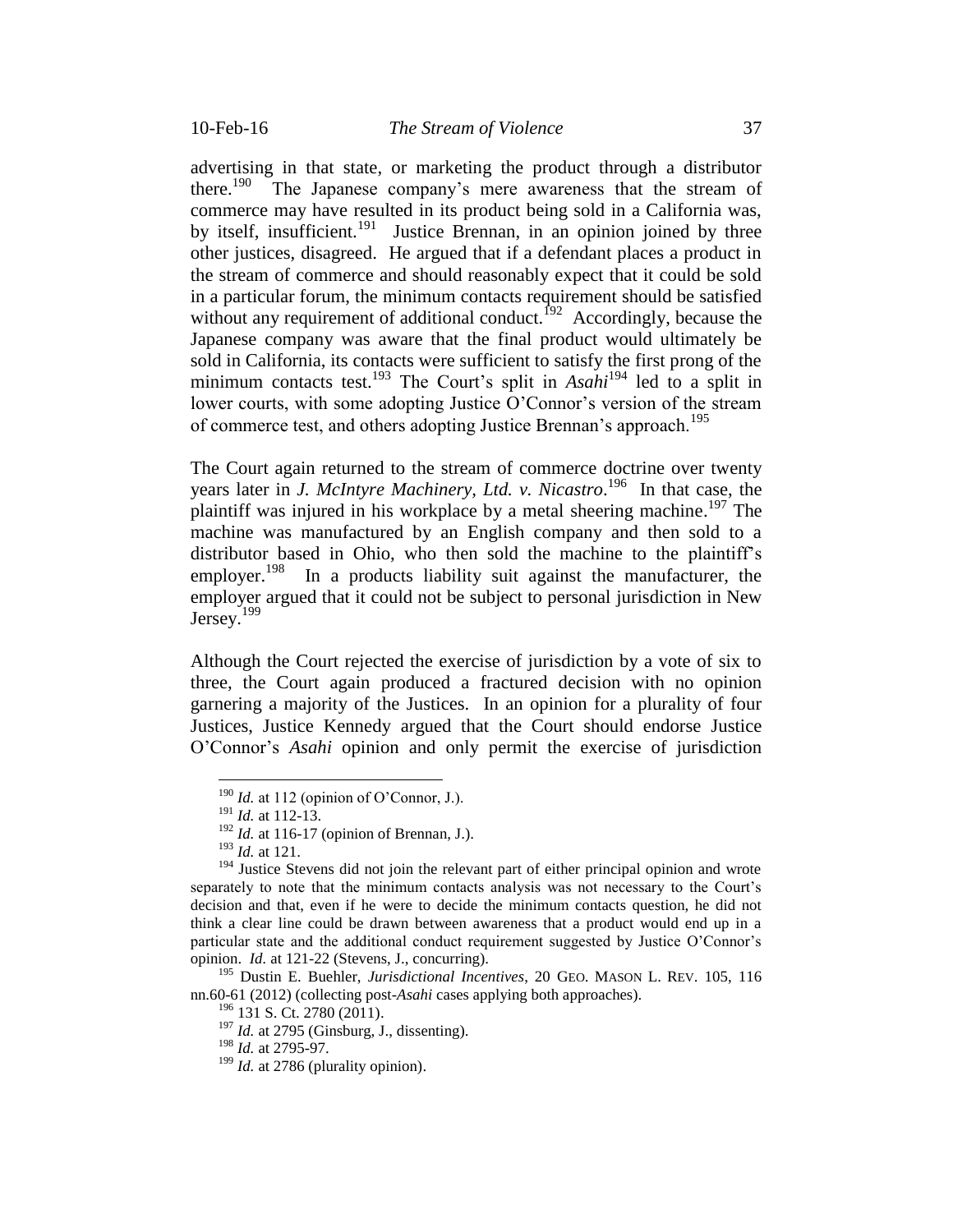where "the defendant can be said to have targeted the forum" with some other conduct.<sup>200</sup> Applying that test, Justice Kennedy concluded that New Jersey could not exercise personal jurisdiction over the defendant because the defendant's sale of the metal sheering machine to its Ohio distributor at most showed an intent to target the United States as a whole rather than New Jersey specifically.<sup>201</sup> In a dissenting opinion for three Justices, Justice Ginsburg strongly disagreed. Echoing Justice Brennan's approach, she argued that by instructing its distributor to sell its products anywhere in the United States, the defendant should have foreseen that its products would be sold in New Jersey, the state with the largest scrap metal market.<sup>202</sup>

In a concurring opinion for himself and Justice Alito, Justice Breyer agreed with the plurality that New Jersey courts could not exercise personal jurisdiction over the defendant, but felt that the case did not present a good vehicle for resolving the conflict in *Asahi*. 203 Justice Breyer felt that both approaches suggested in *Asahi* would lead to the same result in this case because the machine at issue was not sold as part of a regular flow of the defendant's products into New Jersey and therefore the defendant could not have had a reasonable expectation that one of its products would end up there. 204

\* \* \* \* \*

Thus, after *Nicastro*, courts were left with little more guidance about the stream of commerce doctrine than they had after *Asahi*. 205 However, a few common threads relevant to domestic violence jurisdiction can be gleaned from these opinions. First, a defendant's knowledge about the consequences of his or her intentional actions is relevant to the jurisdictional inquiry. Under Justice Brennan's approach, the knowledge (or constructive knowledge) that the sale of a product into the stream of commerce will ultimately result in that product being sold in a forum is alone sufficient to subject a defendant to jurisdiction. Justice O'Connor's approach requires an intentional act by the defendant that—in light of the defendant's knowledge—reflects an intention to target the forum. Thus,

<sup>200</sup> *See Nicastro*, 131 S.Ct. at 2788.

<sup>201</sup> *Id.* at 2790-91.

<sup>202</sup> *Id.* at 2797, 2801-02, 2804 (Ginsburg, J., dissenting).

<sup>203</sup> *Id.* at 2791-92 (Breyer, J., concurring).

<sup>204</sup> *Id.* at 2792.

<sup>205</sup> *See Fork in the Stream*, *supra* note 175, at 191, 194-96 (noting that most courts after *Nicastro* have continued to adhere to the same *Asahi* opinion that they did prior to *Nicastro*).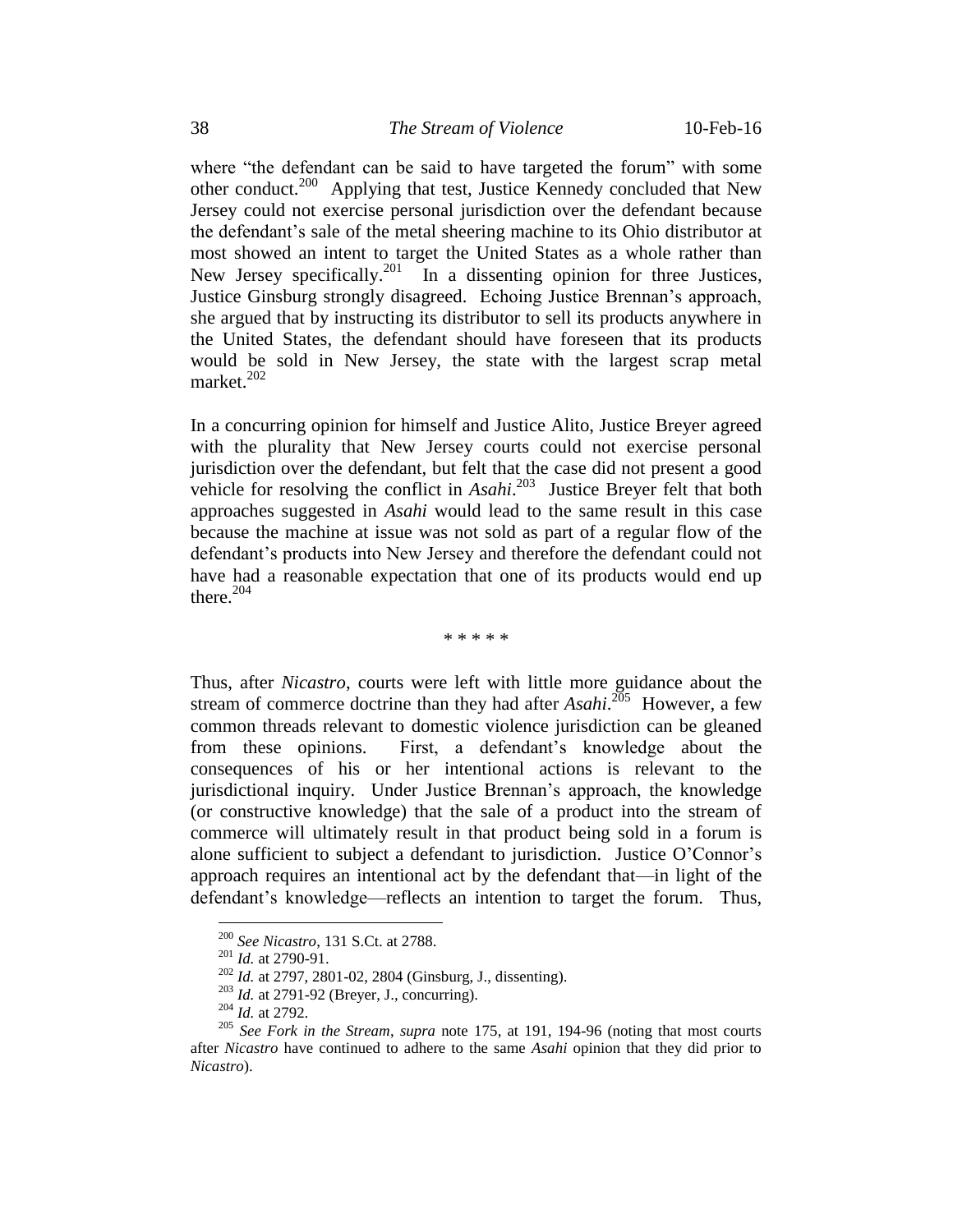both approaches accept that the defendant's knowledge about the geographic reach of his actions plays a role in the jurisdictional calculus.

Second, and relatedly, the stream of commerce doctrine is built upon the idea that intentional actions by the defendant that have an effect in another forum can be the basis for subjecting the defendant to jurisdiction in that forum. Although *Woodson* teaches us that a mere negligent act by a defendant that has some effect in another forum is insufficient to confer jurisdiction, such an effect can confer jurisdiction when combined with some evidence of an intention to cause such an effect. For example, Justice O'Connor's noted in *Asahi* that her conclusion may have been different had the defendant "control[ed] or employ[ed] the distribution system that brought its valves to California."<sup>206</sup> In other words, if the defendant's intentional activities had been what brought the valves to California and caused the injury there, it could have been subject to jurisdiction. Similarly, the dissent in *Nicastro* argued that jurisdiction was appropriate "at the place [the defendant's] products cause[d] injury[,]" New Jersey, because the defendant controlled a distribution system that intentionally targeted the entire country.<sup>207</sup>

Third, the stream of commerce doctrine is concerned with not just any effects in a forum, but effects that have some impact on the forum itself, rather than merely individuals within the forum. As the *Nicastro* plurality put it, the defendant's actions must be "directed at the society or economy" of the forum.<sup>208</sup> Actions with these kind of effects in a forum—like selling products into a state through a distribution system—"invoke the benefits and protections of [the state's] laws"<sup>209</sup> and therefore either manifest an intent to submit to the sovereign authority of the forum<sup>210</sup> or make it fair and reasonable to subject the defendant to jurisdiction in that forum.<sup>211</sup>

<sup>206</sup> *Asahi*, 480 U.S. at 112 (opinion of O'Connor, J.).

<sup>207</sup> *Nicastro*, 131 S.Ct. at 2799-2801 (Ginsburg, J., dissenting).

<sup>208</sup> *Id.* at 2789 (plurality opinion).

<sup>209</sup> *Id.* at 2787-88 (quoting *Hanson*, 326 U.S. at 253).

<sup>210</sup> *See Nicastro*, 131 S.Ct. at 2787-88 (plurality opinion).

<sup>211</sup> *See Asahi*, 480 U.S. at 116-17 (opinion of Brennan, J.) ("A defendant who has placed goods in the stream of commerce benefits economically from the retail sale of the final product in the forum State, and indirectly benefits from the State's laws that regulate and facilitate commercial activity."); *see also Burnham v. Superior Court of California, Cnty. of Marin*, 495 U.S. 604, 637-38 (1990) (opinion of Brennan, J.) ("By visiting the forum State, a transient defendant actually avails himself . . . of significant benefits provided by the State. His health and safety are guaranteed by the State's police, fire, and emergency medical services; he is free to travel on the State's roads and waterways; he likely enjoys the fruits of the State's economy as well.") (quotations, citation, and alteration omitted).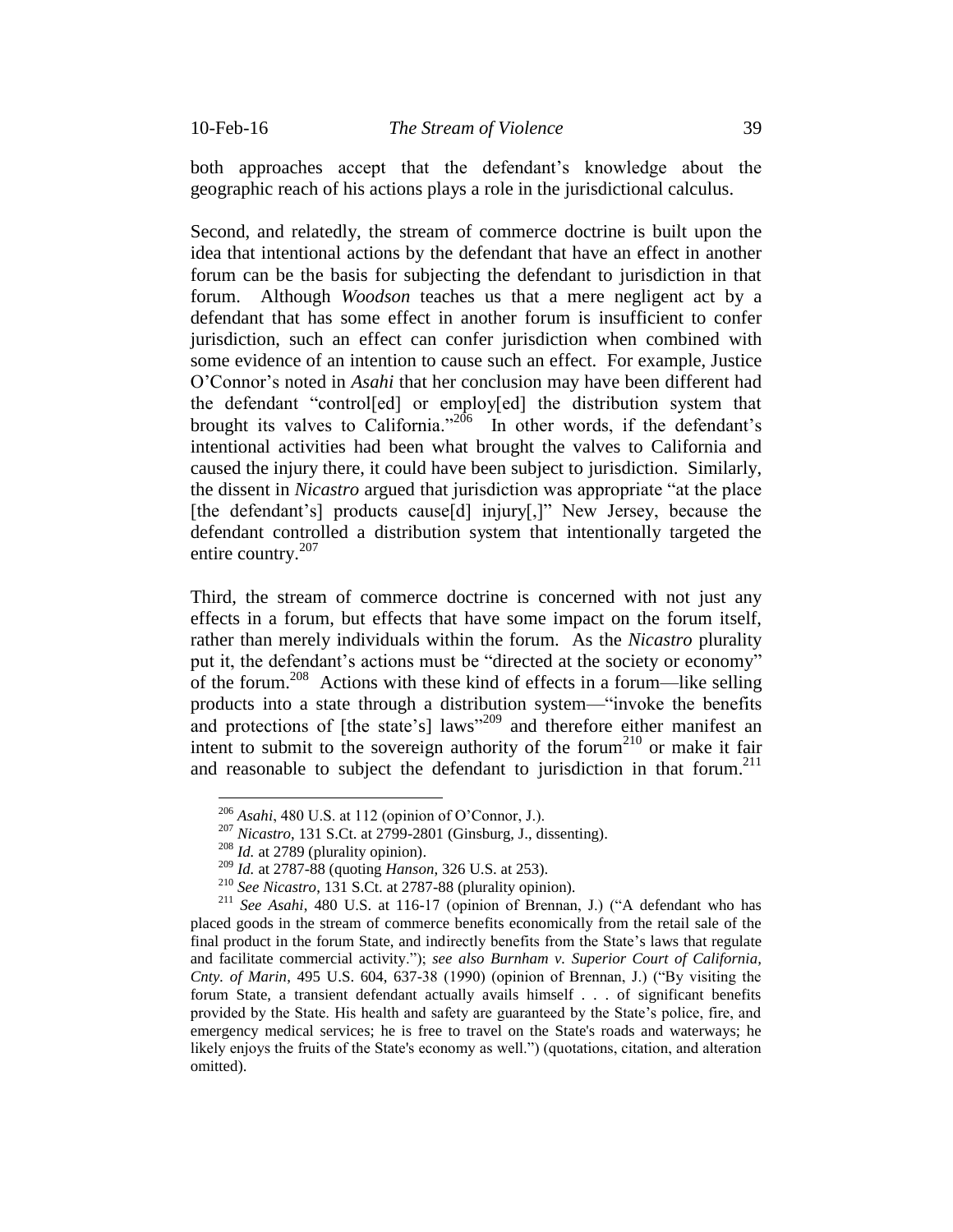Similarly, "in some cases . . . the defendant might well [be subject to jurisdiction] by reason of his attempt to obstruct [a forum's]  $\frac{1}{2}$  aws."<sup>212</sup> Thus, when a defendant's actions have effects on the legal, economic, or societal ecosystem of a state, the defendant is much more likely to be subject to jurisdiction in that state.

## B. *The Effects Test*

The Court has, in fact, confronted personal jurisdiction issues in situations involving a defendant's effort to "obstruct" another state's laws through the commission of an intentional tort allegedly targeting at a plaintiff in that state. In these cases, the Court has developed a separate gloss on the purposeful availment requirement specific to intentional torts known as the "Calder effects test,"<sup>213</sup> a name that stems from the case that laid out that test, *Calder v. Jones*. 214

In *Calder*, an actress sued two reporters with the National Enquirer for libel in California based on allegedly defamatory statements contained in an article that was published in the Enquirer.<sup>215</sup> The defendants,<sup>216</sup> who lived in Florida and wrote the article at issue there, argued that California courts could not assert personal jurisdiction over them.<sup>217</sup> The defendants apparently wrote the entire article without setting foot in California, and instead conducted all of their research and interviews by phone.<sup>218</sup> Nevertheless, the Court found the assertion of jurisdiction over the defendants proper.<sup>219</sup>

The Court concluded that jurisdiction in California was consistent with due process because California was "the focal point both of the [allegedly

<sup>212</sup> *Nicastro*, 131 S.Ct. at 2787.

<sup>213</sup> *See, e.g.*, Charles W. "Rocky" Rhodes & Cassandra Burke Robertson, *Toward A New Equilibrium in Personal Jurisdiction*, 48 U.C. DAVIS L. REV. 207, 224 (2014).

 $214$  465 U.S. 783 (1984).

<sup>215</sup> *Id.* at 784-85.

<sup>216</sup> The plaintiff also sued the Enquirer itself and one of its distributors, however, neither of these parties contested the court's jurisdiction. *Id.* at 785. For the sake of clarity, "defendants" will refer only to the reporter defendants who challenged the court's jurisdiction.

<sup>217</sup> *Id.* at 784-85.

<sup>218</sup> *Id.* at 785-86. There was apparent disagreement between the parties about whether one of the reporters made one trip to California for the purpose of researching the article, but the Court held that resolving that dispute was not necessary to its decision. *Id.* at 785 n.4.

<sup>219</sup> *Id.* at 789.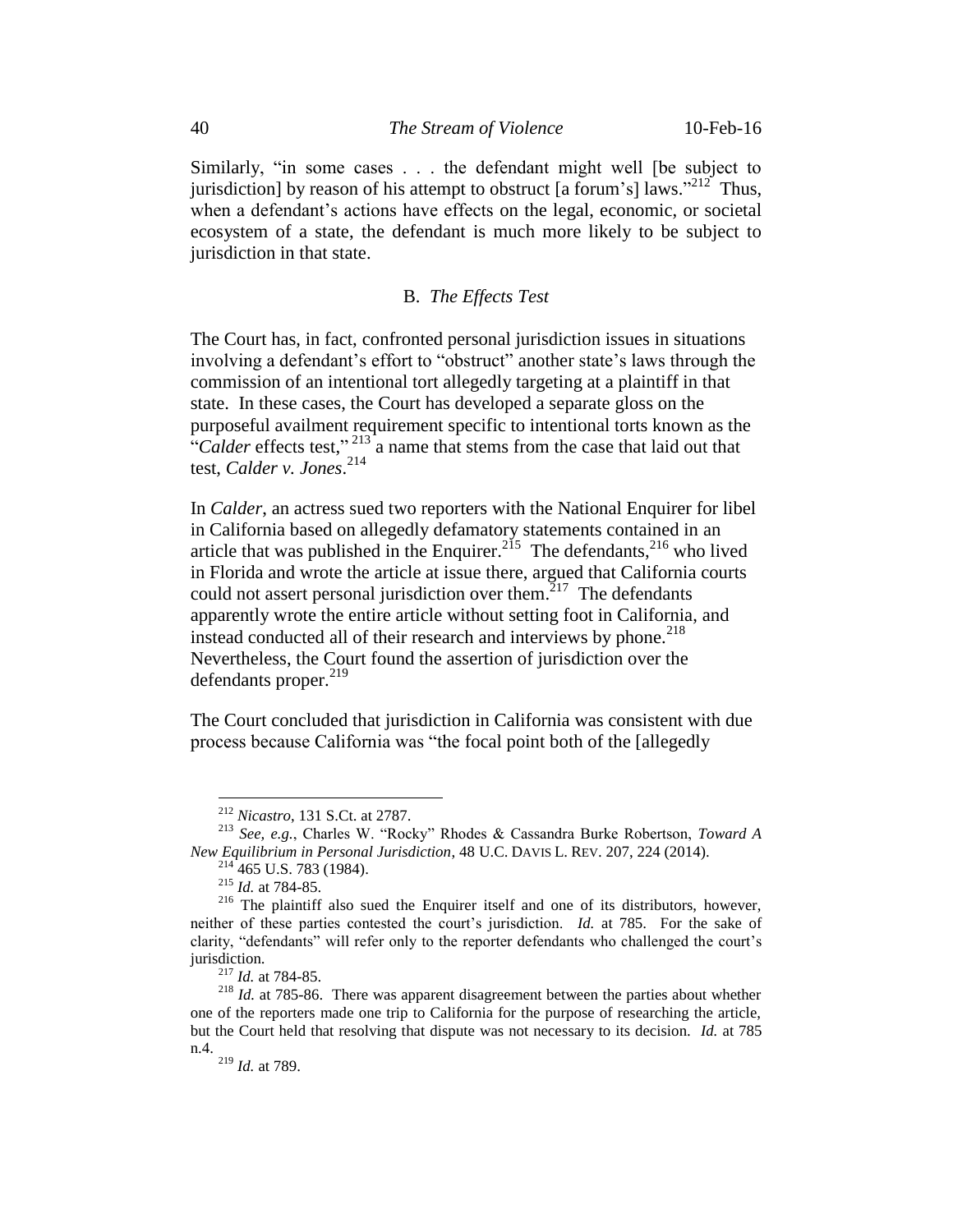libelous] story and of the harm suffered.<sup> $220$ </sup> That was because the allegedly libelous story was very focused on California since it was drawn from California based sources and concerned the activities of a California resident whose career was centered in California.<sup>221</sup> Moreover, the plaintiff's emotional distress and injury to her professional reputation would be felt almost entirely in California.<sup>222</sup>

The defendants argued that, since they did not distribute the articles themselves, this case was more analogous to *Woodson* where the mere fact that the dealer could foresee that a car might travel to another state was not enough to subject it to jurisdiction in that state.<sup>223</sup> In rejecting this argument, the Court established a key distinction between intentional torts and other kinds of lawsuits:

> [Defendants] are not charged with mere untargeted negligence. Rather, their intentional, and allegedly tortious, actions were expressly aimed at California. [Defendants wrote and] edited an article that they knew would have a potentially devastating impact upon [plaintiff]. And they knew that the brunt of that injury would be felt by [plaintiff] in the State in which she lives and works and in which the National Enquirer has its largest circulation. Under the circumstances, [defendants] must 'reasonably anticipate being haled into court there' to answer for the truth of the statements made in their article. An individual injured in California need not go to Florida to seek redress from persons who, though remaining in Florida, knowingly cause the injury in California.<sup>224</sup>

Thus, the Court established the principal that, when an intentional tort is "expressly targeted" toward a particular state, this express targeting can constitute sufficient purposeful availment to justify the exercise of

 $\overline{a}$ <sup>220</sup> *Id.*

<sup>222</sup> *Id.*

<sup>221</sup> *Id.* at 788-89.

<sup>223</sup> *Id.* at 789.

<sup>224</sup> *Id.* at 789-90.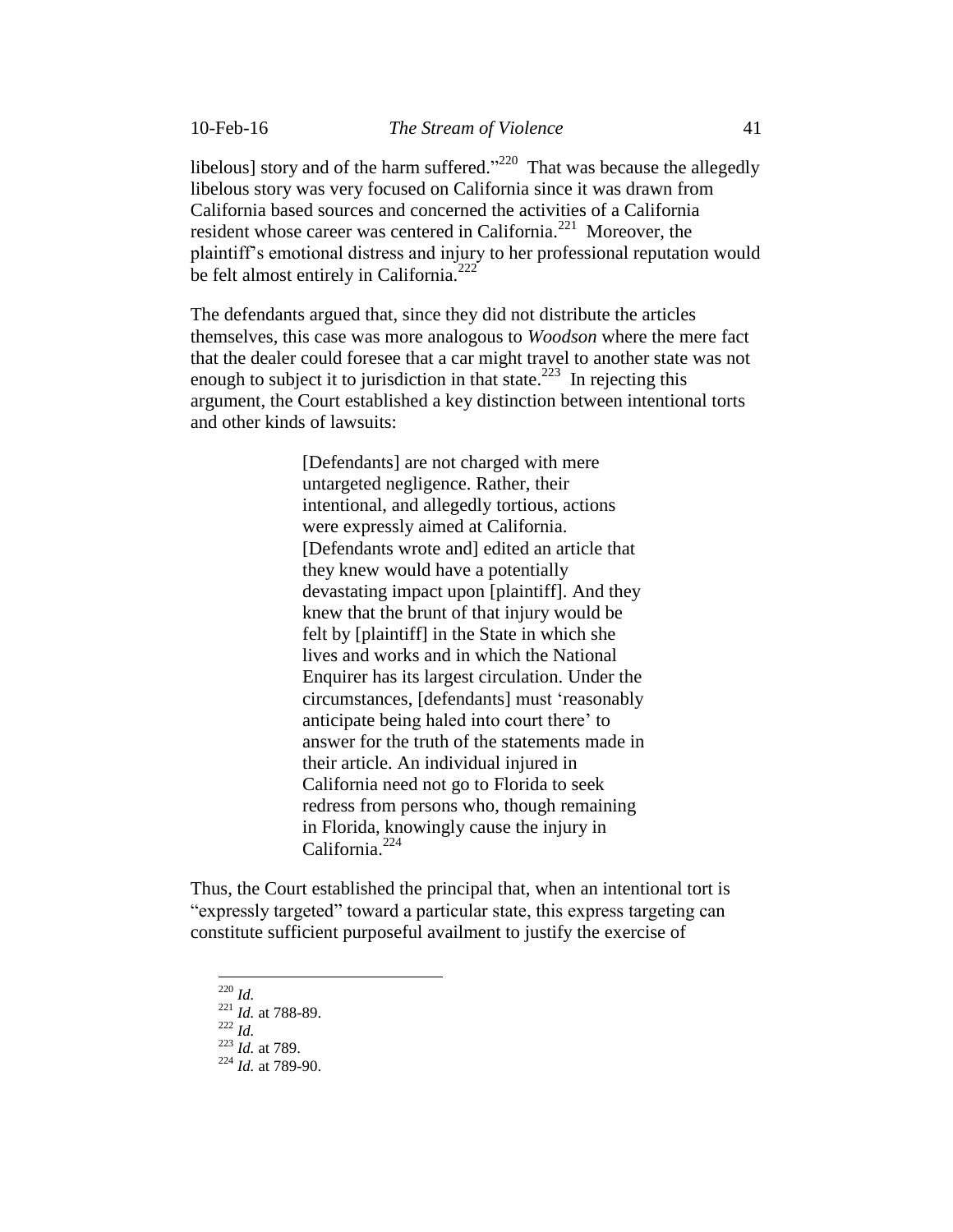jurisdiction by that state even where the defendant otherwise lacks significant contacts with the forum.<sup>225</sup>

After staying silent on the subject for thirty years after *Calder*, the Court finally returned to the effects test in *Walden v. Fiore*. 226 In that case, the plaintiffs were two Nevada residents who alleged that a federal Drug Enforcement Agency agent improperly seized their money and detained them while they were traveling through Atlanta's airport.<sup>227</sup> The plaintiffs also alleged that the same DEA agent filled out an affidavit with false information in an effort to justify the seizures.<sup>228</sup> The plaintiffs sued the DEA agent in Nevada alleging violations of their constitutional rights.<sup>229</sup> The DEA agent argued that he could not be subject to personal jurisdiction in Nevada, despite his knowledge that the plaintiffs resided there.<sup>230</sup>

In a unanimous decision, the Supreme Court agreed with the defendant. $^{231}$ The Court reiterated the long established principal that the plaintiff's residency alone cannot be the only link between the defendant and a forum to establish jurisdiction.<sup>232</sup> Instead, the defendant must engage in conduct that forms the necessary connection with the forum state.<sup>233</sup> The Court described *Calder* as being consistent with that principal because in that case

<sup>225</sup> *E.g.*, Andrew F. Halaby, *You Won't Be Back: Making Sense of "Express Aiming" After* Schwarzenegger v. Fred Martin Motor Co., 37 ARIZ. ST. L.J. 625, 631-32 (2005). This somewhat vague "express targeting" requirement proved difficult for courts to apply in the years following *Calder*. *See* C. Douglas Floyd & Shima Baradaran-Robison, *Toward A Unified Test of Personal Jurisdiction in an Era of Widely Diffused Wrongs: The Relevance of Purpose and Effects*, 81 IND. L.J. 601, 611-12 (2006) (noting that the Court's "express aiming" language caused "much difficulty in subsequent decisions"); Halaby, *supra* note 225, at 630-31 ("The express aiming element was confusing from the start."). The primary difficulty was defining the level of intent required for such targeting. *See* Floyd & Baradaran-Robison, *supra* note 225, at 612. Some courts required that the defendant have a specific purpose to harm the plaintiff in the forum state, while others simply required that the defendant have (or ought to have had) some awareness that his or her conduct would have some impact in the forum state. *See id.* at 618-19 & nn.88-90. In many ways, this split mirrored the one that existed after Asahi in the stream of commerce context, with some courts being satisfied with awareness alone and others requiring some more specific indicia of targeting. *See* Section III.B, *supra*.

<sup>134</sup> S.Ct. 1115 (2014).

<sup>227</sup> *Id.* at 1118-20.

<sup>228</sup> *Id.* at 1119-20.

<sup>229</sup> *Id.* at 1120.

<sup>&</sup>lt;sup>230</sup> *Id.* at 1120. The defendant apparently became aware that the plaintiffs were Nevada residents "at some point *after* the seizure but *before* providing the allegedly false" affidavit. *Id.* at 1120 n.3 (quotations and citation omitted).

<sup>231</sup> *Id.* at 1121. <sup>232</sup> *Id.* at 1122-23.

 $^{233}$  *Id.*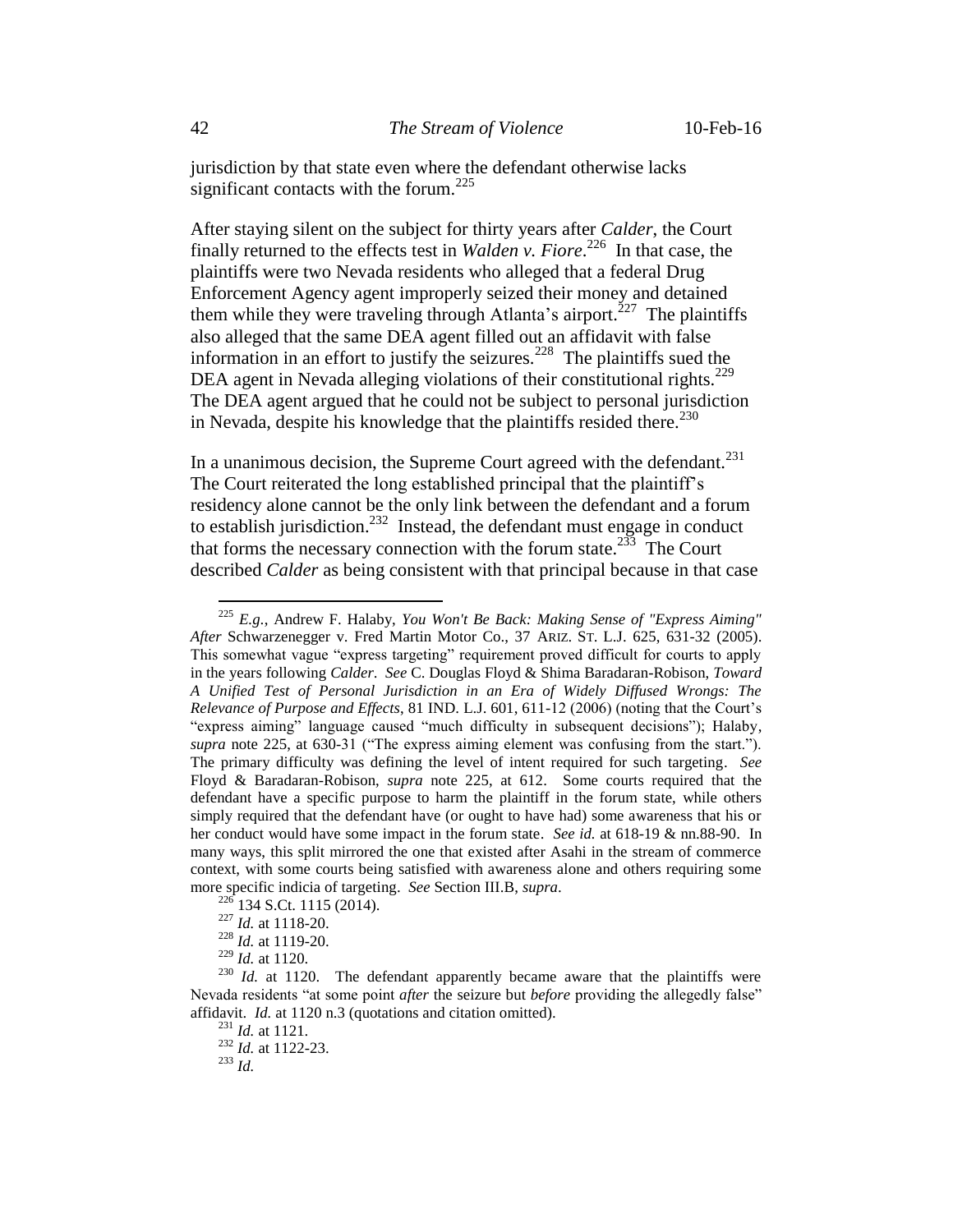"the reputation-based 'effects' of the alleged libel connected the defendants to California, not just to the plaintiff."<sup>234</sup> The Court noted that because of the nature of libel, the tort in *Calder* actually occurred in California, where the article was read and distributed, not in Florida where the article was written.<sup>235</sup> For these reasons, the defendants conduct in in *Calder* was actually connected to California itself, rather than just to a California-based plaintiff.<sup>236</sup>

By contrast, in this case, the Court held the conduct that gave rise to the lawsuit—the seizure and filing of the false affidavit—took place entirely in Georgia.<sup>237</sup> The Court rejected the idea that the defendant's knowledge that the plaintiffs were from Nevada and would suffer injury in Nevada as a result of his conduct was sufficient to justify the exercise of jurisdiction over him.<sup>238</sup> The fact that the plaintiffs suffered injury from not having their money in Nevada was not "tethered to Nevada" in any meaningful way; "unlike the broad publication of the forum-focused story in *Calder* the effects of the [defendant's] conduct on [plaintiffs were] not connected to [Nevada] in a way that [made] those effects a proper basis for jurisdiction."<sup>239</sup>

The Court's efforts to distinguish *Walden* from *Calder* are not entirely persuasive, as several scholars have observed.<sup>240</sup> After all, *Calder* seemed to turn on the defendant's knowledge that the plaintiff would be injured in the forum, not the defendant's intentional targeting of the forum as a whole. <sup>241</sup> However persuasive the Court's description of *Calder* may be, it does offer a coherent post hoc justification of the differing results in the two cases. In both *Walden* and *Calder*, the defendants knew that the plaintiffs

<sup>236</sup> *Id.*

 $\overline{a}$ 

<sup>240</sup> *See, e.g.*, Rhodes & Robertson, *supra* note 213, at 253; Bernadette Bollas Genetin*, The Supreme Court's New Approach to Personal Jurisdiction*, 68 SMU L. REV. 107, 152 (2015); *see also* William Baude, *Opinion analysis: The boundaries of specific jurisdiction*, SCOTUSBLOG, Feb. 26, 2014, http://www.scotusblog.com/2014/02/opinion-analysis-theboundaries-of-specific-jurisdiction/ ("*Calder* might seem to suggest that harming a person who is in California can get you sued in California. . . . The Court [in *Walden*] took a much more limited view of *Calder*.").

<sup>241</sup> See Calder, 465 U.S. at 789-90 ("[Defendants] knew that the brunt of [the injury to the plaintiff from their conduct] would be felt by [plaintiff] in the State in which she lives and works and in which the *National Enquirer* has its largest circulation. Under the circumstances, [defendants] must reasonably anticipate being haled into court there[.]") (quotations and citations omitted).

<sup>234</sup> *See id.* at 1123-24.

<sup>235</sup> *Id.* at 1124.

<sup>237</sup> *Id.*

<sup>238</sup> *Id.* at 1124-25.

<sup>239</sup> *Id.* at 1125.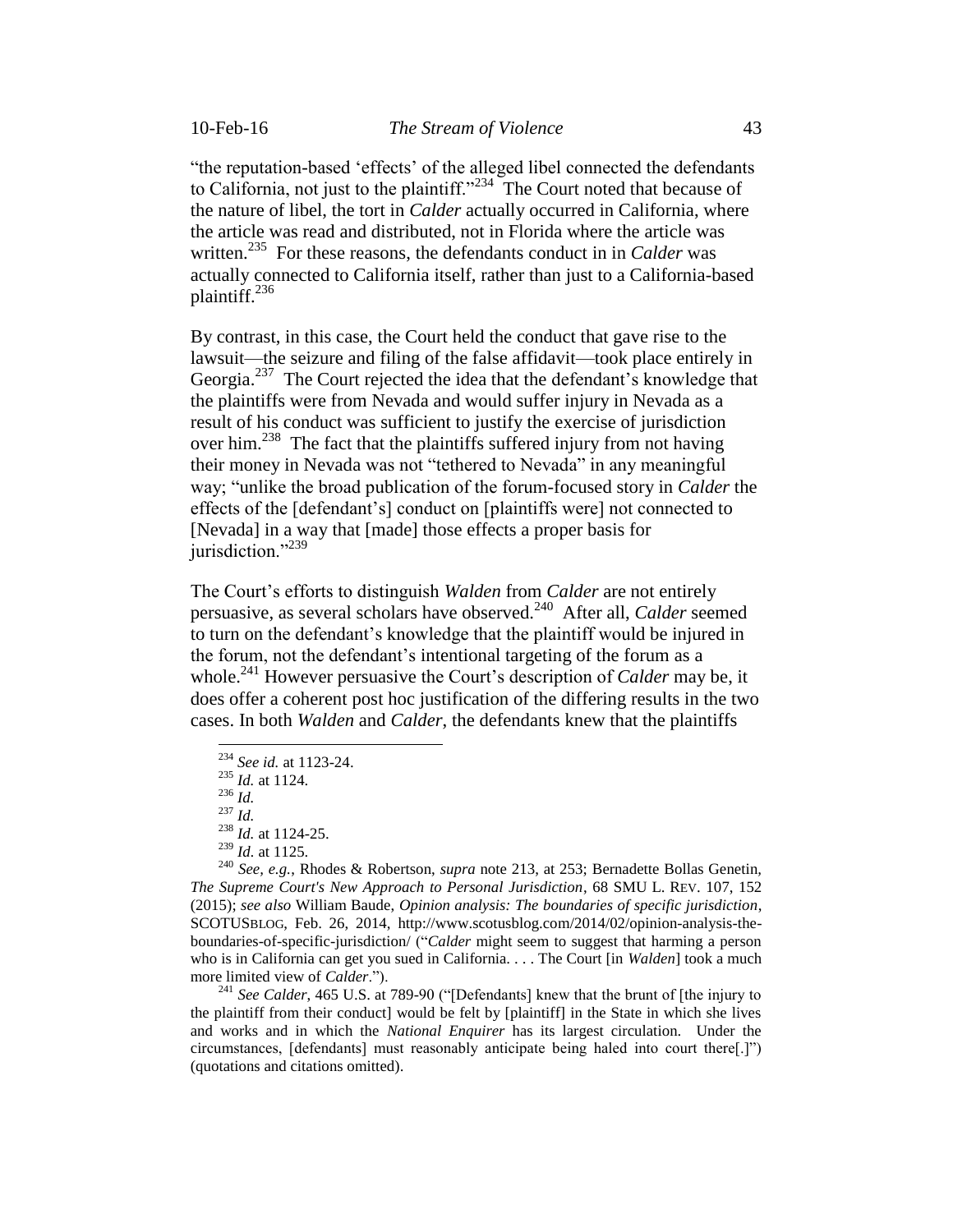would be injured in the forums at issue, however; only in *Calder* did the effects of the defendant's conduct extend beyond the plaintiffs to impact the state's economy, society, or political system.

\* \* \* \* \*

Thus, after *Walden*, the effects test turns on (1) whether the defendant has knowledge that his conduct will have an impact in a forum, (2) whether his conduct does in fact have such an impact, and (3) whether that impact is targeted at the forum as a whole or just at individual plaintiffs who happen to reside there. These requirements bring the effects test somewhat into alignment with the stream of commerce doctrine in that both require knowledge on the part of the defendant about the likely results of his or her conduct and both require conduct that reflects an intention to target a forum as a whole. This is consistent with the *Walden* Court's statement that the same jurisdictional principals that apply to other torts apply when intentional torts are involved. $^{242}$ 

However, *Walden*'s dicta to the contrary notwithstanding, there are still differences in the way the Court's personal jurisdiction doctrine treats intentional torts<sup>243</sup> and non-intentional torts. To understand that difference, it is important to separate two kinds of "intentionality" the Court is concerned with in personal jurisdiction cases. One kind, is "action intentionality"—that is, whether the conduct giving rise to the claim was intentional or not. This is the distinction between intentional torts and other torts (those based on negligence or strict liability). The other kind is "forum targeting intentionality"—that is, whether the defendant did something to intentionally target the specific forum that is asserting jurisdiction over him. What the stream of commerce and effects test cases show is that where action intentionality is present, the requirements for forum targeting intentionality are somewhat relaxed.

In the stream of commerce context, where action intentionality is not present, the Court is very stringent about ensuring that forum targeting intentionality exists. Disagreements over whether such intent exists, how to prove such intent, and the level of intentionality required are precisely the problems that gave rise to the warring opinions in *Asahi* and *Nicastro*. As the doctrine has developed, it has become much harder for mere knowledge

<sup>242</sup> *See Walden*, 134 S.Ct. at 1123.

 $243$  I use the phrase "intentional torts" here broadly to refer to any cause of action premised on intentional wrongful conduct, including constitutional claims like the one at issue in *Walden*. The Court used the phrase similarly in *Walden*. *See id.*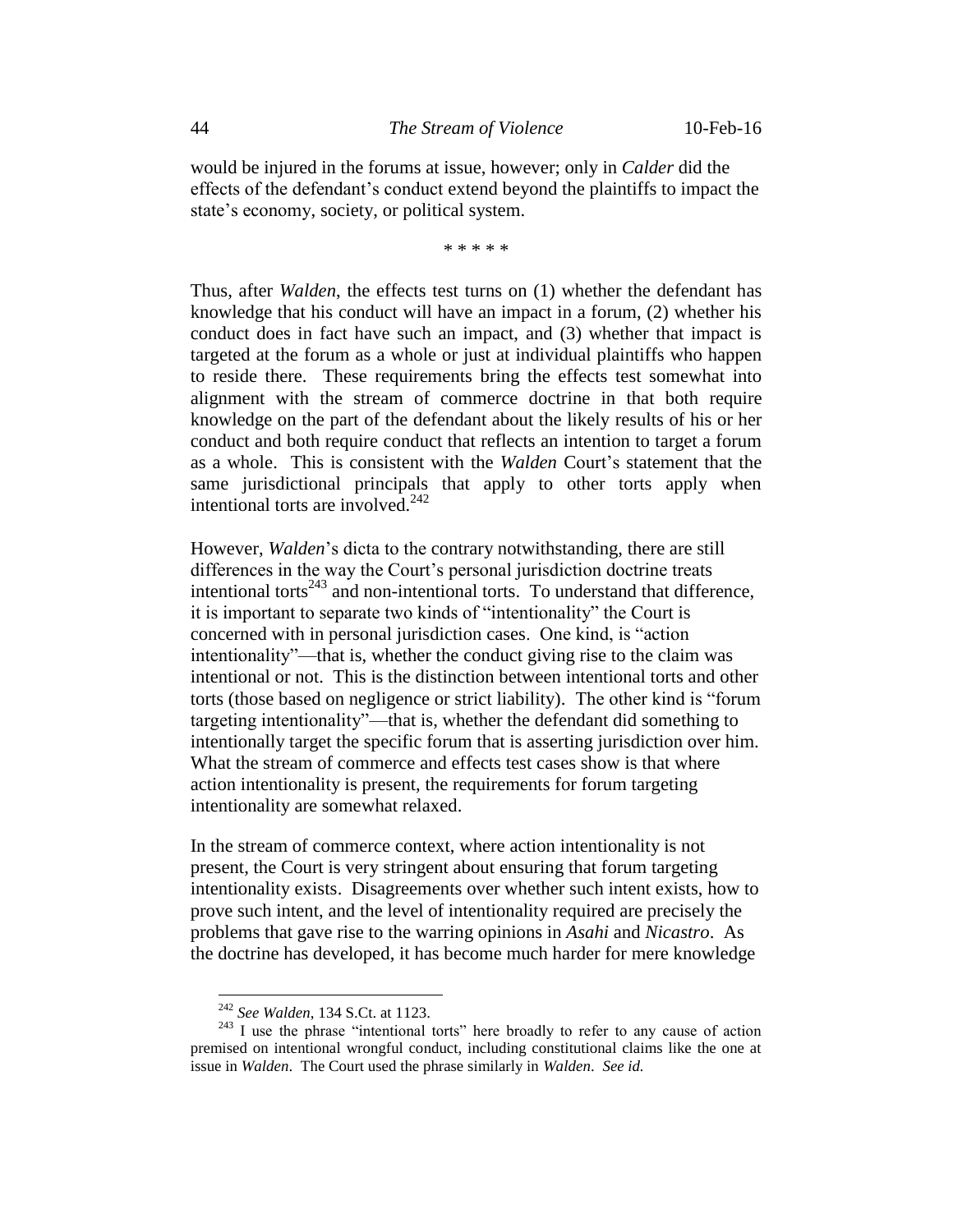that a product could end up in a particular forum to satisfy due process requirements. In contrast, when it comes to intentional torts, which, by definition, include action intentionality, knowledge is a much more palatable basis for satisfying the forum targeting intentionality requirement. This is reflected in both *Calder* and *Walden* where the focus of the Court's analysis was on how the claimed conduct of the defendants in those cases had an impact on the forums at issue, not on the state of mind of the defendants with respect to the forums. In both cases the only evidence of forum targeting intentionality was the defendants' knowledge that their conduct could have effects in California and Nevada respectively. The difference was that in *Calder*, the researching and publication of the article

had a large impact in California, whereas in *Walden*, the seizure of the cash and drafting of the affidavit had a minimal impact in Nevada. By contrast, under the stream of commerce doctrine—at least in its more stringent formulations—knowledge alone is insufficient to give rise to jurisdiction even where the effects of the defendant's conduct are widely felt in the forum.

Therefore, another important guiding principal that can be gleaned from the effects test is that where action intentionality is present, the requirement of forum targeting intentionality is relaxed to the point that mere knowledge is largely sufficient provided that the conduct at issue has far reaching effects in the forum.<sup>244</sup> This makes sense within the larger context of personal jurisdiction doctrine because it reflects the overriding focus on the defendant's agency that has been present since the purposeful availment requirement was added. A defendant should be able to make a choice that determines whether or not he or she will be subject to jurisdiction in the forum, and not have that choice made for him by third parties.<sup>245</sup> In the context of negligence or strict liability, the forum targeting intentionality requirement exists to ensure that a real choice is involved since the underlying conduct does not involve one. In the context of intentional conduct, since the offending conduct itself is the result of a conscious choice, courts can take a relaxed view of the forum targeting intentionality requirement, and still protect the defendant's agency.

<sup>244</sup> *See* Halaby, *supra* note 225, at 631-32.

<sup>245</sup> *See Woodson*, 444 U.S. at 297 ("The Due Process Clause, by ensuring the orderly administration of the laws, gives a degree of predictability to the legal system that allows potential defendants to structure their primary conduct with some minimum assurance as to where that conduct will and will not render them liable to suit.") (quotations and citation omitted).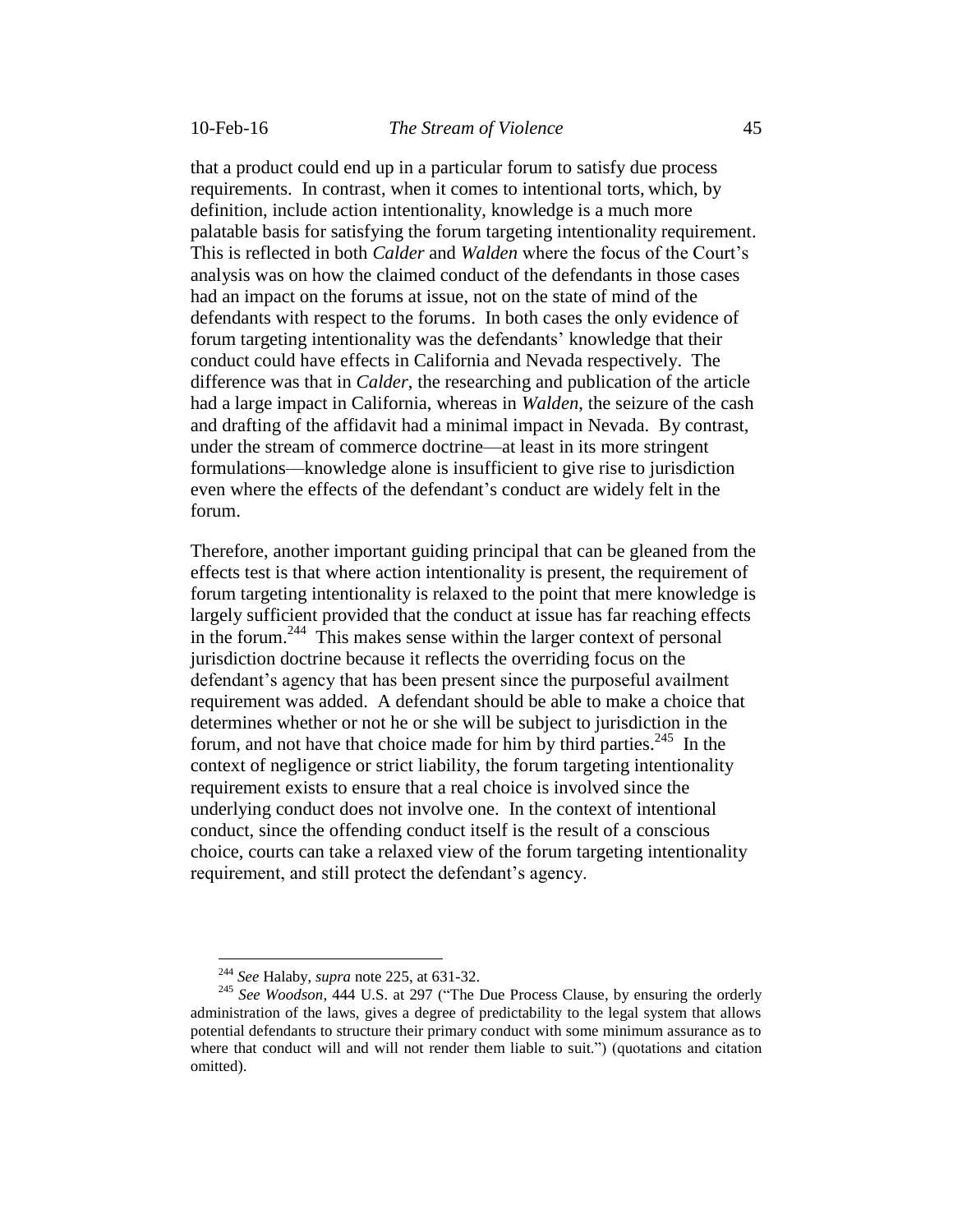### **V.** REFRAMING DOMESTIC VIOLENCE JURISDICTION: THE KNOWLEDGE TEST

The stream of commerce doctrine and the effects test have been often (rightly) criticized for being muddled and unclear. However, the broad principals embedded in these two lines of cases provide a framework for formulating a new test for domestic violence jurisdiction. A defendant's mere knowledge that his conduct could have an effect in a forum is generally insufficient to justify the assertion of personal jurisdiction over him in that forum.<sup>246</sup> However, the stream of commerce doctrine teaches us that where the defendant knows that his or her conduct is likely to cause an effect in another forum *and* takes specific action to target that forum, the assertion of jurisdiction may be proper. In turn, the effects test posits that where an intentional tort is committed and the effects of the intentional tort are felt not just by the victim, but by the forum as a whole, the defendant's knowledge alone may be sufficient to give rise to jurisdiction.

In the following subsections, I will demonstrate that in domestic violence cases, the alleged misconduct by the defendant is: (1) intentionally designed to target forums where the plaintiff might flee, and (2) likely to have effects in those forums that go well beyond the individual plaintiff involved. Therefore, it is proper to subject domestic violence defendants to jurisdiction in any forum where the defendant knows or should know his victim may flee. I will refer to this test as the Knowledge Test.

#### A. *Intentionality*

Although actions seeking domestic violence restraining orders are equitable, they are similar to intentional tort actions in that both require the plaintiff to prove the defendant engaged in intentional conduct.<sup>247</sup> A restraining order is never granted on the ground that the defendant threatened or injured the plaintiff accidentally—instead, the defendant must commit an *intentional* act—usually one that is violent or threatening such that the plaintiff is placed in reasonable fear that the defendant may attack her (or attack her again).<sup>248</sup> Thus, actions seeking domestic violence restraining orders carry the same inherent action intentionality that triggers the effects test in intentional tort cases.

<sup>246</sup> *See* Section IV.A, *supra*.

<sup>247</sup> *See* Jennifer Wriggins, *Domestic Violence Torts*, 75 S. CAL. L. REV. 121, 122-24 & n.7 (2001).

<sup>248</sup> *See* 25 AM. JUR. 2<sup>D</sup> *Domestic Abuse and Violence* § 6.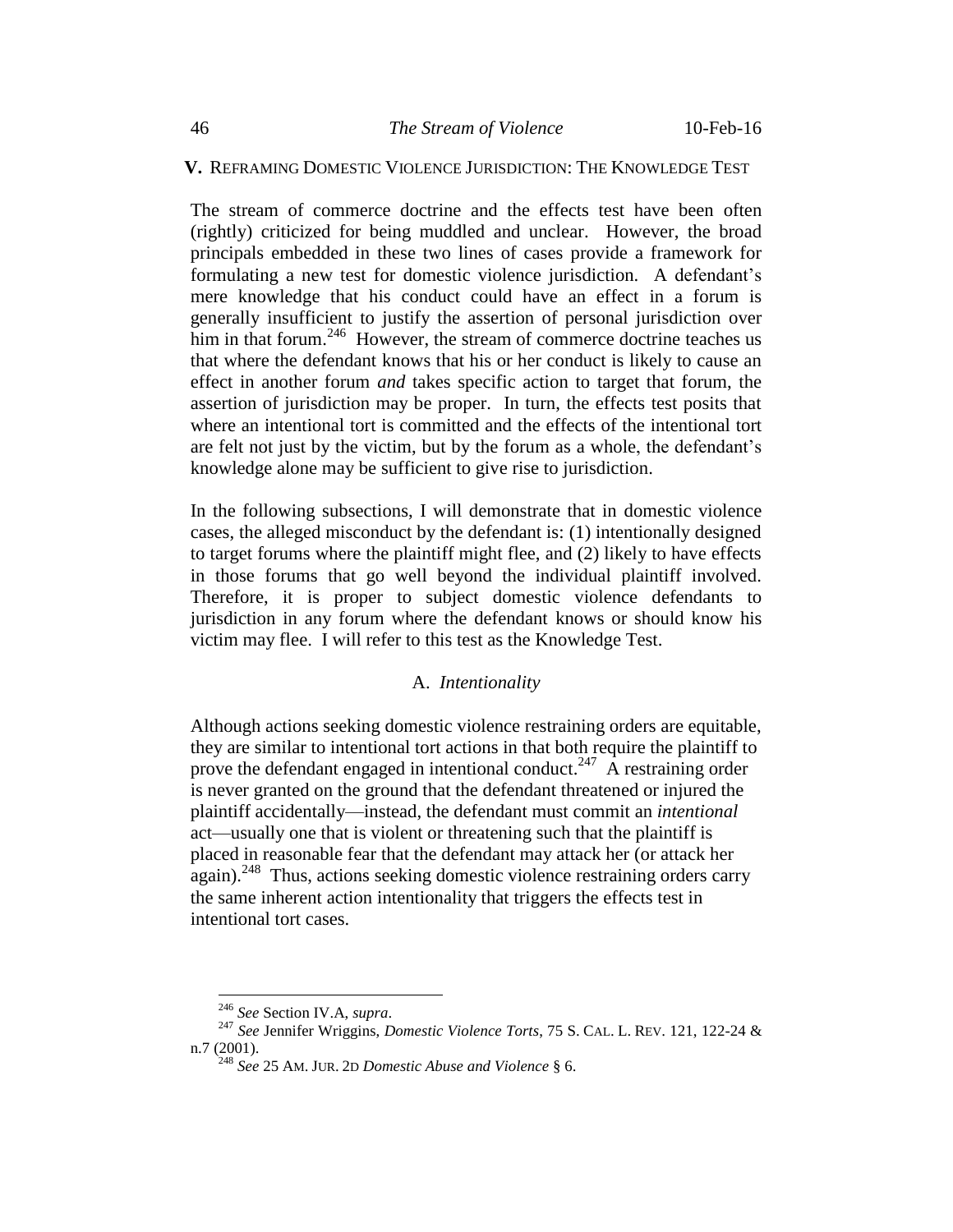Although the presence of action intentionality relaxes the forum targeting intentionality requirement, it does not eliminate it. *Walden* makes clear that even if an intentional tort defendant knows the plaintiff he is intentionally harming may travel to another state, that is not sufficient to give rise to jurisdiction in that state without some additional indication that the defendant intended to target that state. However, domestic violence is different from other intentional torts in at least two critical ways that help satisfy this requirement. First, domestic violence is almost always part of a larger pattern of coercive control by the batterer rather than an isolated incident. Second, domestic violence by definition takes place between people with a pre-existing relationship—often a close one—that gives the perpetrator more knowledge about the potential effects of his conduct in other forums.

Unlike an ordinary intentional tort like the ones at issue in *Calder* and *Walden*, domestic violence is not a discrete harm that one person does to another in a single instance. Rather, it is well established that domestic violence is a pattern of behavior by the batterer designed to establish control over the victim.<sup>249</sup> That control is not limited to the times when physical attacks are occurring or even when the batterer is physically present.<sup>250</sup> Rather, the batterer places the victim in an ongoing state of terror designed

<sup>249</sup> <sup>249</sup> *See, e.g.*, Mary Przekop, *One More Battleground: Domestic Violence, Child Custody, and the Batterers' Relentless Pursuit of Their Victims Through the Courts*, 9 SEATTLE J. FOR SOC. JUST. 1053, 1058 (2011) (Psychologists, scholars, and social scientists agree that domestic violence is defined as 'a pattern of behavior in a relationship by which the batterer attempts to control his victim through a variety of tactics.' . . . Domestic violence is about coercive control of another and deprivation of their liberty.") (citation omitted); National Coalition Against Domestic Violence, *What is Domestic Violence?*, http://www.ncadv.org/need-support/what-is-domestic-violence (last visited Jul. 22, 2015) ("Domestic violence is the willful intimidation, physical assault, battery, sexual assault, and/or other abusive behavior as part of a systematic pattern of power and control perpetrated by one intimate partner against another."); *see also* Donald G. Dutton, THE DOMESTIC ASSAULT OF WOMEN: PSYCHOLOGICAL AND CRIMINAL JUSTICE PERSPECTIVES 112 (1995) (finding that over 60% of men who batter their wives do so repeatedly).

<sup>250</sup> *See, e.g.*, Michael P. Johnson, A TYPOLOGY OF DOMESTIC VIOLENCE: INTIMATE TERRORISM, VIOLENT RESISTANCE, AND SITUATIONAL COUPLE VIOLENCE 6, 9, 26 (2008) ("Although each particular act of intimate violence may appear to have any number of short-term, specific goals, it is embedded in a larger pattern of power and control that permeates the relationship."); Deborah Tuerkheimer, *Recognizing and Remedying the Harm of Battering: A Call to Criminalize Domestic Violence*, 94 J. CRIM. L. & CRIMINOLOGY 959, 966 (2004) ("Episodic physical violence, while often a devastating manifestation of the abuser's control, does not fully define its contours or map its reaches."); *see also* Joan S. Meier, *Notes from the Underground: Integrating Psychological and Legal Perspectives on Domestic Violence in Theory and Practice*, 21 HOFSTRA L. REV. 1295, 1318 (1993) ("[U]nderstanding the pattern of control makes it easier to understand how she 'didn't leave' during the time when he 'wasn't violent.'").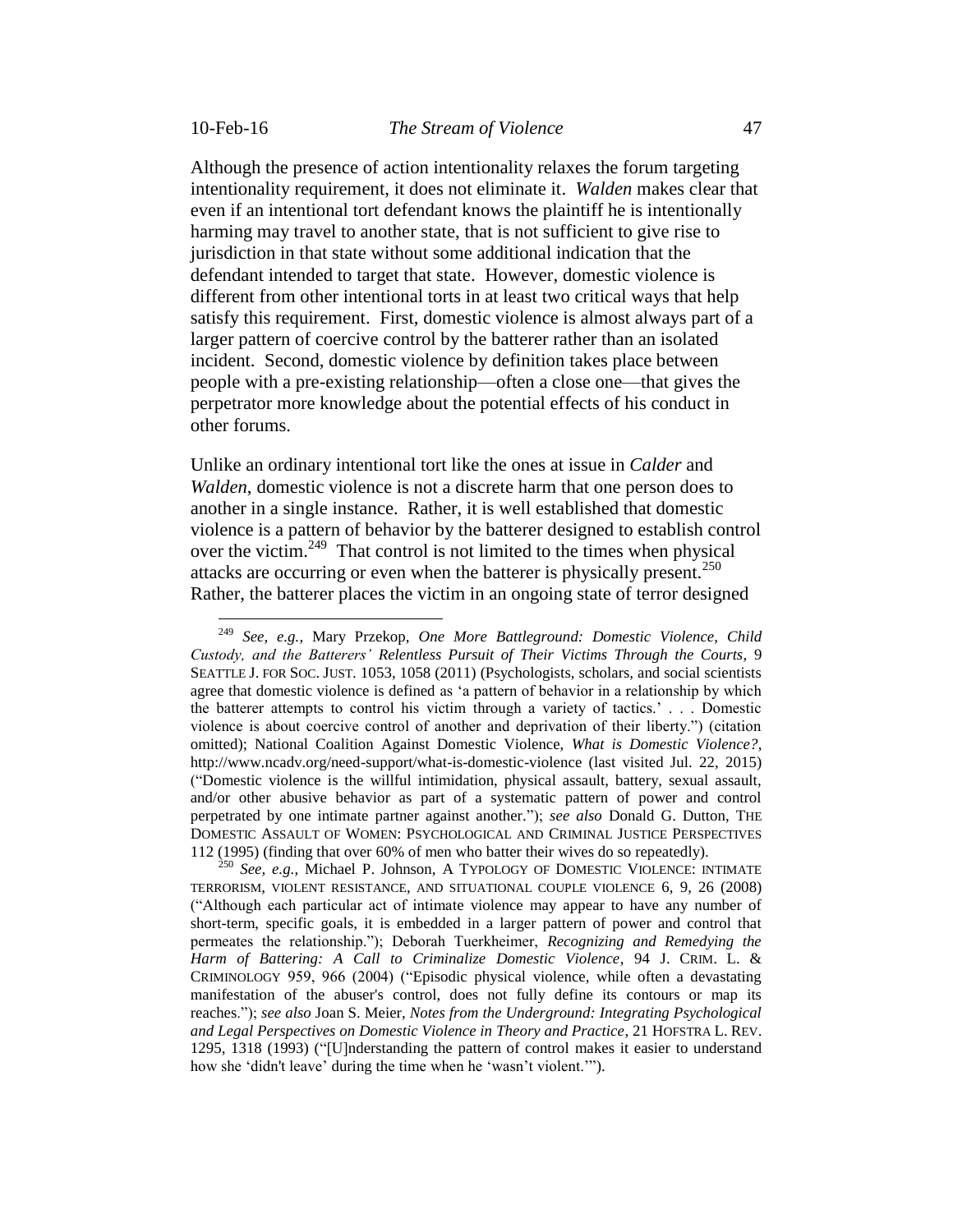to ensure her continued subjugation.<sup>251</sup> Moreover, domestic violence does not end when the victim leaves the batterer, and in fact, in many cases is likely to escalate. $^{252}$  Batterers are well aware of the fact their relentless abuse may cause the victim to rationally choose to escape by fleeing elsewhere. In fact, research shows that batterers' efforts to control their victims are at least partially motivated by a desire to keep the victim from leaving permanently.<sup>253</sup>

When a person engages in domestic violence with the knowledge that the victim may seek refuge in another state, the batterer is also aware—and perhaps hoping—that his pattern of violence will continue to affect the victim even if she chooses to flee to that state and perhaps ultimately compel her to return to him. This is very different from the usual intentional tortfeasor who is simply seeking to impose a one-time injury on the plaintiff without any aim to exert ongoing control. The DEA agent in *Walden* may have known that the plaintiffs lived in Nevada, but by seizing their cash, he did not intend to visit any *ongoing* harm to the plaintiffs in Nevada beyond the loss of the money. By contrast, domestic violence is an ongoing harm that is designed to subject the victim to the batterer's control in any state where she travels.<sup>254</sup>

Indeed, obtaining a domestic violence restraining order usually requires the plaintiff to demonstrate a *current* fear or likelihood of further violence.<sup>255</sup> Where a plaintiff flees to another state and seeks a restraining order, this element of her claim cannot be completed until she arrives in the destination state and actually files her claim while being in a continuing state of fear or

<sup>251</sup> *See, e.g.*, Johnson, *supra* note 250, at 37-38.

<sup>252</sup> *See, e.g.*, Przekop, *supra* note 249, at 1055 ("[A] woman escaping an abusive relationship has a 75 percent greater risk of severe injury or death than a woman who remains with her abuser."); *see also supra* note 155 (collecting sources discussing separation assault).

<sup>253</sup> *See* Natalie Loder Clark, *Crime Begins at Home: Let's Stop Punishing Victims and Perpetuating Violence*, 28 WM. & MARY L. REV. 263, 291-92 & n.104 (1987); Kathleen Waits, *The Criminal Justice System's Response to Battering: Understanding the Problem, Forging the Solutions*, 60 WASH. L. REV. 267, 286-89 & n.101 (1985).

<sup>254</sup> Of course, if a specific case truly does raise an isolated incident that is not connected to a larger pattern of domestic violence and intimidation, then the Knowledge Test may not be appropriate. However, such cases are likely to be rare, both because of the nature of domestic violence, and because restraining orders are generally unavailable when only a single incident is alleged. *See, e.g.*, *L.M.F. v. J.A.F., Jr.*, 24 A.3d 849, 858 (N.J. App. Div. 2011) (refusing to grant a restraining order over an "isolated incident" of harassment where it was not accompanied by other threatening or violent behaviors and noting the requirement that the victim demonstrate an order is "necessary to prevent future abuse").

<sup>255</sup> *See, e.g.*, 28 C.J.S. *Domestic Abuse and Violence* § 5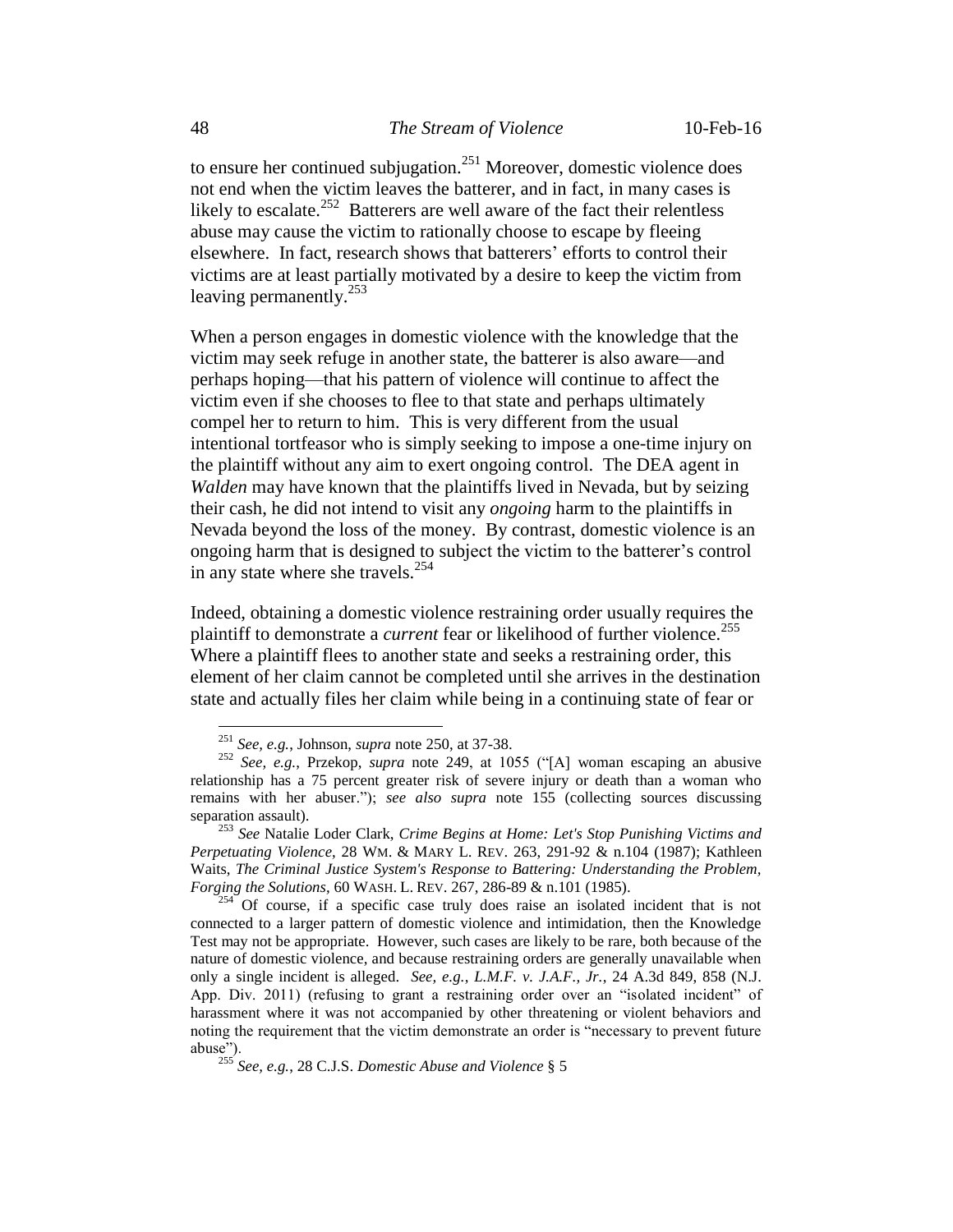danger. Thus, just like the defamation in *Calder*, the cause of action for a domestic violence restraining order is actually completed in the forum where the plaintiff files her claim.

Even so, the victim's decision to flee to a another state is—on its own—not sufficient to give rise to jurisdiction in whatever state she travels to, rather, the defendant must know the *specific* state to which the plaintiff will flee.<sup>256</sup> Domestic violence perpetrators are uniquely positioned to know the locations where their victims are likely to flee because of the close relationship between the batterer and the victim. Domestic violence is, by definition, limited to violence between people who have a close relationship with each other.<sup>257</sup> Accordingly, a batterer is very likely to know the victim well enough to have some idea of where the victim might go to seek refuge from his attacks. This is particularly true where the victim seeks refuge with close friends or family, as victims of domestic violence often do. $258$ 

The typical domestic violence defendant's knowledge of the plaintiff's likely avenues of escape is nicely illustrated by many of the cases discussed in Part II.B, *supra*, where the applicability of the status exception was litigated. For example, in *Burnett v. Burnett*, the case described in the Introduction, it is highly likely that the defendant was well aware that the plaintiff—who he had been married to for seven years—might flee to Ohio where her family lived. $259$  In fact, the defendant had previously attended family gatherings in Ohio at the plaintiff's family home.<sup>260</sup> And in *Bartsch*, the Iowa Supreme Court case that led the way in applying the status exception to domestic violence, the parties had met in Iowa while both were attending school there and the plaintiff's parents—who she went to live

<sup>256</sup> *See Nicastro*, 131 S.Ct. at 2789 (plurality opinion) ("[P]ersonal jurisdiction requires a forum-by-forum, or sovereign-by-sovereign, analysis.").

<sup>&</sup>lt;sup>257</sup> *See, e.g.*, 18 U.S.C.A. § 921(a)(33)(A)(ii) (limiting the definition of domestic violence for purposes of federal firearm prohibitions to violent acts "committed by a current or former spouse, parent, or guardian of the victim, by a person with whom the victim shares a child in common, by a person who is cohabiting with or has cohabited with the victim as a spouse, parent, or guardian, or by a person similarly situated to a spouse, parent, or guardian of the victim."); 25 AM. JUR. 2D *Domestic Abuse and Violence* §§ 8-10 (describing various state definition of domestic or family violence which include violence between household members, parents of children, dating partners, and other people in personal relationships).

<sup>258</sup> *See* Graybill, *supra* note 120, at 823 ("When victims of domestic violence flee the homes they share with their abusers, they often seek refuge with friends, family, or in shelters, and many move to another city or state to hide from their abuser.").

<sup>259</sup> *See Burnett*, 2012-Ohio-2673, 2012 WL 2196336, at \*1-3. Indeed, the plaintiff alleged that the defendant "knew all the places she would go" to flee from him. *Id.* at \*1.

<sup>260</sup> *See id.* at \*3.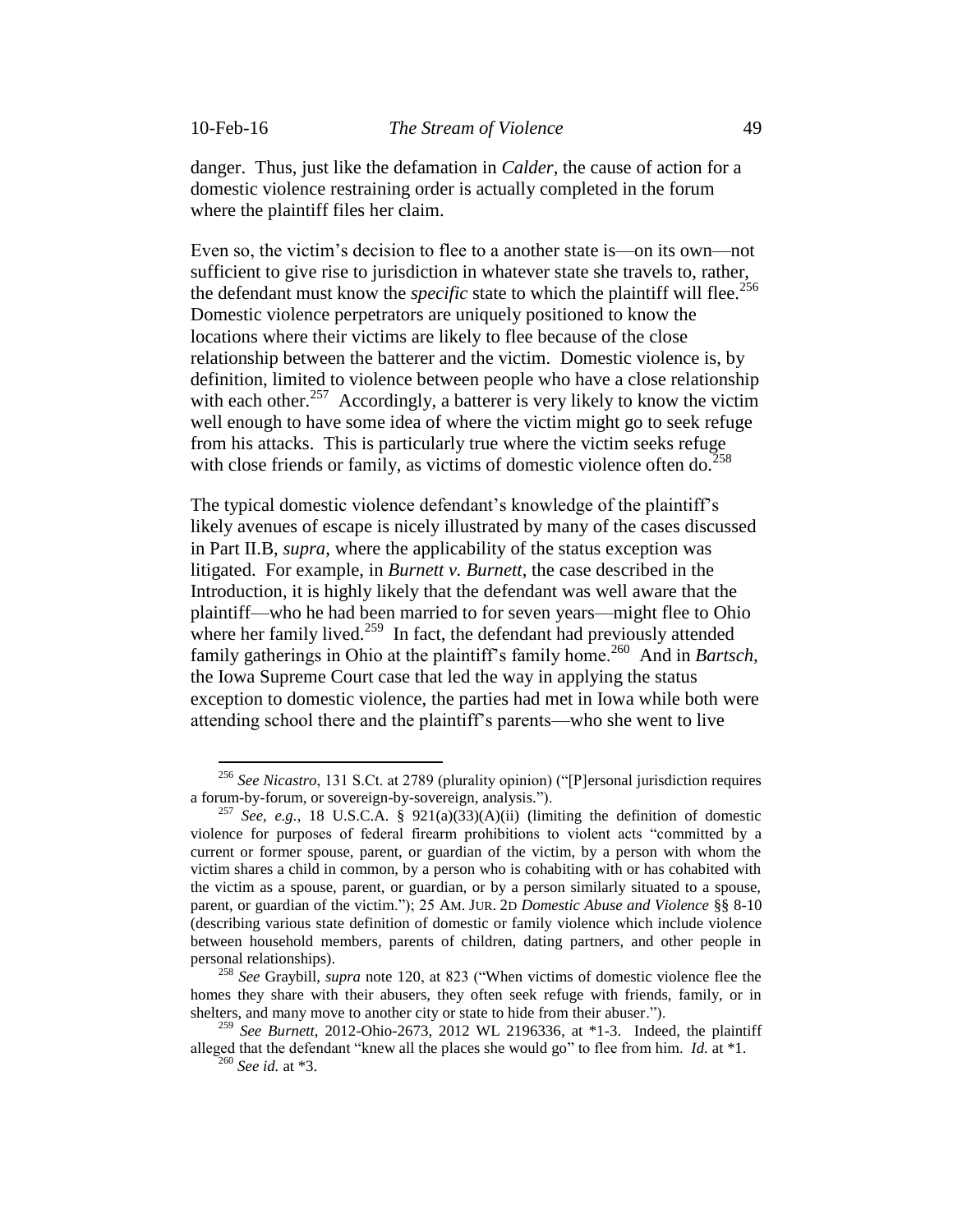with when she sought the protective order—continued to live in Iowa throughout the parties' five year marriage.<sup>261</sup> Even in  $Fox$ , where the parties were an uncle and his nephew instead of a couple in an intimate relationship, the contentious court battle over estate issues the parties were involved in that precipitated the nephew's alleged attack likely would have revealed to the nephew his uncle's address in Vermont if he was not already aware of it from their familial relationship.<sup>262</sup> Moreover, right as the attack was occurring in the courthouse parking lot, the nephew told the uncle he was memorizing his Vermont license plate in case he "need[ed] it again."<sup>263</sup> These examples illustrate what is likely true in many domestic violence cases—that the attacker has a very good idea of the states where the victim may choose to flee.<sup>264</sup>

As the Knowledge Test recognizes, the defendant may not be aware of the plaintiffs' likely destination in every case. In cases where the defendant does not know where the plaintiff has fled, a restraining order may be unnecessary or even harmful since it could alert the defendant to the plaintiff's location.<sup>265</sup> However, in cases where the defendant engages in domestic violence knowing the plaintiff might flee to a particular state, he is engaging in intentional conduct targeting that forum since he intends his campaign of terror to extend into that forum. This is sufficient to satisfy the

<sup>261</sup> *See* Appellee's Final Brief at 4-5, *Bartsch*, 636 N.W.2d 3 (No. 00-0068). In fact, the defendant's parents also lived in Iowa throughout the marriage not far from where the plaintiff's parents lived. *Id.*

<sup>262</sup> *See* Brief of Plaintiff-Appellee at 5, *Fox*, 106 A.3d 919 (No. 13-147), 2013 WL 3874104 (Vt.).

<sup>263</sup> *Id.*

<sup>&</sup>lt;sup>264</sup> This is true in at least two other major cases discussing applicability of the status exception. *See Hemenway*, 159 N.H. at 683 (noting that the defendant sent a threatening letter to the plaintiff's New Hampshire address); *Caplan*, 450 Mass. at 464 (noting that the parties met in Massachusetts approximately six years before the action was filed, that the plaintiff took periodic trips to Massachusetts during the parties' marriage and that "the defendant had telephoned the plaintiff's father's house in Massachusetts [and] had telephoned his own friends in Massachusetts apparently trying to locate the plaintiff" after she fled to Massachusetts). Other cases did not include enough information to know for sure whether the defendant would have had some idea about where the plaintiff might flee. *See Spencer*, 191 S.W.3d at 16 (noting that the plaintiff fled to Kentucky to stay with "a close friend" after suffering abuse at the hands of her husband who she knew for at least seven years); *Shah*, 184 N.J. at 129 (noting that the plaintiff sought refuge with "family friends" in New Jersey after about two years of marriage)*.* It is likely that at least part of the reason the record was not as well developed on that issue in those cases is because of the plaintiffs' reliance on the status exception.

<sup>265</sup> *See* Annie Pelletier Kerrick, *Protections Available to Victims of Domestic Violence: No Contact Orders, Civil Protection Orders, and Other Options*, 54 ADVOCATE 32 (2011).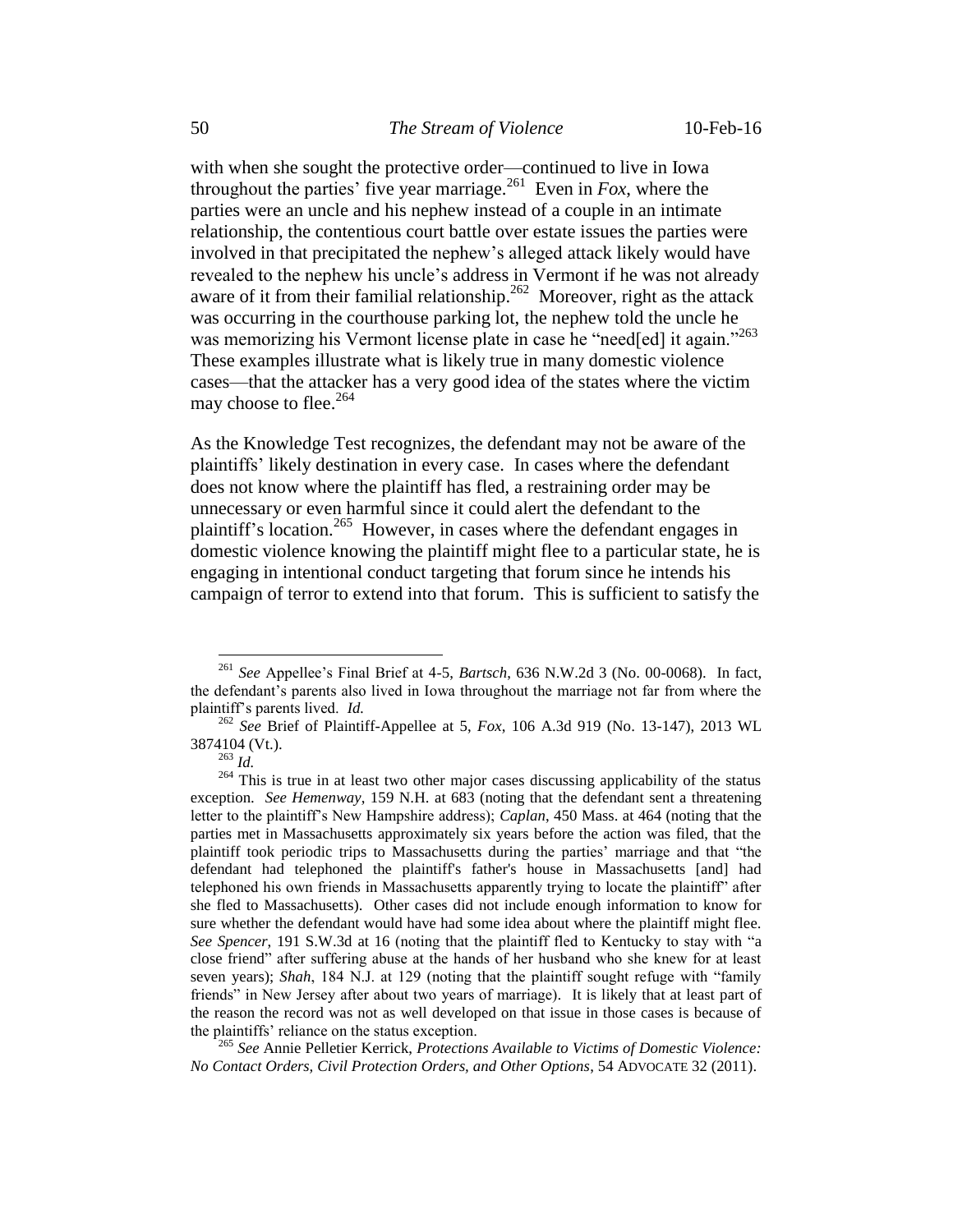$\overline{a}$ 

forum targeting intentionality requirement since the defendant's underlying conduct giving rise to the cause of action is intentional.

## B. *Effects*

As cases like *Walden* and *Nicastro* demonstrate, causing injury in a forum—even on purpose—is insufficient to give rise to jurisdiction. Instead, the key question is what *kind* of injury batterers cause in these fora? If the injury is confined just to the plaintiff herself, then it may be insufficient to give rise to personal jurisdiction. But, if the injury spreads to the society and economy of the forum, then the assertion of personal jurisdiction is justified. There is no doubt that the latter type of harm is visited on forums where domestic violence victims flee to escape abuse.

The enormous costs to society of domestic violence are well documented<sup>266</sup> and are likely to be even higher for states receiving fleeing domestic violence survivors. Because batterers are more likely to attack their victims right after they leave  $267$  and recidivism rates in domestic violence cases are high, $^{268}$  the receiving state is likely to be a site of further abuse that may require police and/or court intervention. Victims of domestic violence are also often financially reliant on their abusers. <sup>269</sup> When victims leave their abusers by moving away, victims often find themselves with no job, no reliable transportation, and little or no assets.<sup>270</sup> In turn, this forces many

<sup>266</sup> *See, e.g.*, Stoever, *supra* note 167, at 1081-82 ("Costs related to experiencing domestic violence and to ending violence are substantial. In the United States, the annual cost of medical care, mental health services, and time away from work due to intimate partner violence is estimated to be \$8.3 billion (in 2003 dollars). Every year, survivors of intimate partner violence lose nearly 8 million days of paid work, which amounts to more than 32,000 full-time jobs. They also lose approximately 5.6 million days of household productivity due to domestic violence, and there are significant costs for services to children exposed to domestic violence.") (citations omitted).

<sup>267</sup> *See supra* note 252; Mahoney, *supra* note 155, at 64 ("At least half of women who leave their abusers are followed and harassed or further attacked by them.").

<sup>268</sup> *See, e.g.*, Skoien, 614 F.3d at 644 ("[T]he recidivism rate [in domestic violence cases] is high[.] . . . Estimates of this rate come from survey research and range from 40% to 80%[.] . . . No matter how you slice these numbers, people convicted of domestic violence remain dangerous to their spouses and partners.") (citations omitted).

<sup>269</sup> *See, e.g.*, Ralph Henry, *Domestic Violence and the Failures of Welfare Reform: The Role for Work Leave Legislation*, 20 WIS. WOMEN'S L.J. 67, 68 (2005)

<sup>270</sup> *See, e.g.*, Eliza Hirst, Note, *The Housing Crisis for Victims of Domestic Violence: Disparate Impact Claims and Other Housing Protection for Victims of Domestic Violence*, 10 GEO. J. ON POVERTY L. & POL'Y 131, 133-34 (2003) ("Abusers often control the finances or prohibit their victims from working, which leaves many victims of domestic violence without any money when fleeing abusers."); Comment, *supra* note 163, at 598 ("[W]hen a woman finally gets up the courage to leave her batterer, she often has no job,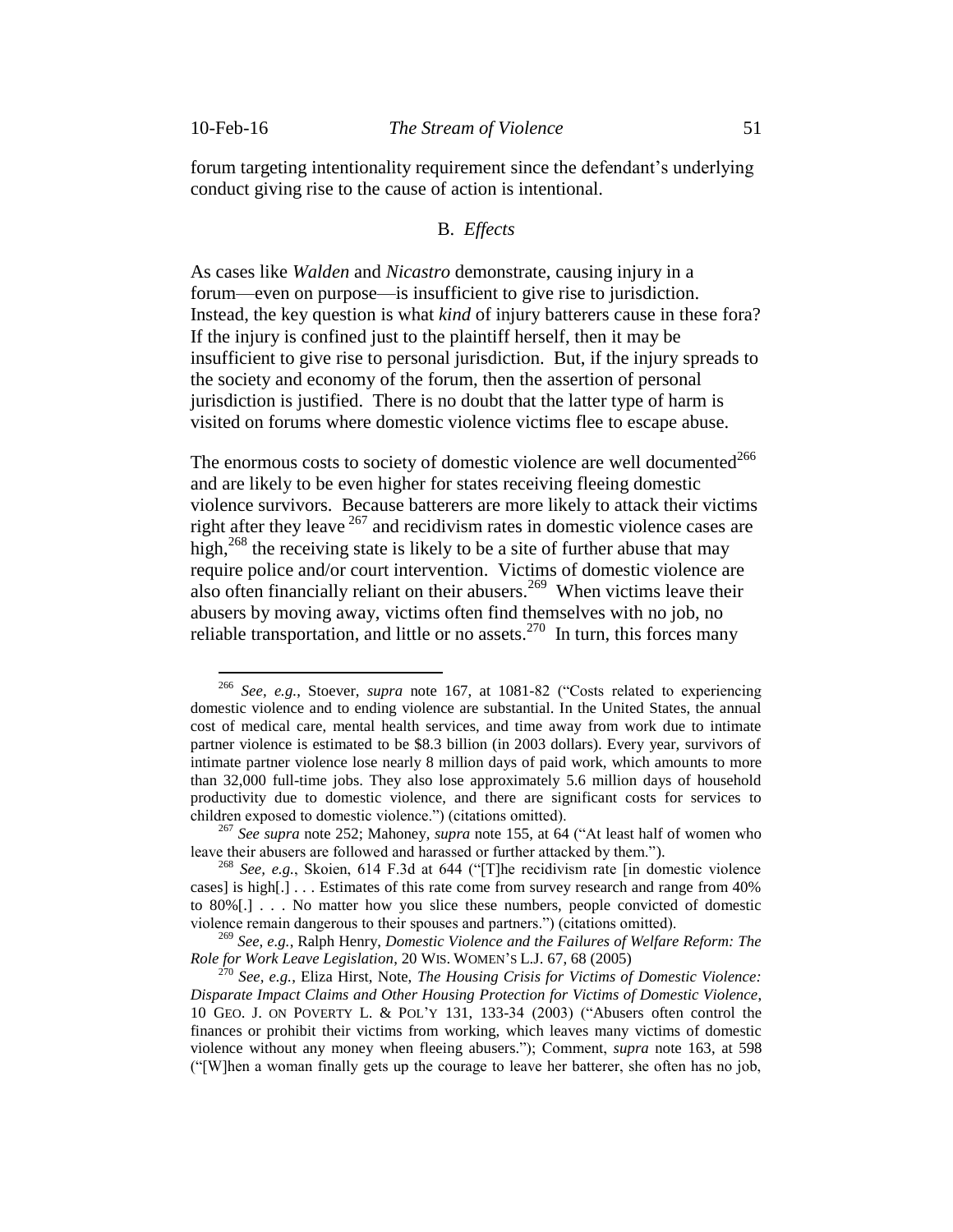victims to rely on welfare and other forms of public assistance.<sup>271</sup> And domestic violence survivors are more likely than most to struggle to obtain employment and get off of welfare. $272$  Even survivors who do find employment struggle to maintain such employment and often make their employer a target for harassment from the batterer.<sup>273</sup> Survivors of domestic violence also often struggle to find suitable permanent housing after leaving their abusers, with many relying on public housing and many others becoming homeless.<sup>274</sup>

Thus, when a batterer abuses someone with the knowledge that she will likely flee to another state, and she does flee there, his conduct imposes substantial effects and costs on that state's economy and society. The effects of battering reach well beyond the victim and are analogous to (and perhaps greater than) those imposed by companies who utilize a distribution system that targets a particular state's economy or intentional tortfeasors whose conduct targets a forum as a whole. Just as we hold these defendants accountable for their actions, so too should batterers be responsible for their

<sup>273</sup> *See* Rutledge, *supra* note 153, at 182-87 (describing the impact of domestic violence on the victim's employer).

no car, no house, and no bank account."); *see also* Margaret E. Johnson, *Changing Course in the Anti-Domestic Violence Legal Movement: From Safety to Security*, 60 VILL. L. REV. 145, 148 (2015) ("[M]any women who experience domestic violence find themselves homeless and jobless when the dust settles.").

<sup>271</sup> *See, e.g.*, Henry, *supra* note 269, at 73; Comment, *supra* note163, at 598.

<sup>&</sup>lt;sup>272</sup> See Henry, *supra* note 269, at 73 ("Further studies have provided empirical evidence that domestic violence can make it very difficult for a woman to successfully leave the welfare rolls or even to maintain part-time employment if forced off of welfare."); *see also* Comment, *supra* note 163, at 601 ("Long-term abuse can produce depression, anxiety, post-traumatic stress disorder, inability to concentrate, substance abuse problems, and difficulty in making decisions.").

<sup>274</sup> *See* Shirley Darby Howell, *Making Women Homeless and Keeping Them Homeless Domestic Violence, Flawed Interpretations of 42 U.S.C. S1437d(l)(6), Sexual Harassment in Public Housing, and Municipal Violations of the Eighth Amendment*, 65 GUILD PRAC. 77, 78 (2008) ("At least fifty percent of homeless women became homeless as a direct result of domestic abuse[.]"); Elizabeth J. Thomas, *Building A Statutory Shelter for Victims of Domestic Violence: The United States Housing Act and Violence Against Women Act in Collaboration*, 16 WASH. U. J.L. & POL'Y 289, 305 (2004) ("Victims of domestic violence often do not possess the financial resources necessary to obtain suitable housing; however, [public housing] provides these victims with a potential source of housing in their quest to escape a violent relationship."); Hirst, *supra* note 270, at 134 ("When friends, relatives, and private housing do not offer viable options, federally subsidized housing may be the last resort for victims, short of homelessness."); *cf.* 42 U.S.C.A. § 14043e(7) ("Victims of domestic violence often return to abusive partners because they cannot find long-term housing.").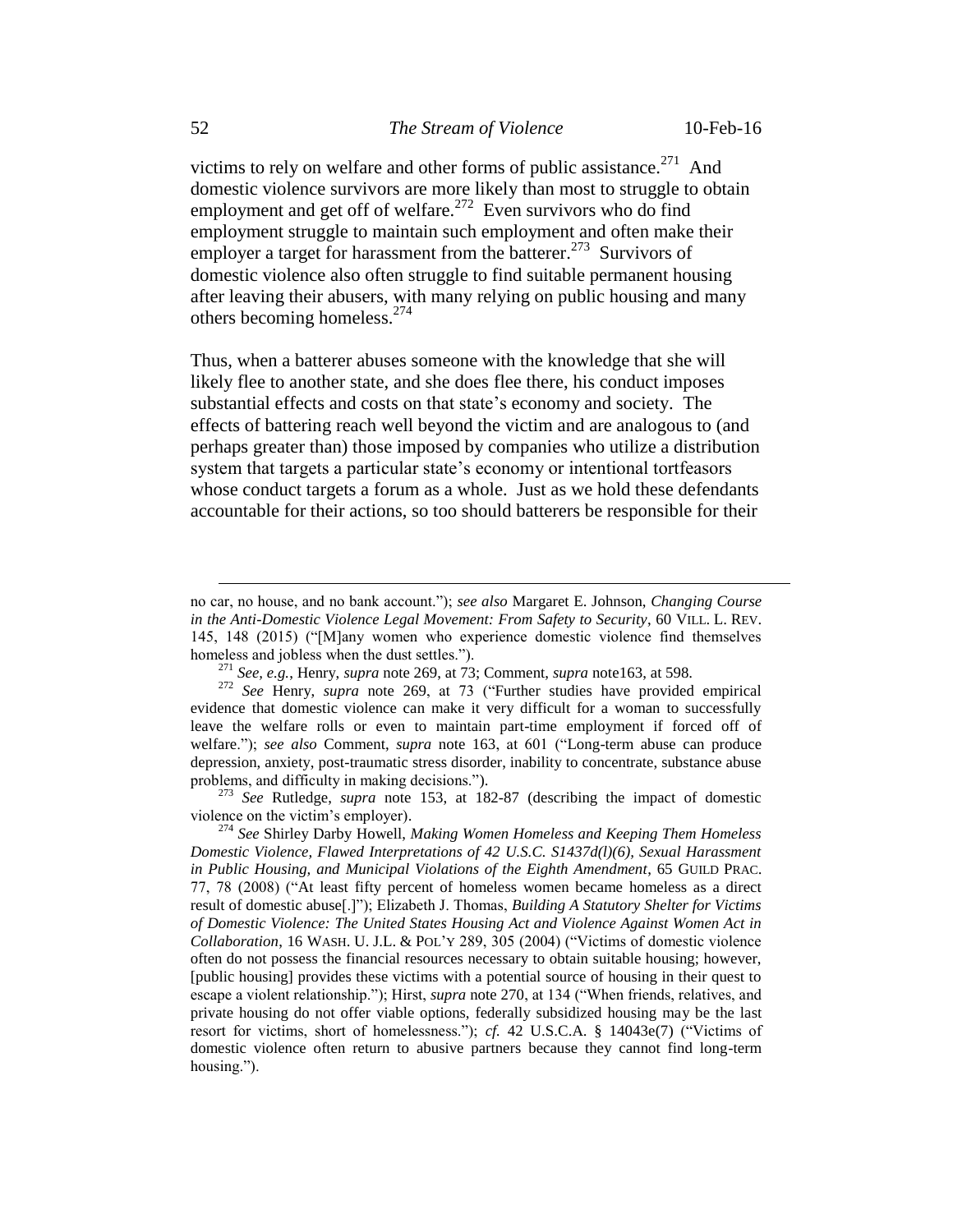own choices and subject to jurisdiction in states where they knowingly force their victims to flee.<sup>275</sup>

# **VI.** OBJECTIONS TO THE KNOWLEDGE TEST

Professor Miles makes several arguments against relying on the effects test in domestic violence cases which could also be raised against utilizing the Knowledge Test.<sup>276</sup> First, Professor Miles points out that courts have been reluctant to embrace the effects test in interstate domestic violence cases in part because jurisdiction cannot be premised "solely on emotional injury in the forum based on a wrongful act in another state.<sup>5277</sup> However, as discussed above, when a domestic violence victim is forced to flee to another state, she suffers far more than a mere emotional injury in the destination state. Instead, the effects are like those in *Calder*: comprehensive, ongoing, and targeted to the forum itself rather than just the victim.

Second, Professor Miles argues that some long arm statutes take a narrower view of the effects test than might be allowed by the Due Process Clause, which would limit the availability of the effects test—and presumably by extension, the Knowledge Test—to domestic violence victims fleeing to those states. 278 This critique is a valid one but it highlights a problem with those states' limited long arm statutes rather than with the Knowledge Test. Even if states are reluctant to expand their jurisdictional statutes with respect to the effects test in general, nothing would stop them from enacting statutes that specifically provide for jurisdiction over out of state domestic violence perpetrators as most states have done for other specific acts committed by non-residents. 279

Third, Professor Miles argues that whether the victim's flight to a particular state was foreseeable to the defendant may be "strongly contested" and "murky" in many cases.<sup>280</sup> However, the issue of the defendant's

<sup>275</sup> *Cf.* Stoever, *supra* note 167, at 1053-58 (describing the the "minimal length of protection afforded to domestic violence survivors [by domestic violence restraining orders], in comparison to business and property interests" being afforded permanent protection through injunctive relief).

<sup>276</sup> *See* Miles, *supra* note 35, at 164-67.

<sup>277</sup> *Id.* at 164-66 (citing *Caplan*, 879 N.E. at 121 n.5).

<sup>278</sup> Miles, *supra* note 35, at 165-66.

<sup>279</sup> *See, e.g.*, Douglas D. McFarland, *Dictum Run Wild: How Long-Arm Statutes Extended to the Limits of Due Process*, 84 B.U. L. REV. 491, 496 (2004) (noting that "forty-three states . . . have long-arm statutes [that] enumerate[e] the acts that subject a nonresident to jurisdiction in the state.").

<sup>280</sup> Miles, *supra* note 35, at 166.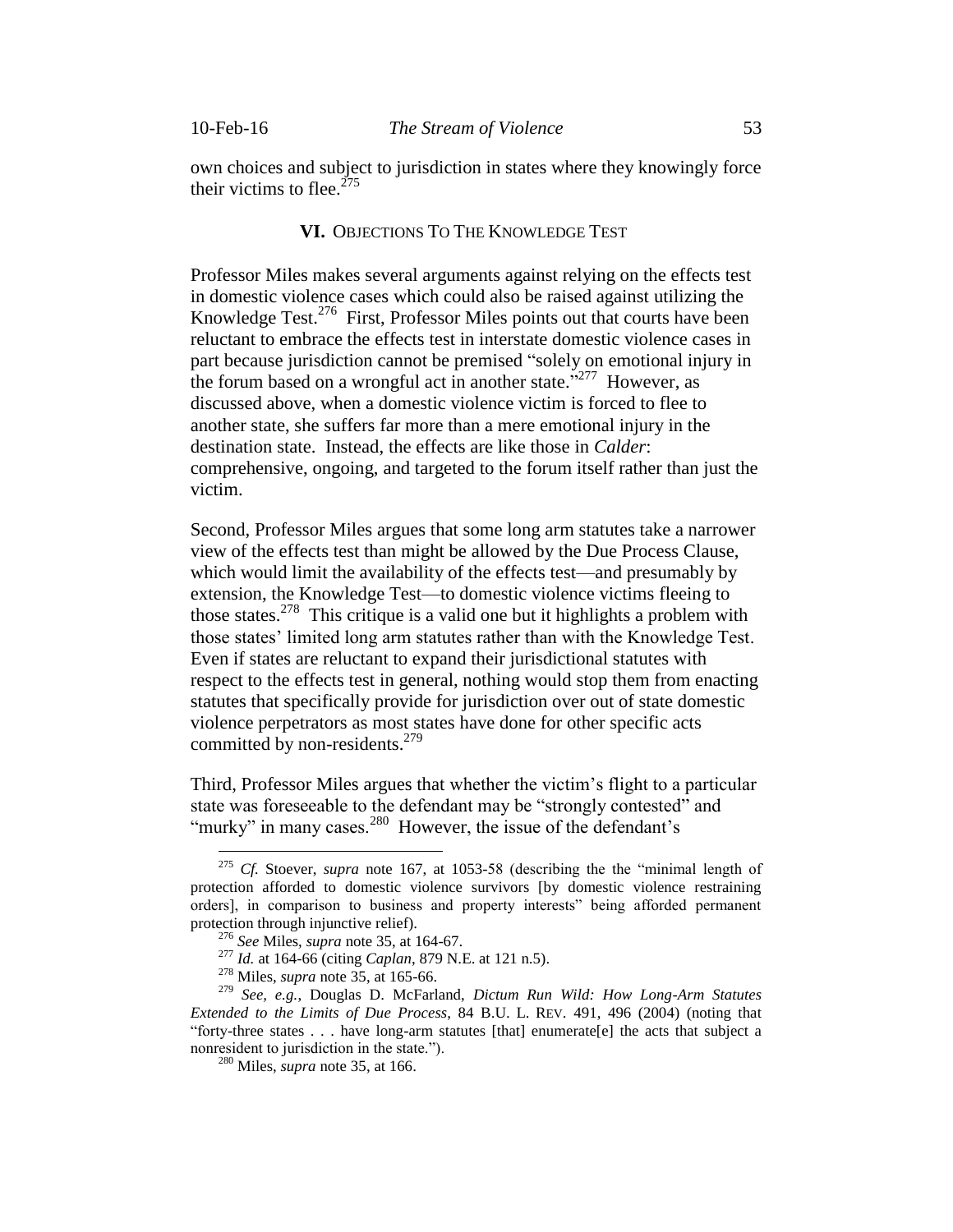knowledge with respect to the forum would likely be easier for courts to determine in domestic violence cases than in stream of commerce cases where courts already routinely assess the defendant's knowledge of and intent to target the forum. In those cases, the defendant is usually a large corporation whose actions represent the sum of decisions made by dozens if not hundreds of different people, making concepts like "intent" and "knowledge" difficult to determine and highly contestable in individual cases.<sup>281</sup> Moreover, the evidence necessary to prove intent and knowledge—if it exists at all—is usually entirely under the control of the corporate defendant and must be unearthed via extensive (and expensive) jurisdictional discovery.<sup>282</sup> In a typical domestic violence case applying the Knowledge Test by contrast, the court only needs to look at the knowledge of one individual natural person—the defendant. Moreover, proof of the defendant's knowledge is likely to be found in the history of the parties' relationship (i.e., things the plaintiff told the defendant, places they visited together, etc.)—evidence of which is equally available to both parties. Thus, although assessing the knowledge of a party is a difficult enterprise in any case, there is every reason to believe it would be less difficult in the domestic violence context than in other contexts where parties' knowledge is already routinely assessed by courts.

Finally, Professor Miles argues that defendants are less likely to comply with protective orders if they perceive those orders as being entered in the "absence of procedural justice."<sup>283</sup> It is almost certainly true that defendants are more likely to comply with orders they perceive as the result of a

<sup>281</sup> *See* Erik T. Moe, Case Comment, *Asahi Metal Industry Co. v. Superior Court: The Stream of Commerce Doctrine, Barely Alive but Still Kicking Asahi Metal Industry Co. v. Superior Court, 107 S. Ct. 1026 (1987)*, 76 GEO. L.J. 203, 208 (1987) (noting that "a corporation's intentions are difficult to measure" when determining purposeful availment); *see also Doug-Long, Inc. v. Comm'r of Internal Revenue*, 72 T.C. 158, 181 (1979) ("Corporate purpose or intent is a subjective question, difficult of proof."); *JJJ Corp. v. United States*, 576 F.2d 327, 338 (Ct. Cl. 1978) (noting "the inherent difficulty of proving a corporation's intent or state of mind"); *cf.* Ann Foerschler, Comment, *Corporate Criminal Intent: Toward A Better Understanding of Corporate Misconduct*, 78 CAL. L. REV. 1287, 1296-97 (1990) ("The idea of 'intent,' a troublesome concept at best, is even more formidable when applied to corporate criminal prosecutions. . . . [C]ourts have had a [difficult] time deciding if there was a 'mind' in a corporation, and if so, who could possibly represent this mind in the context of forming criminal intent.").

<sup>&</sup>lt;sup>282</sup> See RICHARD A. POSNER, ANTITRUST LAW: AN ECONOMIC PERSPECTIVE 190 (1976) ("It is extraordinarily difficult to ascertain the intent of a large corporation by the methods of litigation. What juries (and many judges) do not understand is that the availability of evidence of improper intent is often a function of luck and of the defendant's legal sophistication, not the underlying reality.").

<sup>283</sup> Miles, *supra* note 35, at 166-67.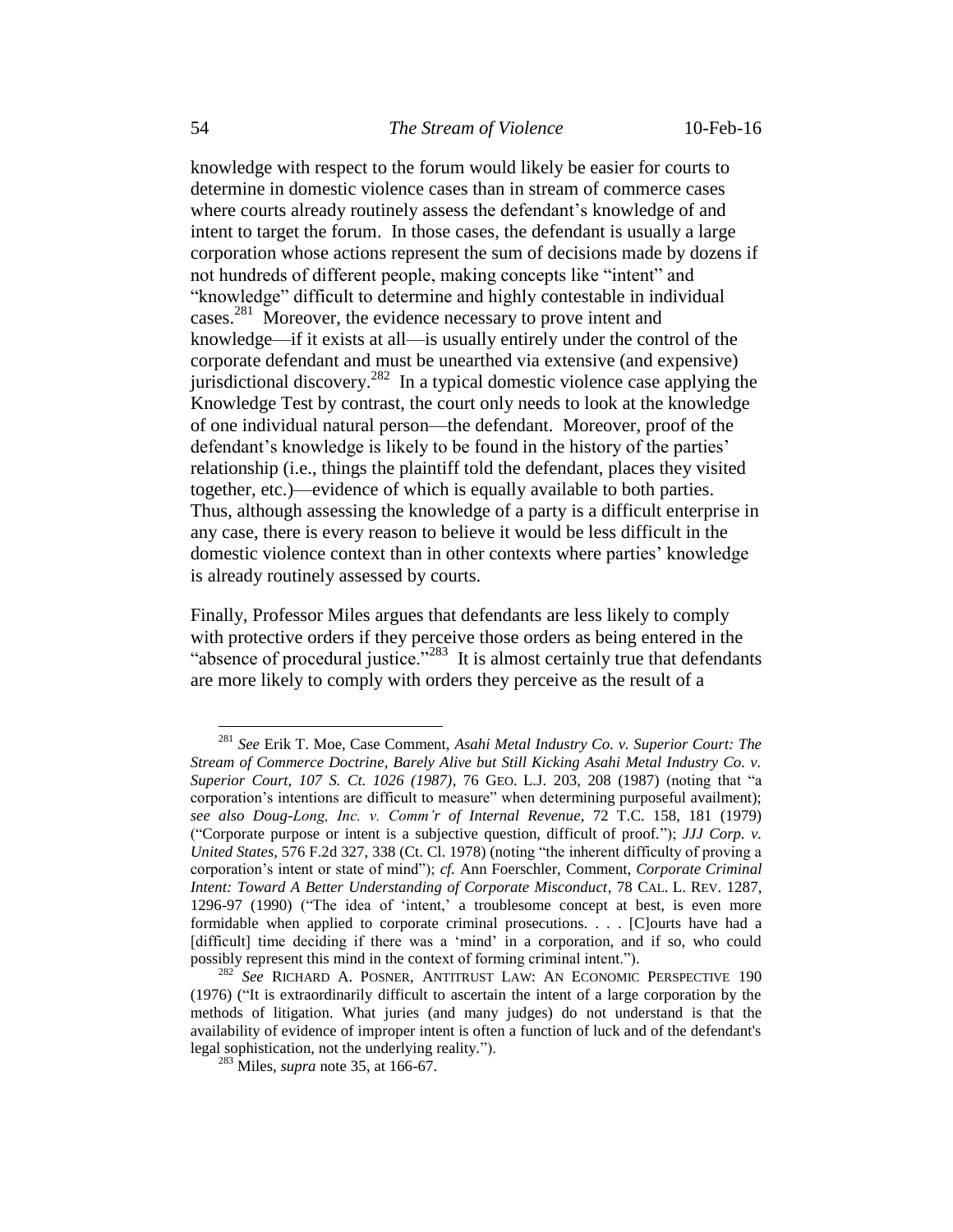$\overline{a}$ 

procedurally just process. 284 However, this argument cuts in *favor* of the Knowledge Test and against using the status exception for domestic violence cases. A defendant is more likely to perceive a court's exercise of jurisdiction as fair when its assertion of power turns on an examination of the defendant's own knowledge and conduct rather than an arcane legal doctrine that simply reclassifies the matter as a status determination that does not involve the defendant at all. And because the Knowledge Test is merely an extension of existing personal jurisdiction doctrine, the defendant would be getting similar treatment to defendants in other cases instead of being subject to a special "exception" to generally applicable due process protections. Therefore, applying the Knowledge Test rather than the status exception in domestic violence cases will increase the likelihood that defendants will perceive the jurisdictional aspect of the process as fair.

Another potential argument against the Knowledge Test that Professor Miles does not raise but others have is the "self-serving" problem that is inherent in the effects test. The purported problem is essentially that a plaintiff can subject a defendant to the more relaxed personal jurisdiction standard of the effects test by simply asserting that the defendant has committed an intentional tort even if he has not in fact done so.<sup>285</sup> Whatever the merits of this objection to the effects test in general, it is a weak objection to the Knowledge Test because false allegations of domestic violence are extremely rare.<sup>286</sup> Moreover, it is unlikely that a person would

<sup>284</sup> *See, e.g.*, Elizabeth Chamblee Burch, *Calibrating Participation: Reflections On Procedure Versus Procedural Justice*, DEPAUL L. REV. (forthcoming 2016) (manuscript at 1 & n.2), *available at* http://papers.ssrn.com/sol3/papers.cfm?abstract\_id=2617355 ("[E]mpirical studies demonstrate that whether people are satisfied with process and perceive it as being procedurally fair significantly impact their opinion of whether courts are legitimate sources of power and authority, often even more so than whether they win or lose.") (collecting sources).

<sup>285</sup> *See, e.g.*, Halaby, *supra* note 225, at 632 (arguing that the effects test "invite[s] personal jurisdiction determinations based on plaintiffs' self-serving allegations of nefarious conduct by [the] defendant rather than through liability-neutral analyses."); David Post, *The "Effects Test" rises up – temporarily, one hopes – from its sickbed*, VOLOKH CONSPIRACY (Apr. 14, 2015), https://www.washingtonpost.com/news/volokhconspiracy/wp/2015/04/14/the-effects-test-rises-up-temporarily-one-hopes-from-its-

sickbed/ ("Simply allege an unauthorized use of your trademark – that it was not used by accident, but via an 'intentional' act – and presto! you can subject the defendant to the personal jurisdiction of your home court[.] . . . It can't be that easy, and it shouldn't be that easy.").

<sup>286</sup> *See, e.g.*, Nicholas Bala, *Bringing Canada's Divorce Act into the New Millennium: Enacting A Child-Focused Parenting Law*, 40 QUEEN'S L.J. 425, 450 & n.65 (2015) ("[S]tudies that have been undertaken clearly indicate that there are substantially more false denials and minimizations of spousal abuse by genuine abusers (generally men) than exaggerations or false allegations by victims (generally women).") (collecting sources);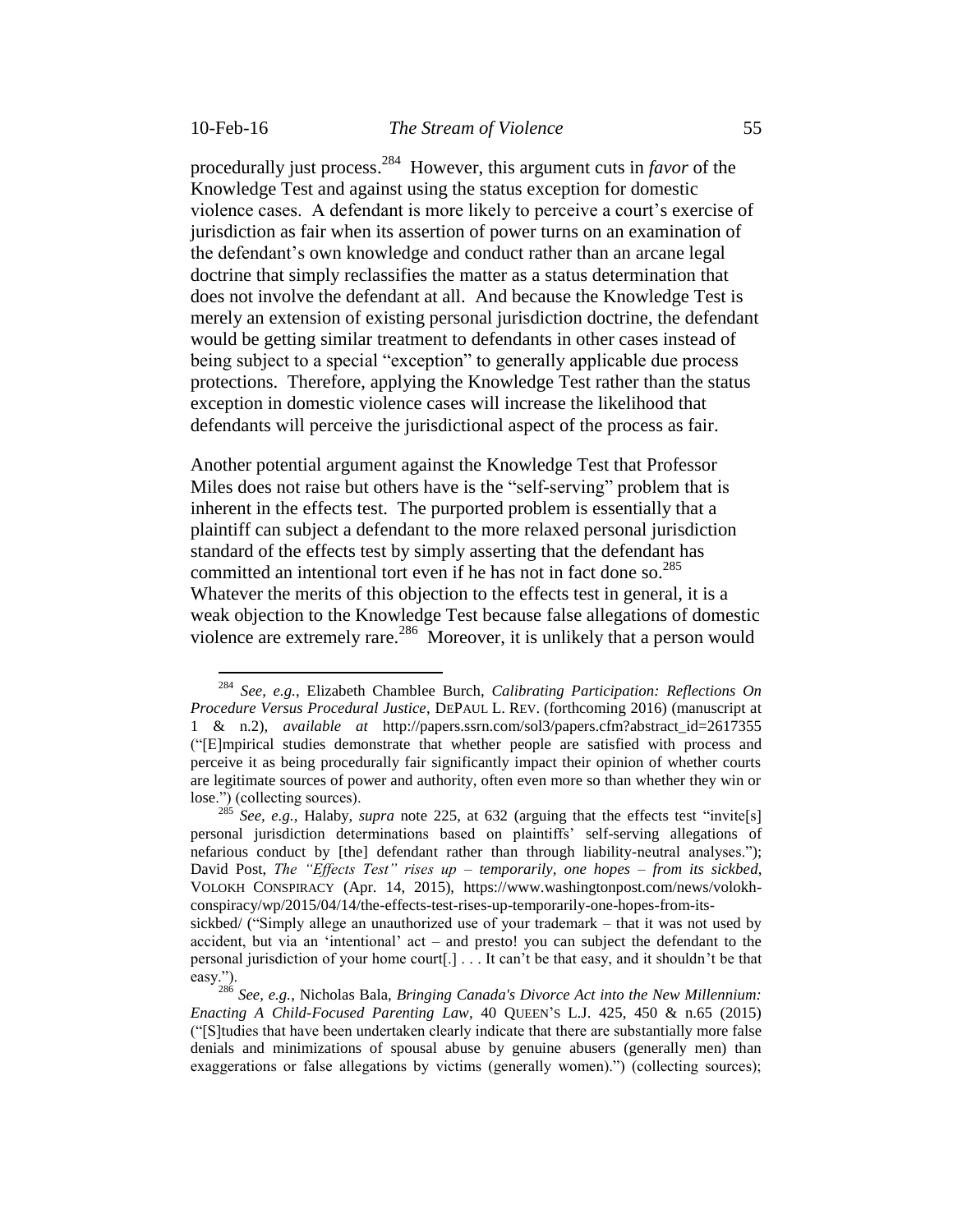uproot her entire life to move to another state just to make a false accusation of domestic violence, when she could just as easily make the same false accusation without moving. Instead, someone who goes to all the trouble of moving to another state is far more likely to have a real fear for her safety.

Finally, it may be argued that the provision of the federal Violence Against Women Act requiring inter-state recognition of domestic violence judgments offers adequate protection to domestic violence victims fleeing to other states.<sup>287</sup> However, as even the  $Fox$  court admitted, seeking a restraining order in the original state where the violence took place "may in some cases be logistically challenging, psychologically difficult, or even personally dangerous."<sup>288</sup> When a person is subject to domestic violence to such a severe degree that she is forced to leave her home and flee to another state, her personal safety will likely be her top priority, rather than ensuring that she files the paperwork to obtain a restraining order prior to leaving. Thus, while the inter-state judgment recognition provision of VAWA is a valuable tool in some circumstances,<sup>289</sup> it is not a substitute for the assertion of personal jurisdiction where the defendant knows his violent acts may cause the plaintiff to flee to a particular state.

#### **VII.** CONCLUSION

A victim of domestic violence should not be barred access to legal protection simply because she was forced to seek physical protection by moving away from her abuser. However, attempting to fit domestic violence into the status exception is not a coherent or particularly effective way to help solve the problem of jurisdiction in inter-state flight domestic

Merle H. Weiner, *Domestic Violence and Custody: Importing the American Law Institute's principles of the Law of Family Dissolution into Oregon Law*, 35 WILLAMETTE L. REV. 643, 663 n.93 (1999) ("[W]omen seldom make false allegations of either domestic violence or child physical or sexual abuse.") (quotations and citations omitted); *see also* Peter G. Jaffe et. al., *Custody Disputes Involving Allegations of Domestic Violence: Toward A Differentiated Approach to Parenting Plans*, 46 Fam. Ct. Rev. 500, 508 (2008) ("[I]t is critical to emphasize that the making of false allegations of spousal abuse is much less common than the problem of genuine victims who fail to report abuse, and the widespread false denials and minimization of abuse by perpetrators.") (citation omitted).

<sup>287</sup> *See Fox*, 106 A.3d at 927 ("A victim of domestic abuse can secure an abuseprevention order that is enforceable in Vermont by petitioning in a state that does have personal jurisdiction over the alleged abuser.") (citing 18 U.S.C. § 2265).

<sup>288</sup> *Fox*, 106 A.3d at 927.

<sup>289</sup> *But see* Emily J. Sack, *Domestic Violence Across State Lines: The Full Faith and Credit Clause, Congressional Power, and Interstate Enforcement of Protection Orders*, 98 NW. U. L. REV. 827, 840-48 (2004) (describing substantial difficulty that has been encountered in implementing this provision).